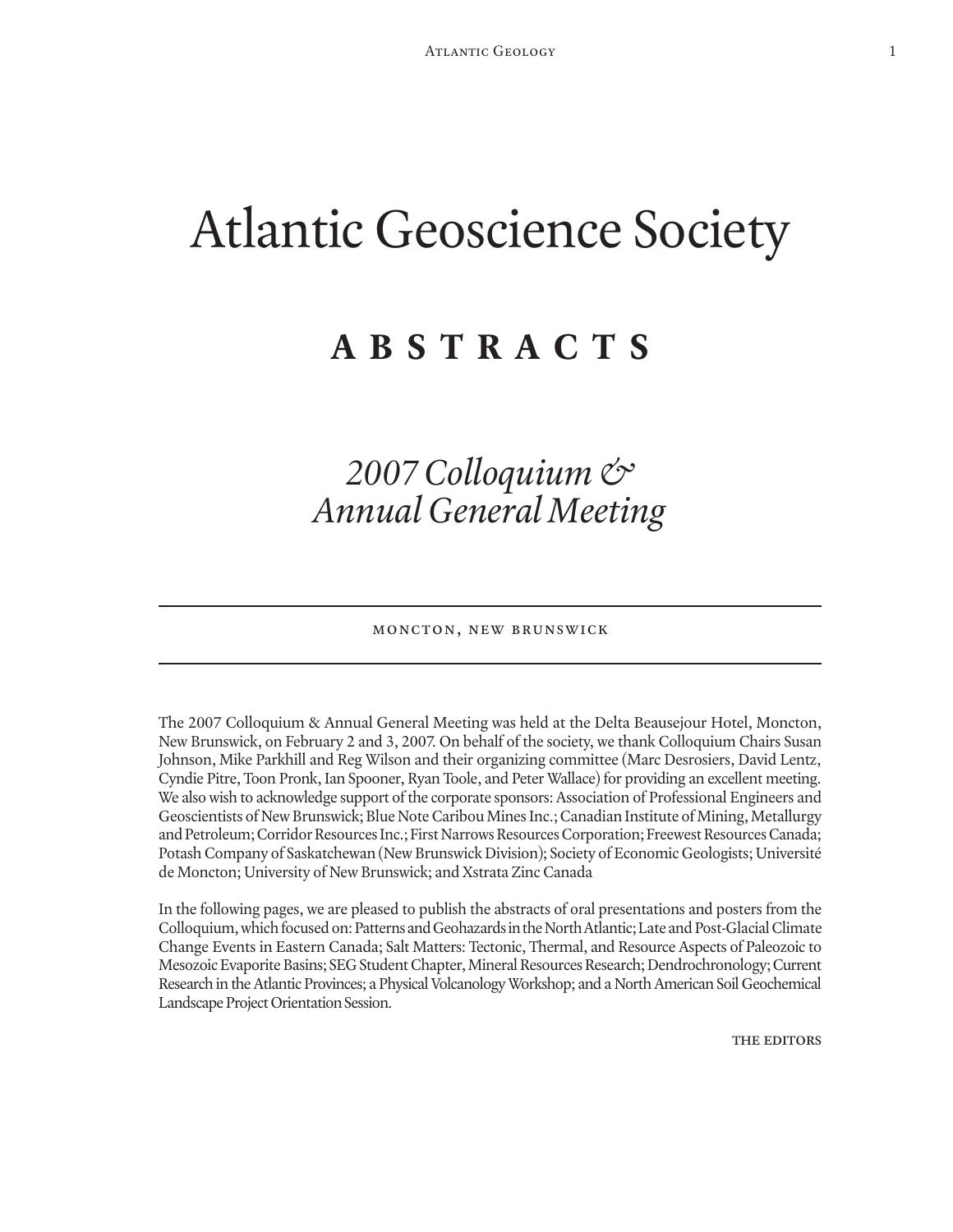**Geology, petrology, geochemistry, and economic potential of a Neoproterozoic to Triassic accreted terrane, in southern Sukhbaatar Aimag (province), south-eastern Mongolia**

> A. Ahmed *Department of Geology, Saint Mary's University, Halifax, NS, B3H 3C3*

The southern Sukhbaatar Aimag (province) in southeastern Mongolia is a collage of Paleozoic to Lower Jurassic accreted island-arc and oceanic terranes and Precambrian cratonic basement, that were amalgamated between Neoproterozoic and Triassic times. This study investigates an 11x8 km area in the southeastern portion of the Nuhetdavaa Terrane, a Neoproterozoic to Lower Jurassic sequence of marginal sedimentary rocks, thick volcanic rocks, and late plutonic rocks, which are interpreted to represent mainly back-arc environments. This study describes the preliminary results of field, petrographic, and geochemical studies aimed at elucidating the petrogenetic, metallogenetic, and tectonic history of this poorly understood but economically and scientifically important area.

Three unconformity bound packages of rock occur in the field area: metasedimentary rocks of probable Early Paleozoic age form a basement to a package of Late Paleozoic bimodal volcanic rocks, which are separated from recent (Triassic?) shales and conglomerates by another regional unconformity. The metasedimentary and volcanic units are intruded by several medium sized granite and diorite stocks which are coeval with the Late Paleozoic volcanic rocks. The metasedimentary rocks are hornfelsic which are composed of alternating green, and dark gray layers. They are fine-grained and composed of mosaic quartz and alkali and plagioclase feldspar with minor hornblende and biotite porphyroblasts. Accessory apatite, zircon, and titanite are also present. Quartz and muscovite porphyroblasts are abundant near intrusive contacts. Felsic volcanic rocks occur as coherent domes composed of flow banded, quartz phyric rhyolite which rapidly grades into aphanitic spherulitic rhyolite with abundant lithophysae. Bimodal volcanism is indicated by the spatial association with vesicular basalt. Coeval intrusive rocks are represented by granitoids ranging from diorite to tonalite to 2-mica leucocratic granite. Diorites are fine- to coarse-grained and have characteristic glomeroporphyritic, optically zoned hornblende, ranging from 2 mm to 1.5 cm in length. Plagioclase compositions range from andesite to albite; these crystals are typically altered to sericite. Field relationships suggest that granite emplacement postdated the dioritic intrusive event.

Geochemically, rhyolite and granite have similar compositions with a strong negative slope on a primitive-mantle normalized multi-element diagram (Th/Sm =  $19.97$ )<sub>N, a</sub> strong negative Nb and Ti anomaly and flat Dy - Lu slope. Rhyolites have slightly elevated levels of incompatible elements with respect to granites. Diorites have a slight negative Th - Sm ratio, positive Th anomaly and flat Ti to Lu slope.

The northeast-trending Zuunbayan sinistral strike-slip fault bisects the field area and separates it from the highly economic and potentially coeval rocks of the Oyu Tolgoi Cu Au porphyry deposits situated in similar geological terrane approximately 450 km to the southwest. The occurrence of vuggy miarolitic rhyolite and associated granites in a flow-dome setting spatially associated with structurally controlled chalcedonic quartz veins and breccia exposed over several kilometres indicate an environment favourable for epithermal-type mineral deposits. The alkaline volcanic and intrusive rocks that are dominant in the field area are analogous to those at Oyu Tolgoi and other world-class porphyry systems.

# **Palynological responses around the Gulf of St. Lawrence to the North Atlantic Preboreal Oscillation and 8.2 cal ka cold events**

T.W.ANDERSON<sup>1</sup>, E. LEVAC<sup>2</sup>, AND C.F.M. LEWIS<sup>3</sup> *1. 25 Dexter Dr., Ottawa, ON, K2H 5W3 <twa@magma.ca> ¶ 2. Department of Environmental Studies and Geography, Bishop's University, 2600 College St., Sherbrooke, QC, J1M 0C8 ¶ 3. Geological Survey of Canada (Atlantic), Natural Resources Canada, Bedford Institute of Oceanography, Dartmouth, NS, B2Y 4A2*

An examination of post-Younger Dryas (YD) pollen stratigraphies in the Gulf of St. Lawrence and St. Lawrence estuary region reveals features in the pollen records that represent breaks in the normal vegetation succession, widespread vegetation suppression, and a delay in migration of plant taxa between 9.7 and 7.2 14C ka (11.2 and 8.0 cal ka). The domination of *Alnus crispa* at sites bordering the St. Lawrence estuary-Gulf region in Gaspésie and northern New Brunswick represents a diversion from the typical vegetation progression from *Picea* and/or *Populus* or *Picea/Betula* to *Pinus* and/or *Betula,* and signifies a shift to a cooler, drier climate. Coinciding with the *Alnus crispa* expansion in that region were other signals of cooling, *viz*., the contraction and replacement of *Picea* populations by the first appearance of tree birch, *Betula papyrifera* in southwestern New Brunswick and eastern and southeastern Nova Scotia, and by a resurgence of shrub birch, *Betula glandulosa*, in western and southwestern Newfoundland where it is reliably dated at 9720 ± 110 14C BP (10,800–11,240 cal BP)*.* This first post-YD episode of widespread cooling is correlated with the North Atlantic Preboreal Oscillation. Sites exposed to winds from the Gulf of St. Lawrence in eastern New Brunswick, Prince Edward Island, and northern Nova Scotia show a lingering persistence of *Picea* and delay in arrival of *Pinus* to 8.0 and 7.7 14C ka (9.0 and 8.4 cal ka), yet *Pinus* was dominant as early as 9.4 14C ka (10.6 cal ka) in southwestern New Brunswick. At the same time, tundra vegetation persisted at high elevations in western and southwestern Newfoundland only to be replaced by upslope migration of shrub-birch heath by 8 14C ka. Prolonged broadscale cooling to 8<sup>14</sup>C ka and to as late as 7.7<sup>14</sup>C ka extended up to 200 km inland in areas exposed to the St. Lawrence estuary and Gulf region and was in response to strong, cold, dry anti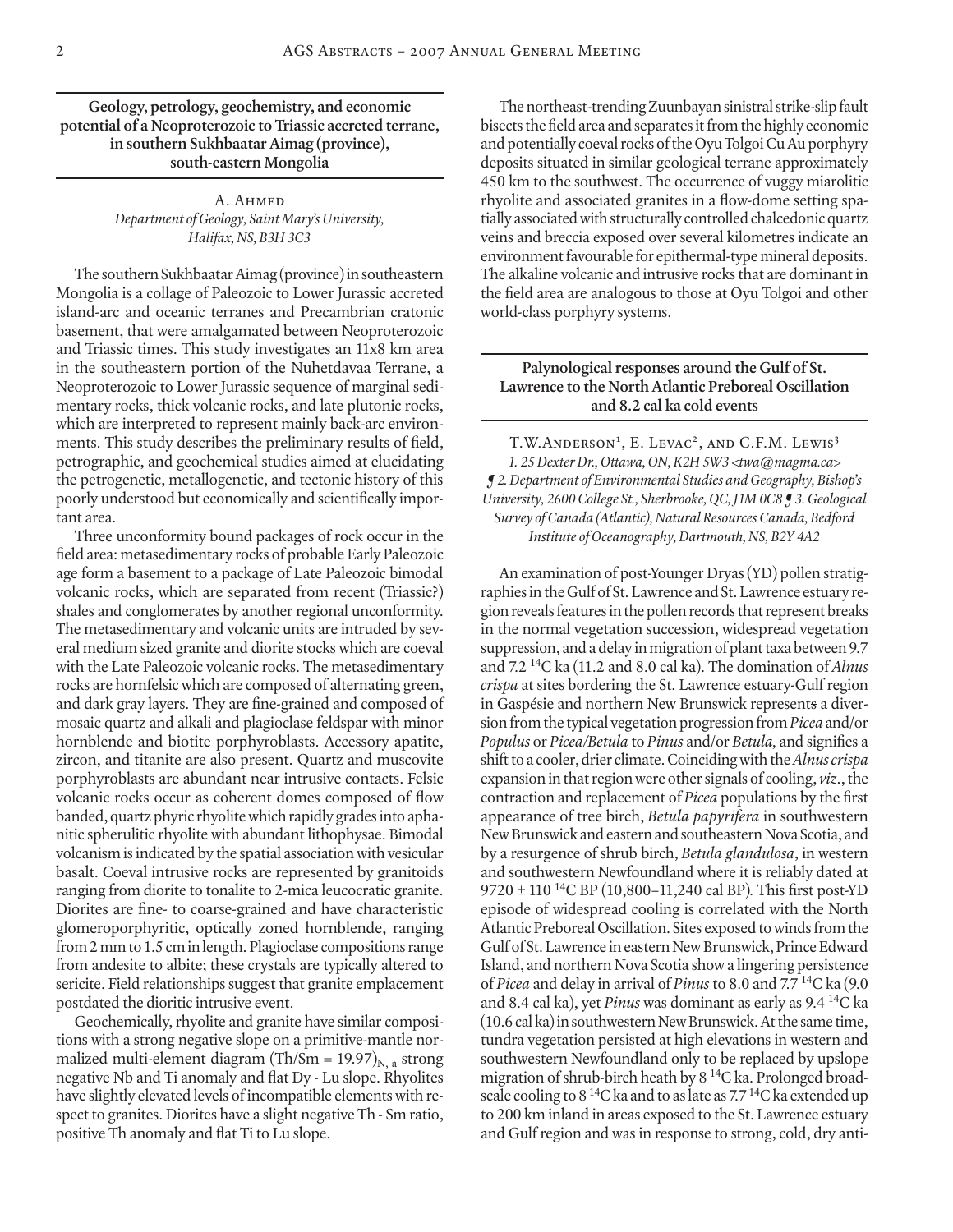cyclonic winds coming off the retreating Laurentide Ice Sheet in combination with enhanced freshwater runoff through the Gulf of St. Lawrence.

Several sites document a subsequent cold shift, that interrupted regional warming at 7650 to 7200 14C BP (8400 to 8000 cal BP), and which is variously represented by the suppression of *Pinus* and resurgence of *Picea,* sometimes with *Alnus crispa* (Québec-Maritime region), or by an abrupt decrease of *Picea* and resurgence of *Betula* (western Newfoundland). This second post-YD cool interval is equated with the 8200 cal BP cold event registered in the Greenland ice isotopic record.

#### **Using confectionaries to teach geology**

A.M. ARNOTT *Department of Geology, Saint Mary's University, Halifax, NS, B3H 3C3 <Alexandra.Arnott@SMU.ca>*

Teaching geology to post-secondary students is both very rewarding and challenging. Many students take geology for the first time in university and may come with little or no science background. If this is the case they may be intimidated by some of the principles that geologists believe are fundamental.

Demonstrations have long been one of the best tools for teaching geology. Who doesn't remember the oscillations of Pand S- waves likened to a spring? In teaching first-year geology students I have found that using confectionaries as a medium to convey geology principles has led to a greater understanding and appreciation of geology. Examples include the use of various types of cookies to show density differences, methods of classification, and homogeneity and heterogeneity in rock types. Other demonstrations include the use of amorphous candy to show brittle fracture and ductile deformation, and layer cakes to show the different possible exposures of dipping faults in a horizontal surface.

Knowledge of how our world works and basic geology concepts are important for future policy makers and the general public so that they can make informed decisions regarding public policy. As most first-year geology students don't continue on in geology, it is important to impart these principles in a way that will be both understood and retained.

**The sedimentology and diagenesis of a Mississippian brachiopod biostrome in the vicinity of Newport Landing, Hants County, Nova Scotia**

G. Baldwin and P.K. Pufahl *Department of Geology, Acadia University, Wolfville, NS, B4P 2R6 <062817b@acadiau.ca>*

A biostrome formed primarily of brachiopods (terebratulids, productids, spiriferids) and bryozoans(delicate branching fenestellids) is present in the Mississippian Windsor Group in the vicinity of Newport Landing, Nova Scotia. This build-up is in the pioneer stage of reef development and records arrested ecological succession. The ubiquitous presence of filter-feeding organisms and the occurrence of disarticulated crinoids indicate biostrome development occurred under mesotrophic, normal marine, non-evaporitic conditions with periods of current reworking. Cathodoluminescent microfabrics and stable isotope data ( $\delta^{13}$ C and  $\delta^{18}$ O) from brachiopod valves imply alteration during burial diagenesis. These results demonstrate that the chemistry of some Windsor Group brachiopods is not a reliable gauge of Paleozoic seawater composition.

#### **A petrogenetic model of prospective stratigraphy in the Eskay Rift, northwest British Columbia**

Tony Barresi *Department of Earth Science, Dalhousie University, Halifax, NS, B3H 4J1 <tbarresi@dal.ca>*

The Eskay Rift records the transition at the Early to Middle Jurassic boundary, from a sporadic and long-lived period of subduction-related island-arc volcanic activity to a brief period of extensional tectonics accompanied by rift-related volcanism. The rift-related volcanic rocks, unofficially referred to as the "upper Hazelton Group", are the youngest volcanic rocks in the Stikine Terrane, in northwestern British Columbia. They host the world-class Eskay Creek volcanogenic massive sulphide (VMS) deposit, as well as more than 60 other VMS prospects. Although the upper Hazelton Group is preserved as 25 separate erosional remnants or separate subbasins, the lithologies, geochemistry, and morphologies of far-separated segments correspond closely to one another. The ubiquitous presence of thick piles of pillow basalt in the rift graben suggests that it was a basin which experienced rapid subsidence and quickly filled with mafic lava. The rapid infilling of the graben with mafic lava overwhelmed the potential for long-lived hydrothermal convection and black smokers, which are essential to the formation of large VMS deposits. However narrow intervals of bimodal volcanic and sedimentary rock, within the rift, represent episodes when conditions were highly favourable for the formation of VMS deposits. While these sequences contain up to 50% pillow basalt, they are characterized by the presence of three distinct lithologies: 1) felsic flows, domes, and cryptodomes; 2) sedimentary and volcaniclastic intervals, locally known as "pyjama beds", which are composed of black pyritic siliceous argillite interbedded on a 5 to 20 cm scale with light coloured felsic tuff; and 3) a distinct variety of basalt, which has a phaneritic, medium-grained texture and forms massive and columnar jointed sills and flow units which are up to 20 m thick. Fine-grained sedimentary rocks within these sequences indicate a time of relative quiescence when the graben was not being inundated with mafic lavas. During these quiescence periods, mafic magmas, which were still being generated in the upper mantle, resided in crustal-level magma chambers and began to crystallize, emitting heat generated from crystal formation. This heat caused a small degree of partial melting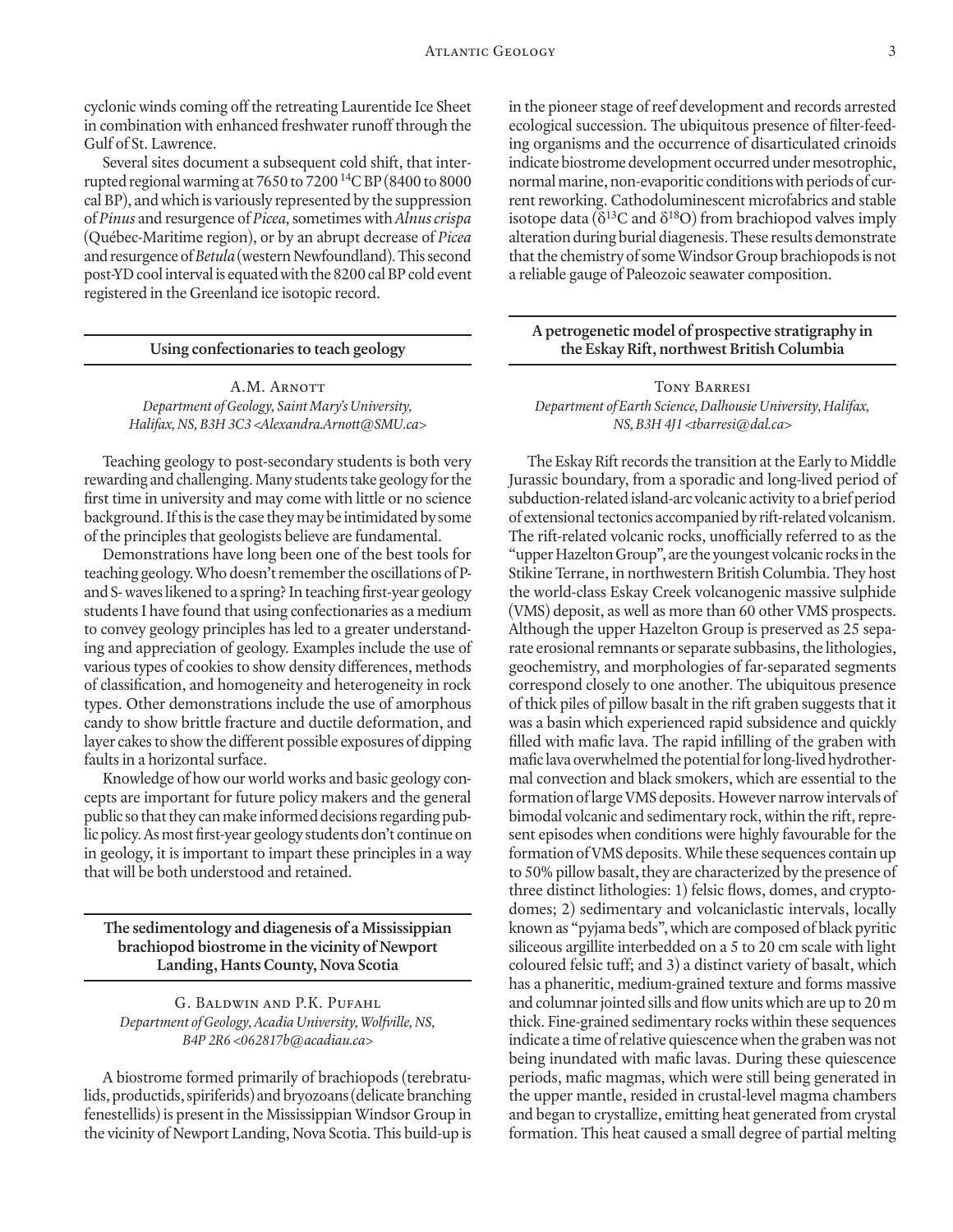in the upper crust, generating felsic magmas. During tectonic activity, new conduits allowed the eruption of felsic lava, liquid mafic lava, and a crystal mush from the crustal magma chambers. According to this model, the co-occurrence of these volcanic and sedimentary rocks mark prospective stratigraphy because: 1) they suggest a time of quiescence in a graben which is more typically being inundated with mafic lavas; and 2) they represent periods with the greatest potential for vigorous hydrothermal circulation due to the presence of near-surface, crystallizing, mafic magma chambers.

# **The Zealand Station beryl deposit, west-central New Brunswick: mineralogic, geochronologic, and petrogenetic constraints**

K. Beal<sup>1</sup>, D.R. Lentz<sup>1</sup>, K.G. Thorne<sup>2</sup> and G. Dunning3 *1. Department of Geology, University of New Brunswick, Fredericton, NB, E3B 5A3 <kbeal@unb.ca> ¶ 2. New Brunswick* 

*Department of Natural Resources, Geological Surveys Branch, P.O. Box 6000, Fredericton, NB, E3B 5H1 ¶ 3. Memorial University of Newfoundland, Department of Earth Science, St. John's, NL, A1C 5S7*

The Zealand Station beryl deposit is located 30 km northwest of Fredericton, New Brunswick, along the northeastern cusp of the Devonian Pokiok Batholith that has been mapped as the Hawkshaw Granite, previously dated at  $411 \pm 1$  Ma by U-Pb titanite. The Pokiok Batholith intruded Early Silurian Kingsclear Group metasedimentary rocks. The Hawkshaw Granite in the Zealand Station area is characterized by pink to grey, medium-grained biotite granite that displays local textural variation. Also present, is a late-stage southeast-trending aplite dyke recently dated at  $401 \pm 2$  Ma by U-Pb in zircon, which is likely related to the Allandale Granite, previously dated at 402 ± 1 Ma by U-Pb in monazite.

At the Zealand Station beryl deposit, the host granite is altered to greisen in pockets (<3 m wide) and along veins that have associated molybdenite booklets and beryl. The quartzrich veins have two predominant orientations: 135°/90°, and 010°/75°W, and <5 cm wide and traceable for up to 30 cm, with rare molybdenite pockets <1.5 cm thick. Located 50 m from the study area is a small exposure of a pegmatite phase of a similar dyke that is predominately quartz and orthoclase with crystals reaching about 30 cm in size, and coarse-grained muscovite booklets. The euhedral beryl is clear, blue to greenish blue and up to 1 cm in diameter. In addition, there is up to 20 vol.% beryl in the aplitic phase. The beryl in the granites and veins vary from 4 ppm Be to >0.72 wt.% BeO with an average concentration of 0.1 wt.% BeO.

The eight beryl samples analyzed by EPMA at UNB come from the aplite phase, the granite phase, and beryl-bearing quartz veins. The common formula of beryl is  $Be_3Al_2Si_6O_{18}$ , with  $Fe<sup>2+</sup>$ , Cr, and V as possible chromophores that substitute into the beryl structure. The Cr and V average concentrations were 0.0006 apfu (atoms per formula unit) and 0.007 apfu,

respectably. The dominant chromophore must be the substitution of ferrous iron into the channel sites resulting in the characteristic blue colour. Additional elemental substitution into the beryl structure display expected trends against chargebalancing elements. Beryl from the veins and granitic aplite show contrasting features including the vein-beryl rims having greater octahedral-site substitution and higher Cs in channel sites, reflecting increasing fertility during growth. The rims in the granite-beryl and aplite-beryl show the opposite zoning relationships. The channel site abundances are a function of the Li substitution as controlled by the charge balance in the Be tetrahedral site. One sample from a vein-beryl showed oscillatory zoning with expected charge balance trends, but with most significant alternating peaks of Cs/Li and Na/Li.

### **Initiation and early evolution of salt withdrawal mini-basins**

C. BEAUMONT<sup>1</sup> AND S. J. INGS<sup>2</sup> *1. Department of Oceanography, Dalhousie University, Halifax, NS, B3H 4J1 ¶ 2. Department of Earth Sciences, Dalhousie University, Halifax, NS, B3H 4J1<steven.ings@dal.ca>*

Salt withdrawal sedimentary basins, termed mini-basins, that are characteristically 10–20 km in diameter and up to 10 km deep are common features of rifted continental margin salt tectonic provinces. In the Gulf of Mexico, for example, they occur as clusters in which the planiform subcircular basins are bounded and divided by salt ridges and diapirs. The most dramatic examples populate the salt canopy region landward of the Sigsbee Escarpment. Their development is generally attributed to buoyancy driven flow in which sinking denser overburden displaces lower density salt which rises into adjacent highs, an example of a Rayleigh-Taylor (R-T) instability. However, this mechanism will not work when the average density of the compacting overburden in the basins is less than that of the salt. This situation typically prevails for clastic sediment until its accumulated thickness is approximately 3 km. An alternative mechanism must therefore be found to initiate the mini-basins and foster their development until the R-T instability can take control. This mechanism has remained a mystery.

We propose a three-component mechanism that initiates and grows mini-basins. It involves the early sedimentation onto the salt layer, the lateral flow of sediment and salt, and the isostatic response of the salt to the sediment load. The key process that is required is early-stage localized convergence (∆*V*  $\sim$  cm/yr) among laterally translating regions of thin sediment (m's thick, km's radius) resting on the (~km thick) salt layer. This laterally convergent flow typically occurs in the unstable toe of continental slope regions. The convergent zones behave much like pressure ridges between ice floes except that the material that fills the ridges is the salt, not overburden. The dynamical height of these salt ridges controls the whole process. Where the lateral motion of the overburden is uniform it drags the salt in an underlying uniform Couette channel flow.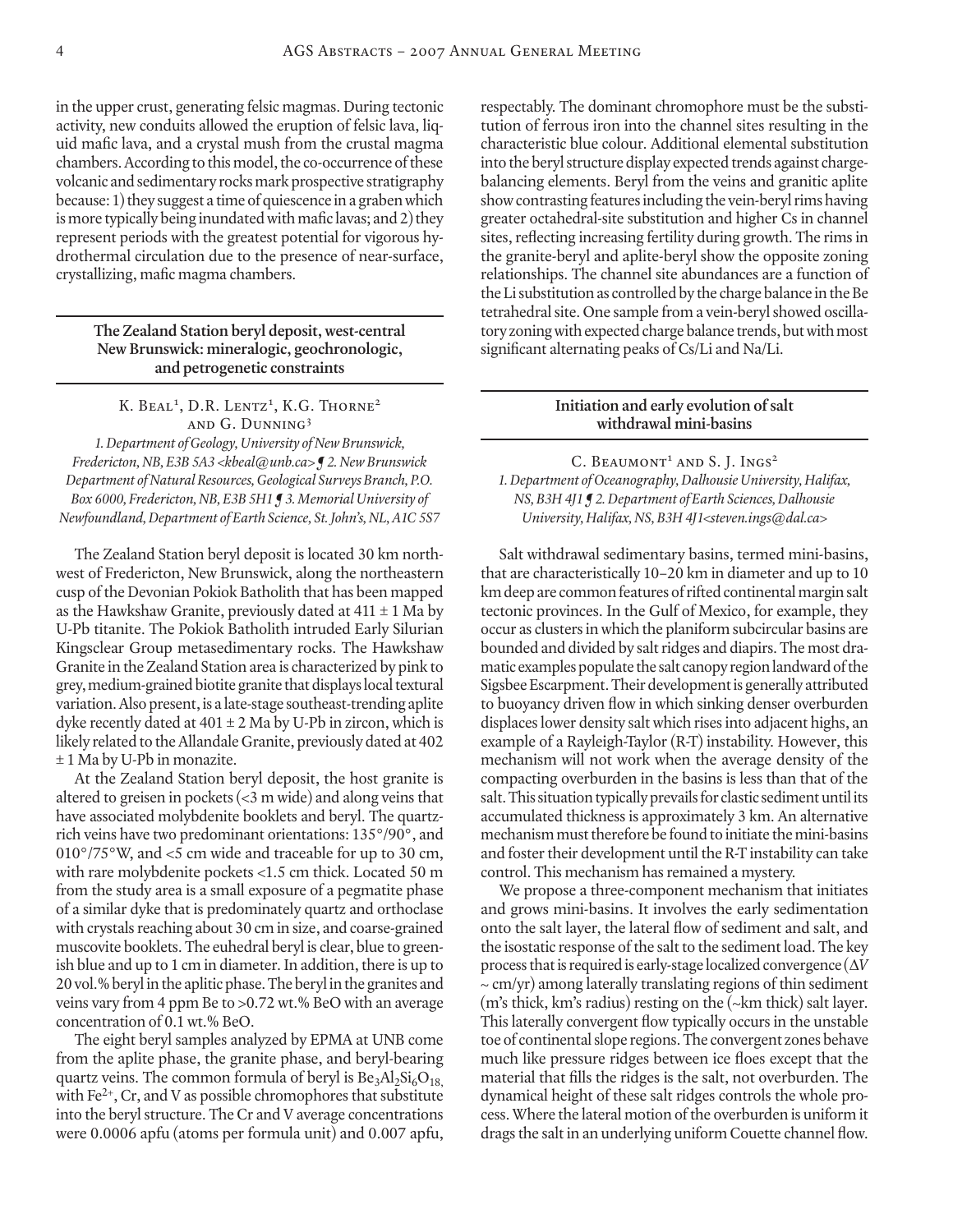In the convergent regions, where the velocity changes, excess salt accumulates and is either pumped vertically into the pressure ridges or expelled laterally in the salt layer as a Poiseuille channel flow. The maximum dynamical height of the ridges is determined by the lateral differential pressures they generate. As the ridges grow vertically, progressively more of the accumulating salt is pumped laterally and they achieve their maximum height when all additional salt is expelled in this way. However, the lateral pressure gradient and associated Poiseuille flow are reduced by sedimentation that fills the accommodation (the nascent mini-basins) between the pressure ridges. Sediment loading therefore leads to a positive feedback mechanism when sedimentation keeps pace with the upward pumping of the ridges because the ridges can continue to grow vertically and create more accommodation.

Lubrication theory, an approximation commonly used in mechanical engineering, can be used to understand the mechanics of this system and leads to a governing equation for the maximum height of the pressure ridge and corresponding depth of the mini-basin,

$$
\Delta h = \frac{3 \eta \Delta V L}{(\rho_s - \rho_o) g h_c^2}
$$

where, η is the salt viscosity, ∆*V* is the change in velocity of the overburden across the pressure ridge, *L* is the average halflength (radius) of the adjacent mini-basins,  $h<sub>C</sub>$  is the thickness of the salt layer, *g* is the acceleration due to gravity, and  $\rho_s$  and  $\rho$ <sup>o</sup> are the salt density and the average density of the compacting sediment overburden. If the system can achieve a ∆*h* ~ 3 km, the average density of the compacted sediment exceeds the salt density and the process continues via the buoyancy driven R-T mechanism.

**Micro-CT distinction of dolomite, calcite, and porosity in hydrothermally dolomitized carbonate from the Sayabec Formation (Lower Silurian), Gaspé**

# DONOVAN BLISSETT<sup>1</sup>, DAVE KEIGHLEY<sup>1</sup>, TOM AL<sup>1</sup>, and Denis Lavoie<sup>2</sup>

*1. Department of Geology, University of New Brunswick, Fredericton, NB E3B 5A3 <keig@unb.ca> ¶ 2. Geological Survey of Canada (Quebec), 490 de la Couronne, Québec City, QC G1K 9A9*

Hydrothermally dolomitized carbonate samples from the Lower Silurian Sayabec Formation in northwestern Gaspé Peninsula (lac Matapédia syncline) have been analyzed using X-ray Computed microTomography (micro-CT). This technique records spatial variations in the X-ray attenuation coefficient that may correspond to mineral and pore distributions in the rock.

Preliminary micro-CT scans were undertaken at relatively low X-ray energy (<100 keV) and successfully imaged the fracture porosity. In addition, calcite was manifested by regions of greater X-ray attenuation than dolomite. At such energies the photoelectric effect is primarily responsible for attenuation and the attenuation coefficient is a function of the effective atomic number  $(Z_{\text{eff}})$ , - with attenuation increasing with  $Z_{\text{eff}}$ . Consequently, mineral grains that are sufficiently large to be resolved by the instrument, and display contrasting  $Z_{\text{eff}}$  can be distinguished in a CT scan. In this case, the contrast in  $Z_{\text{eff}}$ between calcite (15.88) and dolomite (13.94) is sufficient to distinguish between the two minerals, though the presence of Fe in ferroan dolomite would decrease the  $Z_{\text{eff}}$  contrast.

Micro-CT analysis of samples from potential carbonate petroleum (or groundwater) reservoirs therefore has the potential to not only assist in the non-destructive quantification of porosity, but also to track variation in diagenetic overprinting.

#### **Structure of the Late Paleozoic Pulo do Lobo accretionary prism, southern Iberia: a key to understanding the amalgamation of Pangea**

J.A. Braid<sup>1</sup>, J.B. Murphy<sup>1</sup>, and C. Quesada<sup>2</sup> *1. Department of Earth Sciences, Saint Francis Xavier University, Antigonish, NS, B2G 2W5 ¶ <x98bmk@stfx.ca> <bmurphy@stfx.ca> ¶ 2. Instituto Geológico y Minero de España, C/ Ríos Rosas 23, 28003 Madrid, Spain*

Determination of the tectonic evolution of accretionary prisms contributes to the understanding of mountain building processes and global plate dynamics. Field mapping and preliminary structural analysis of the Pulo do Lobo (PDL) Formation, associated Beja-Acebuches Ophiolite and suspect "exotic" South Portuguese Zone (SPZ) in southern Iberia suggest that the PDL is an important part of a suture zone associated with the Variscan orogeny, closure of the Rheic Ocean, and the formation of Pangea. Analysis of uplifted strata in the PDL indicates tectonic juxtaposition of diverse deposits such as foreland basin flysch, sedimentary and tectonic mélange, and passive margin shelf, all separated by distinct structural discontinuities. The entire Pulo do Lobo Zone is dominated by a pervasive late stage vertical to sub-vertical E-W cleavage axial planar to isoclinal and chevron folds which overprint earlier deformation fabrics in the older passive margin units. The age of deformation of PDL units is generally considered to be Late Devonian - Early Carboniferous, however further geochronology is needed to resolve the age relationships between individual units.

Numerous local kinematic indicators within the PDL suggest a complex regional deformation with several enigmatic features. For one, structural data produced by local strain partitioning reveal kinematics that contradicts the overall regional structural style (e.g. spatial juxtaposition of both sinistral and dextral fabrics). When viewed at larger scales (i.e. regional map pattern), however, structural data indicate that significant sinistral strike-slip movement occurred in conjunction with episodes of both extension and compression. Stereographic plots of fabric elements from each distinct tectonic domain,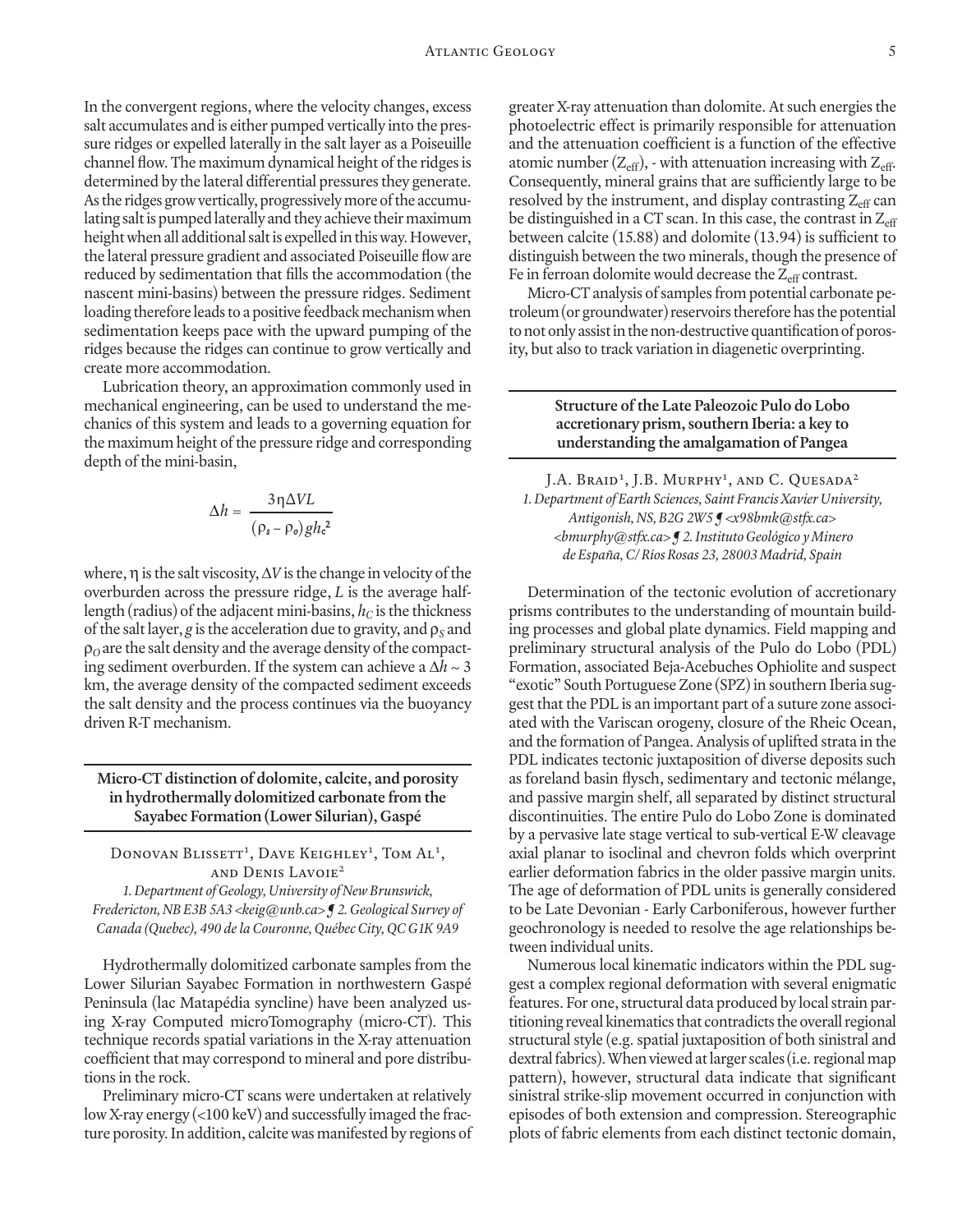when combined with regional geological constraints, support this hypothesis and are indicative of progressive deformation imposed on the PDL during the Variscan Orogeny. This analysis is also consistent with plate reconstructions, which indicate regional sinistral transpression with local zones of extension. Geochronologic and geochemical work (currently in progress) should constrain the timing of deformation within the PDL as well as resolve contact relationships between the SPZ and the Iberian Massif. These constraints will help to better understand the geological events leading to the closure of the Rheic Ocean and plate dynamics associated with the formation of Pangea.

# **Metamorphism of impure marble and calc-silicate rocks from southwestern Baffin Island: implications for regional sapphire exploration**

J.P. Butler<sup>1</sup>, M.R. St-Onge<sup>2</sup>, and R.A. Jamieson<sup>1</sup> *1. Department of Earth Sciences, Dalhousie University, Halifax, NS, B3H 4J1 <butlerjp@dal.ca> <beckyj@dal.ca> ¶ 2. Geological Survey of Canada (Ottawa), 601 Booth St., Ottawa, ON, K1A 0E8 <mstonge@nrcan.gc.ca>*

Impure marble and calc-silicate rocks from the Lake Harbour Group, southwestern Baffin Island, exhibit complex mineralogical and textural evidence of high-grade thermal and/or fluid-driven metamorphism. The marbles contain two mineral associations corresponding to their degree of purity. Relatively pure carbonate-rich marbles contain the assemblage forsterite + humite + spinel + calcite + dolomite, and appear texturally equilibrated. Relatively impure silicate-rich marbles contain the mineral association forsterite + diopside + nepheline + phlogopite + calcite, and vary texturally from compositionally foliated to nodular. Inclusion relationships and core-mantle textures indicate the progressive appearance (in relative order) of calcite and phlogopite, diopside, forsterite, and nepheline. Calc-silicates at the contact between the marbles and intruded monzogranites contain two mineral associations. Foliated, essentially monominerallic zones comprising the association diopside + pargasite + calcite are truncated by brittle fractures containing the association scapolite + phlogopite + calcite + clinozoisite. It remains to be determined whether these assemblages resulted from regional granulite-facies metamorphism during the Trans-Hudson Orogeny; contact metamorphism and/or metasomatism during monzogranite emplacement; subsequent fluid-infiltration; or a combination of these. At Kimmirut on southern Baffin Island, intense alteration of nepheline and scapolite has been linked to sapphire formation in calc-silicate lenses within stratigraphically correlative marbles. The scapolite + nepheline association described here may represent a precursor assemblage, suggesting that metacarbonates of the Lake Harbour Group in southwestern Baffin Island may be good targets for regional gemstone exploration.

**Physical modelling of the formation and salt tectonics of salt-canopy systems at deepwater continental margins with application to the Jurassic to Early Cretaceous, Abenaki and Sable subbasins, Scotian Margin.**

Clarke Campbell, Cody MacDonald, Juergen Adam, Csaba Krezsek, and Djordje Grujic *Department of Earth Sciences, Dalhousie University, Halifax, NS, B3H 4R2 <ctcampbe@dal.ca>*

Now that hydrocarbon exploration is moving into the deeper Scotian Slope, e.g. basinward of the Sable and Abenaki subbasins, a better understanding of the formation and controlling factors of the complex allochthonous salt canopy systems of the deepwater Scotian Slope is needed. The purpose of the study is to use physical experiments with high-resolution strain monitoring techniques coupled with structural modelling and seismic interpretation to develop new concepts for the formation of the allochthonous salt canopy systems of the Abenaki and Sable subbasins to improve seismic interpretation in the specific areas targeted in recent hydrocarbon exploration. The physical experiments are dynamically scaled and use sieved silica sand and viscous silicone rubber to simulate brittle deformation of sediments and ductile salt mobilization. The experiments include incremental sedimentation of a sand wedge with shelf to basinward progradation. Gravity-driven deformation occurs in the experiments under their own time and simulates passive margin salt mobilization with model sedimentation rates adjusted to the Jurassic to Cretaceous in the Central Scotian Margin. All experiments are monitored using Particle Imaging Velocimetry (PIV) technology to record surface flow and deformation. The experiment series presented in this study systematically varies the basement morphology beneath the silicone basin to investigate the control of possible basement architectures, formed by the rifting stage in the Scotian Margin, on the initial mobilization of the syn-rift Argo salt and late-stage formation of the huge allochthonous salt canopy system in the deepwater slope seaward of the Sable and Abenaki subbasins.

This study focuses on the formation of the allochthonous deepwater salt systems and how these structures will affect future deformation in the system. The preliminary results show that sedimentation pattern and basement morphology greatly affects early salt mobilization which strongly controls the late stage deformation of the allochthonous system and late stage salt mobilization. The results from these experiments will provide greater insight into the structural evolution of the Scotian Basin and will improve the structural and seismic interpretation of the deep water, Scotian Slope.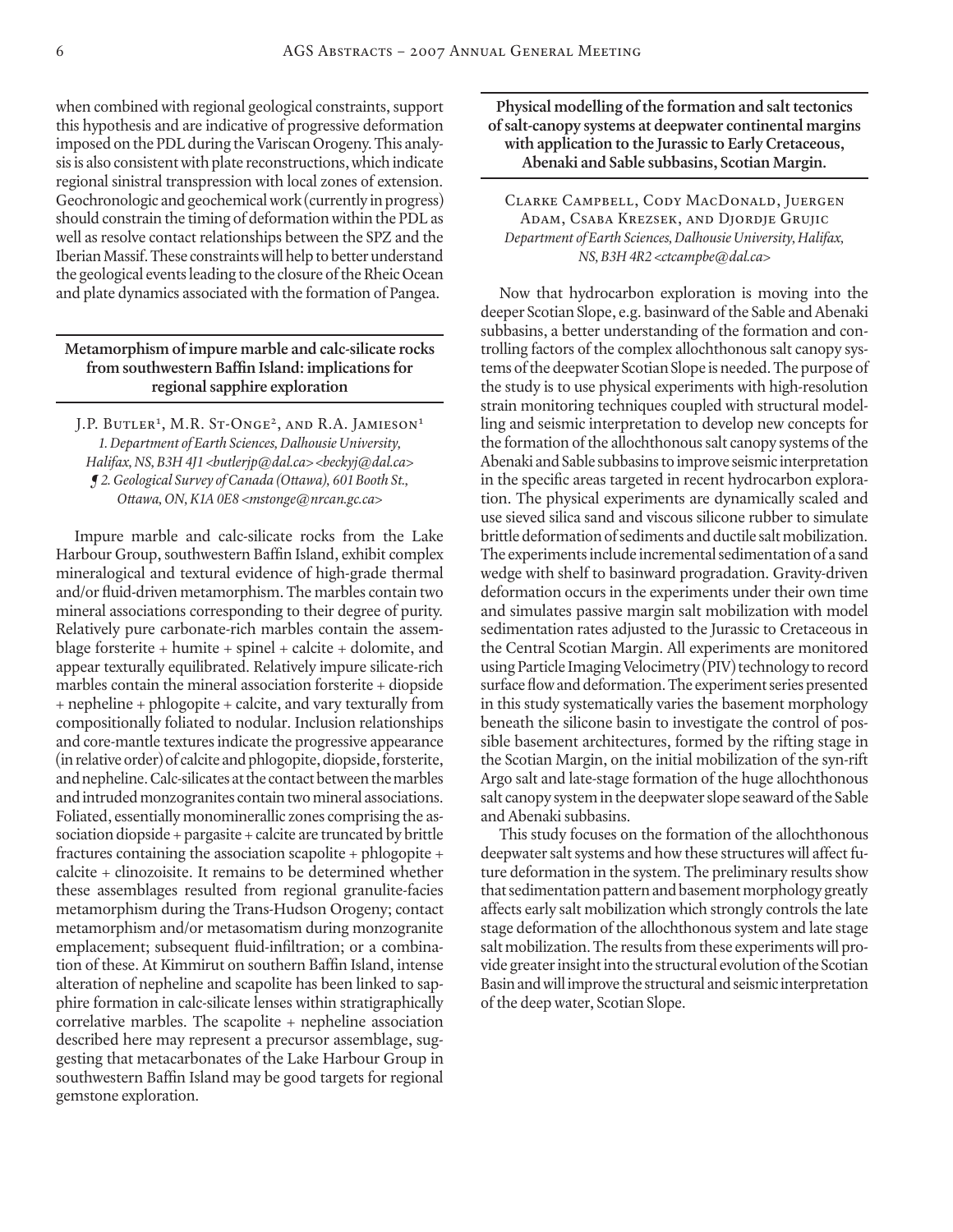# **Glacial dispersal patterns in sediments overlying the Mount Fronsac mineralized deposit, Bathurst Mining Camp, northern New Brunswick**

HEATHER CAMPBELL<sup>1</sup>, BRUCE BROSTER<sup>1</sup>, AND MICHAEL A. PARKHILL<sup>2</sup> *1. University of New Brunswick, Department of Geology, P.O. Box 4400, Fredericton, NB, E3B 5H1 <x5e5g@unb.ca> ¶ 2. New Brunswick Department of Natural Resources, Geological Surveys Branch North, P.O. Box 50, Bathurst, NB, E2A 3Z1 <Michael.Parkhill@gnb.ca>*

As part of a TGI-III initiative to investigate methods for locating buried mineralized zones, 253 till samples were collected over a 1 km2 area in the Mount Fronsac region, in the Bathurst Mining Camp, northern New Brunswick. The mineralized zone outcrops on the western edge of the survey area and is located between the uppermost unit of the Nepisiguit Falls Formation and the lowermost unit of the Flat Landing Brook Formation. Bedrock layers dip 45°, and the topography is bedrock controlled. The deposit is overlain by up to 2 m of till deposited by eastward moving ice during the last glaciation. Till clasts are sub-angular to angular, and consist mostly of metamorphosed chloritic sedimentary rocks, volcaniclastic rocks of the Nepisiguit Falls Formation and felsic tuff/tuffaceous sedimentary rocks of the Flat Landing Brook Formation. The relationship of the clast lithologies to local bedrock units and the angular-subangular nature of the pebbles suggest that the till is basal, with minimal transport.

Till samples were collected at 100 m spacing, with 25 m spacing used along four main grid lines. The samples were analyzed for mercury content using cold vapour atomic fluorescence spectroscopy, a method that is inexpensive, rapid, and highly sensitive to low Hg concentrations. Plotted results demonstrate distinct halos of anomalous mercury concentrations surrounding the mineralized zone that are distinguishable from regional glacigenic geochemical dispersal. Geochemical haloes are typically elongate in areas of maximum slope gradient. However, the haloes observed in this survey are not elongate, suggesting that the concentrations are mainly detrital in origin with minimal secondary hydromorphic and/or colluvial dispersion in the till. Research is continuing on the nature of glacial dispersion and if anomalous mercury values in individual samples are coincident with specific physical characteristics of the till.

**The southern Nova Scotia wine terroir: a geological and pedological study of the geochemistry of soils from vineyards with a focus on cation exchange capacity**

Rafael Cavalcanti de Albuquerque, Ian S. Spooner, and Clifford R. Stanley *Department of Geology, Acadia University, Wolfville, NS, B4P 2R6 <058080c@acadiau.ca>*

Terroir is a concept that recognizes five main factors of the natural environment that affect wine grapes during growth (meteorology, geology, pedology, physiography, and viticulture). Among other issues, the study of terroir attempts to explain why different vineyards produce wines of different quality and taste when virtually identical grapes and processing methods are employed. The complex bedrock geology, pedology, and surficial and glacial geology of southern Nova Scotia are believed to influence the local terroir leading to the production of diverse wine in the region. The research focuses on how geology affects some important properties of soils for wine grapes such as cation exchange capacity (CEC), nutrients, and soil pH. CEC (the ability of soils to hold cations and, as a consequence, nutrients) is a relevant soil property as wine grapes tend to grow better in soils with low CEC.

Twenty-five soil samples were taken from 15 vineyards in southern Nova Scotia to investigate the vineyard terroir. The samples were analyzed for pH, organic matter concentration, and grain size distribution, and sent to the ACME Analytical Laboratories in Vancouver, British Columbia for geochemical analysis using hydroxylamine hydrochloride and ICP mass spectrometry. Cation exchange capacities were estimated using Ca, Mg, K, and Na concentrations for each sample. A high variation in CECs was observed. Both the highest and the lowest CECs occur in vineyards from the LaHave River Valley, ranging from 1.68 meq/100 gm (a sample from a vineyard underlain by Bridgewater loam) to 40.92 meq/100 gm (Bridgewater loam - drumlin phase). In the Annapolis Valley, the samples with the lowest CECs are from vineyards underlain by Kentville soil (6.06 to 15.03 meq/100 gm). Samples with the highest CECs are from a vineyard at the base of North Mountain underlain by Pelton soil (up to 37.63 meq/100 gm), and from vineyards underlain by Wolfville soil on the south facing slope of the Wolfville Ridge (up to 34.70 meq/100 gm). Organic matter concentrations exhibit low variation, ranging from 0.63% to 2.93%, whereas soil pH ranges from 4.86 (in Kentville soil) to 7.25 (in Bridgewater loam - drumlin phase). These results illustrate how soil type and soil geochemistry, including CEC, are linked. Future work will attempt to address how soil geochemistry influences wine character.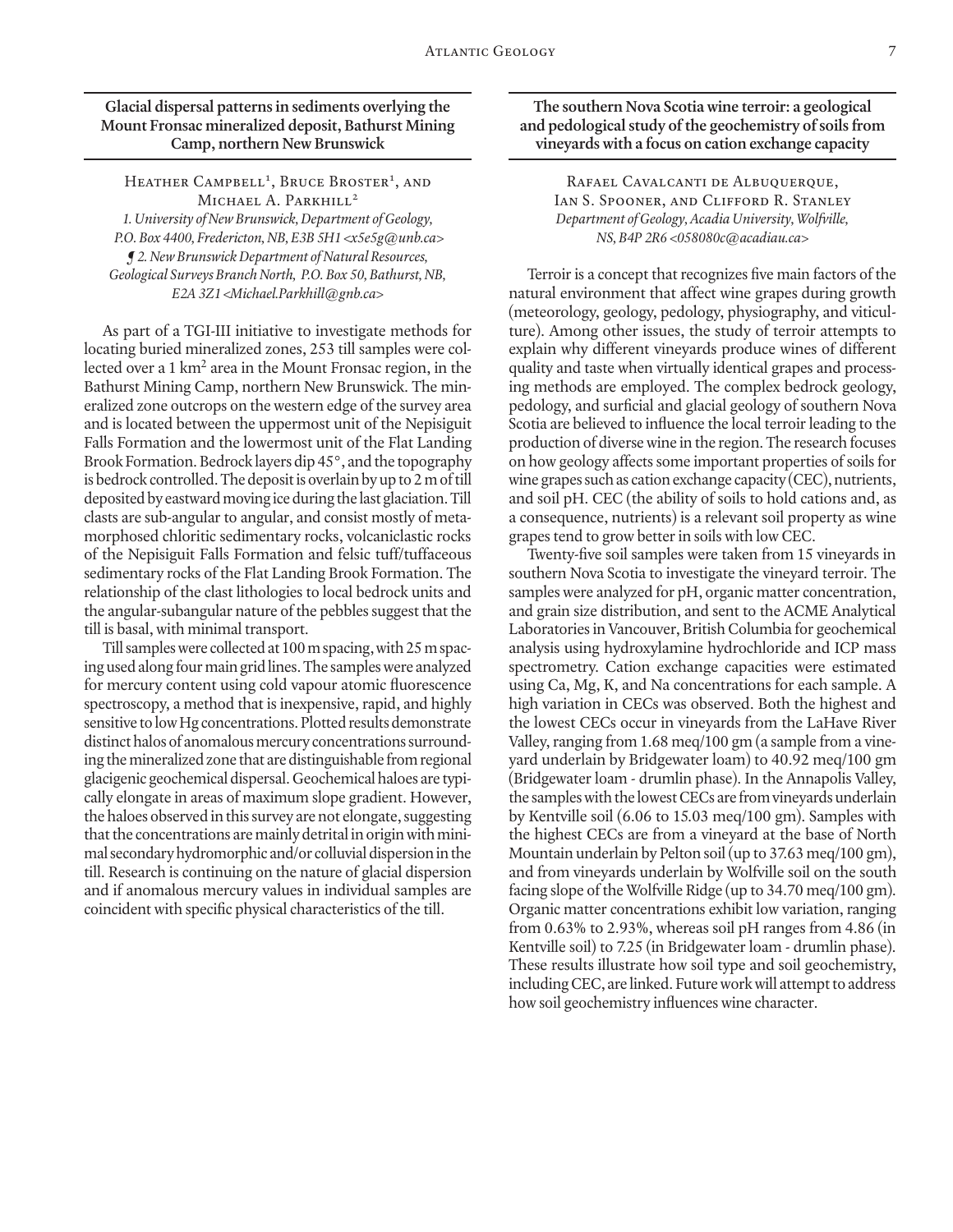**Andalusite-topaz relations in peraluminous granites: preliminary results from an experimental investigation**

D. B. Clarke<sup>1</sup>, B.Wunder<sup>2</sup>, H-J.Förster<sup>2</sup>, A.Hahn<sup>2</sup>, and D.Rhede2

*1. Department of Earth Sciences, Dalhousie University, Halifax, NS B3H 3J5 <clarke@dal.ca> ¶ 2. GeoForschungsZentrum Potsdam, 14473 Potsdam, Germany*

Textural and chemical evidence shows that most andalusite  $(Al_2SiO_5)$  in peraluminous granitic rocks is of magmatic origin, and at least some topaz  $\left( \text{Al}_2 \text{SiO}_4(\text{OH}, \text{F})_2 \right)$  can also crystallize directly from the silicate melt. Highly evolved peraluminous granites normally contain either andalusite or topaz, but rarely both. In some plutons, the evolution from a magma crystallizing andalusite to one crystallizing topaz signals an increase in the chemical activity of fluorine in the magma, and thus represents an important threshold en route to forming some granite-related mineral deposits. In this paper, we attempt to locate the andalusite-topaz transition in T-P-X space, where T  $= 750-550$ °C, P = 200 MPa, and X = A/NK (1.1, 1.2, 1.3, 1.4), F (0.0, 0.5, 1.0, 2.0, 3.0, 4.0 wt.%), and H<sub>2</sub>O (2, 6 wt.%), and to determine whether the melt-andalusite-topaz relationship is cotectic or peritectic. The experiments use synthetic gels in the system  $SiO_2$ - $Al_2O_3$ -Na<sub>2</sub>O-K<sub>2</sub>O-H<sub>2</sub>O-F as starting materials, run times of 2–22 days, and analysis of run products by X-ray diffraction, using Rietveld refinement, and by electron microprobe. Included seeds of andalusite and/or topaz in all runs assist in overcoming kinetic effects. High A/NK favours andalusite or topaz, whereas low A/NK favours muscovite. High T, low F, and low  $H_2O$  promote the formation of magmatic andalusite, whereas low T, high F, and high  $H_2O$  promote the formation of magmatic topaz. One run  $(T = 600\degree C, A/NK = 1.3,$  $F = 4$  wt.%,  $H_2O = 6$  wt.%) shows development of topaz reaction rims on andalusite, suggesting that topaz may be the product of a peritectic reaction between early primary magmatic andalusite and late fluorine-enriched melt. Primary (magmatic) textures in some runs resemble those in quartz-muscovitetopaz greisens. In addition, some low-T - high-F runs contain cryolite (Na<sub>3</sub>AlF<sub>6</sub>), inviting comparisons with cryolite-bearing granites in the Erzgebirge and elsewhere, and with the Ivigtut pegmatitic cryolite deposit in southwest Greenland.

**Effects of forestry on the radial growth trends of treed bogs in southwestern Nova Scotia**

Bethany L. Coulthard and Colin P. Laroque *Mount Allison Dendrochronology Laboratory, Department of Geography, Mount Allison University, Sackville, NB, E4L 1A7 <blclthr@mta.ca> <claroque@mta.ca>*

Most Nova Scotian wetlands are afforded protection from the effects of forestry activity and other adjacent habitat disturbances through the preservation of 20+ m buffer zones of mostly intact forest along/around watercourses. Wetlands which do not contain watercourses, however, have been excluded from buffer regulations and timber and/or peat harvesting are permitted within them. Treed bogs (a relatively dry wetland) are an example of one of these unprotected habitats. This study contributes to an evaluation of the need to amend Nova Scotia's forestry and buffer regulations in order to protect these treed bog ecosystems.

A dendrochronological analysis of the radial growth trends of both black spruce (*Picea mariana*) and larch (*Larix laricina*) was conducted at six treed bog ecosystems in southwestern Nova Scotia. Three pristine bogs and three bogs in close proximity to forestry activity were sampled. The role of these trees as indicator species of treed bog ecosystem health is being explored in an attempt to determine whether adjacent forestry activity has negatively affected treed bog ecosystems, and if so, to what extent. Preliminary results indicate that changes in tree radial growth is probably as a result of changing water availability associated with forestry activity. Ultimately, the aim of this study is to emphasize the need to conserve treed bogs in the highly forested southwestern Nova Scotia region.

#### **Important geological parameters in the assessment of LOI data for delineation of climate change**

P.J. Dickinson and B.E. Broster *Department of Geology, University of New Brunswick, Fredericton, NB, E3B 5A3 <pamdickinson@unb.ca>*

Loss-on-ignition (LOI) is the most commonly used method to measure the organic content of sediments for the delineation of past fluctuations in climate. Recent publications have discussed in detail, suggested optimum temperatures and duration to burn off organic carbon. The accepted LOI procedure is that sediment samples are weighed to calculate original weight (W), then dried (Wd) at  $105^{\circ}$ C to remove moisture (Mc = W - Wd<sub>105</sub>), and finally burned at 550°C to calculate LOI (LOI = Wd<sub>105</sub> - Wd<sub>550</sub>). It has been demonstrated that the Wd<sub>550</sub> weight represents ignition of all organic compounds in the sample. However, few studies have considered the possibility of an LOI error due to the occurrence of coal in the sample.

Examination of core samples collected from the Grand Lake - Saint John River valley for LOI analysis were found to contain traces of coal or charcoal in the upper one metre, likely due to historical transport. Samples from known coal deposits at Minto, New Brunswick, were collected and tested to determine combustion temperatures. Tests were repeated for organic residue (collected by hand) to provide a reasonable estimate of coal-free organic matter (LOI). Ignition tests were conducted under various temperatures and duration to identify the optimum combination that would enable distinction between the organic and inorganic (coal) content by LOI.

Results indicate that coal from our study region begins to burn off below the temperature recommended for organic LOI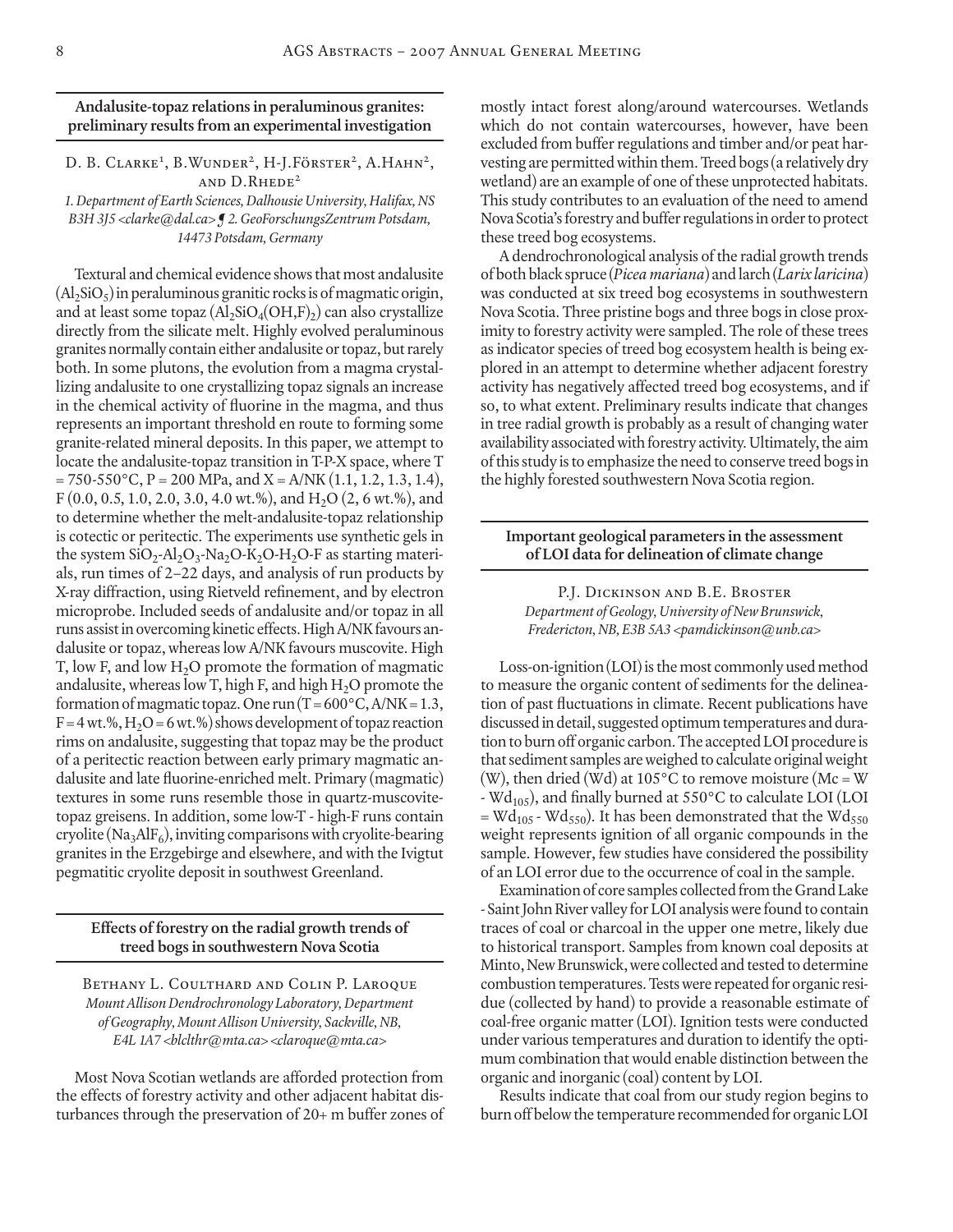analysis (300°C). However, in some regions complete ignition of the coal may require higher temperatures. In addition, the transport distance for coal detritus is dependent upon the hardness of the local coal variety (0.5–3.0 Moh's) and the energy of the transporting agent. In our region the coal is soft  $\left( < 2.0 \right)$ Moh's) and transport distance is likely limited to a few kilometres. Results presented here indicate that it is paramount that LOI data be supported by knowledge of local coal deposits and an understanding of sediment processes. LOI data published without consideration of the possible contribution of local coal detritus should be considered suspect.

# **The application of high-resolution laser altimetry to deglaciation dynamics: Bridgetown, Nova Scotia**

M.I. Ferguson<sup>1</sup>, T.L. Webster<sup>2</sup>, and J.C. Gosse<sup>1</sup> *1. Department of Earth Sciences, Dalhousie University, Halifax, NS, B3H 4J1<mifergus@dal.ca> ¶ 2. Applied Geomatics Research Group, Centre of Geographic Sciences (COGS), Nova Scotia Community College, Lawrencetown, NS, B0S 1M0*

The application of high resolution laser altimetry, using light detection and ranging (LiDAR), is a new technique used to study glacial landforms on the North Mountain and in the Annapolis Valley of Nova Scotia. Small scale glacial landforms such as esker flank fans are difficult to identify using traditional methods and may hold clues to the deglaciation dynamics of the project area. High resolution, "bald earth", digital elevation models (DEM's) are produced from LiDAR data and used to identify numerous surficial and glacial landforms that were not detected with previous mapping methods. Manipulation of digital topography data highlights these features, allowing spatial models to be developed of their occurrence and relation to other surficial features. An esker system north of Bridgetown and striae in the Annapolis Valley confirm previous movement of active ice across the North Mountain towards the Bay of Fundy. Numerous wave-cut terraces which have truncated the lower elevations of the esker system north of Bridgetown during late glacial sea-level rise (12–14 ka) are visible on the high resolution DEM's. The presence of wave-cut terraces and the esker system may confirm that the glacial margins were subject to calving and decreased stability allowing more ice to flow towards the Bay of Fundy. LiDAR data provides significant improvements and quality benefits when mapping surficial deposits and landforms that are otherwise undetectable using previous methods. The ability to detect subtle glacial landforms greatly enhances the understanding of deglaciation.

# **Groundwater and the Pleistocene glaciation in Canada**

G.A. FERGUSON<sup>1</sup> AND S.E. GRASBY<sup>2</sup> *1. Department of Earth Sciences, St. Francis Xavier University, Antigonish, NS, B2G 2W5, <gferguso@stfx.ca> ¶ 2. Geological Survey of Canada (Calgary), Natural Resources Canada, 3303-33rd Street Northwest, Calgary, AB, T2L 2A7 <sgrasby@nrcan.gc.ca>*

Hydrogeological data and models provide insight on both the climatic conditions and glacial dynamics during the end of the last ice age. There is an abundance of isotopic and chemical data in western and central Canada indicating a large influx of subglacial recharge into regional aquifers during the Pleistocene and subsequent evolution of proglacial lakes. Physical evidence of shifts in hydrological conditions has been found by examining geomorphological features created by over pressurization of aquifers and groundwater sapping during the Pleistocene and early Holocene. Few, if any examples of paleogroundwaters are known in Atlantic Canada, but preliminary modelling and examination of research suggests that subglacial recharge may be present in the region. Information from such sources could provide insight into the climate and ice dynamics near the end of the Wisconsinan glaciation in Atlantic Canada.

# **Tourmaline compositions as an indicator of emerald mineralization at Tsa da Glisza, Yukon Territory**

Christopher Galbraith *Department of Earth Sciences, Dalhousie University, Halifax, NS, B3H 4J1 <cggalbra@dal.ca>*

Tourmaline, a boron-bearing ring silicate, is ubiquitous at Tsa da Glisza (formerly Regal Ridge). It occurs as porphyroblasts in greenschist facies meta-volcanic and ultramafic rocks, as phenocrysts in granite, in quartz-tourmaline veins that cut the schists, and as granular black masses in highly altered gossan or fault zones. Contact metamorphism of the Devonian greenschist facies rocks by Cretaceous granite/aplite/quartztourmaline veins is responsible for local emerald mineralization. Tourmaline compositions include solid solutions between Na-Fe schorl, Na-Mg dravite, and Ca-Mg uvite. The quartztourmaline veins are particularly important because emeralds form along their selvages, although not all such veins have associated visible emerald mineralization. However, tourmalines of veins and alteration zones associated with emerald mineralization have subtle differences in Mg and Fe content when compared to tourmalines in schists and veins with no known emerald mineralization. Dravitic tourmalines are most common on the property, with Mg content between 0.25 to >3 atoms per formula unit (apfu), Fe contents between 0.4 to 2.25 apfu and Ca content between 0.05 to 0.75 apfu.

Tourmalines associated with emeralds are slightly more iron-rich dravites compared with tourmalines of schists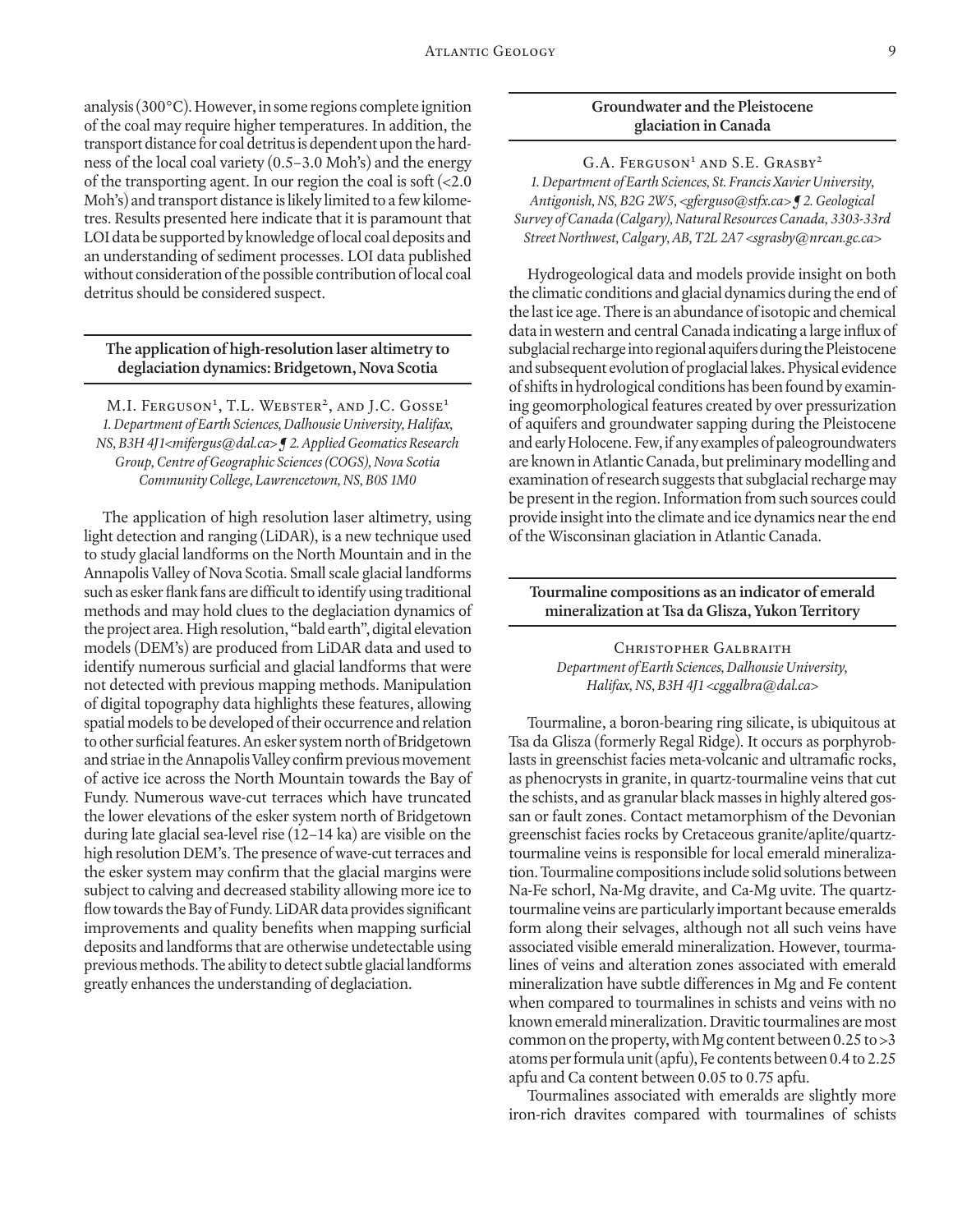and alteration zones without emeralds. Tourmalines of the schorl family are not associated with emerald mineralization, although they do occur in nearby aplites and granites. Uvite family tourmalines occur within and in veins cutting the ultramafic country rocks. The chemical variations of the tourmalines correspond quite well to the bulk-rock chemistry of their respective host rocks, but also relate to different equilibrium conditions at the time of emerald and/or tourmaline crystallization. During emerald mineralization, the mafic and ultramafic rocks, which are rich in iron and magnesium, as well as chromium and vanadium (the emerald chromophores) release mobile Fe, Mg, Cr, and V. These free elements are leached and subsequently transported by the quartz-tourmaline and aplite veins, some of which also carry beryllium, ejected from the granite. Because iron is less mobile than magnesium and tourmaline acts as an iron sink, the more iron-rich tourmalines associated with emerald mineralization imply a more iron-rich fluid, perhaps related to higher fluid temperatures of the veins during leaching.

# **Collapse of the Newfoundland Ice Cap and evidence against the Nunatak Hypothesis**

J. Gosse<sup>1</sup>, G. Yang<sup>1</sup>, J. Fastook<sup>2</sup>, T. Bell<sup>3</sup>, J. Staiger<sup>4</sup>, J GRAY<sup>5</sup>, AND G. MARQUETTE<sup>5</sup> *1. Department of Earth Sciences, Dalhousie University, Halifax, NS, B3J 3J5 <john.gosse@dal.ca> ¶ 2. Department of Computer Science, University of Maine, 222 Neville Hall, Orono, ME, 04469 USA ¶ 3. Department of Geography, Memorial University of Newfoundland, St. John's, NL, A1B 3X9 ¶ 4. St. Anthony Falls Laboratory, 2 Third Avenue SE, Minneapolis, MN, 55414 USA ¶ 5. Department of Geography, Université de Montreal, P.O. Box 6128, Station Centre-ville, Montréal QC, H3C 3J7*

During the last glaciation, it is likely that Newfoundland supported its own ice cap. At its maximum extent, a nonequilibrium dynamic and mass balance was forced by calving margins everywhere except where the cap abutted the Laurentide Ice Sheet. It is likely that all summits were glaciated, based on measurements of <sup>10</sup>Be and <sup>26</sup>Al on the highest and most weathered summits in western, central, and southern Newfoundland. However, some cliff faces may have remained uncovered. Although summits with thin ice deglaciated early (20 ka) the majority of the island (excluding the Avalon and Burin Peninsulas) deglaciated rapidly (the cap collapsed in about two thousand years) after 13.5 ka. Areas with thicker ice persisted through the Younger Dryas chron (12.8–11.5 ka). Areas of thinner ice cover and areas under ice divides (or ridges) experienced little or no glacial erosion.

Despite having been covered by the Laurentide Ice Sheet, the glacial dynamics, erosion, and extent in northern Labrador seem similar. On every summit visited, erratics yield ages corresponding to the Younger Dryas chron, moraines date from LGM (26–18 ka) to Holocene, yet summits (protected under thin cold-based ice) have not been eroded. Summit and valley ice separated early in deglaciation. In some locations the intervening ice-free valley walls have been previously misinterpreted as a pre-LGM weathering zone. Nunataks may have persisted near the coast, e.g. in the Four Peaks region, which comprises high coastal pyramids with insufficient catchment for snow accumulation.

On the basis of the cosmogenic nuclide data, ice sheet simulations, and related geological observations, particularly in type-localities used to support the hypothesis, the Nunatak Hypothesis as applied to Newfoundland and Labrador is rejected. To explain the abundance of disjunct floral and faunal species, cliff-face refugia is favoured over summit refugia. Numerous disjunct species in cliff habitats persist worldwide, and the isolation of species in western Newfoundland could be due to marine transgression or glaciation.

**Origin of chlorite rims in reservoir sandstones of the Lower Missisauga Formation, offshore Nova Scotia**

Kathleen Gould<sup>1</sup>, Georgia Pe-Piper<sup>1,</sup> and David J.W. Piper2 *1. Department of Geology, Saint Mary's University, Halifax, NS, B3H 3C3 <kathleen.gould@smu.ca> ¶ 2. Geological Survey of Canada (Atlantic), Bedford Institute of Oceanography, Dartmouth, NS, B2Y 4A2*

Diagenetic chlorite rims on quartz grains preserve porosity and permeability by preventing the formation of secondary, pore-filling quartz overgrowths in wells from the Venture and Thebaud fields. Elsewhere, such chlorite rims have been interpreted as early diagenetic related to a high input of iron (Fe) from rivers or volcanic activity, or alternatively to later diagenesis by basinal fluids. The purpose of this study is to evaluate which of these hypotheses is applicable to the Scotian Basin. It has been suggested that detrital altered ilmenite is responsible for the unusually high titanium (Ti) content of Cretaceous shale in the Scotian Basin and might be an important source of labile Fe.

A set of 45 sandstone samples from conventional cores was analyzed for mineralogy in thin section, mineral composition by electron microprobe, whole-rock chemistry, and mineralogy of the <2 µm fraction by X-ray diffraction. This petrographic data has been integrated with facies description of conventional core and with wireline log data. Electron microprobe analysis shows that the chlorite rims are Fe rich and resemble chamosite in composition.

Seven sandstone types are distinguished: 1) well-sorted with chlorite rims; 2) well-sorted with chlorite rims and pore-filling clays; 3) carbonate-cemented; 4) partially dissolved carbonate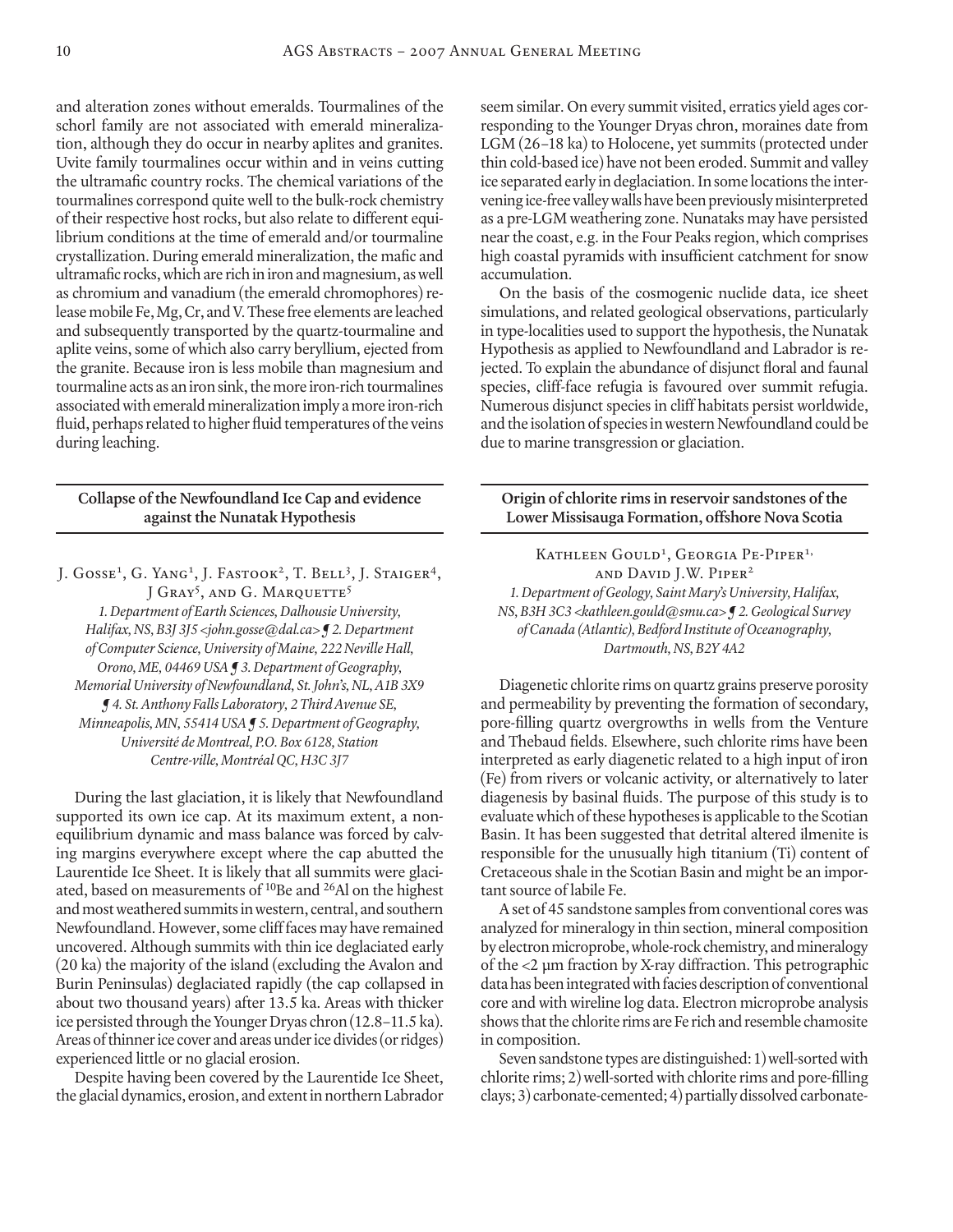cemented with chlorite rims; 5) silica-cemented; 6) muddy; and 7) poorly sorted from transgression surfaces. Most welldeveloped chlorite rims are found in shoreface facies.

Factor analysis of geochemical and mineralogical data shows the following factors: i) detrital heavy minerals; ii) carbonatecement; iii) K-feldspar  $\pm$  clay; iv) chlorite rims; v) sulphides; and vi) barite drilling mud contaminant. Using only elements exclusively found in detrital minerals, three types of source are distinguished by factor analysis: a) ultrastable heavy minerals (Zr, Hf, Cr); b) granitic source (Ti, Y, HREE); and c) mafic source (Ni, Co, Sc).

The abundance and thickness of chlorite rims correlates positively with phosphorus (P) and are most abundant in type (4) sandstones. Phosphorus correlates strongly with Ti content of sandstone. Ti is generally immobile during diagenesis and in our samples covaries with elements related to detrital heavy minerals. Sedimentary rocks with higher Ti content due to alteration products of ilmenite can release more labile Fe, which favours the early diagenetic precipitation of phosphorite. High Ti content of sandstones in this study is restricted to the deeper sandstones of the Venture field.

This preliminary data suggests that the abundance of detrital ilmenite, varying stratigraphically and geographically, plays a role in providing labile Fe to the early diagenetic system. This Fe favours growth of early diagenetic berthierine, which alters to chamosite on burial. In marine facies with a low sedimentation rate, the high ambient Fe also favours growth of phosphate minerals.

> **Investigating vegetation changes in alpine environments in Jasper National Park**

Sarah J. Hart and Colin P. Laroque *Mount Allison Dendrochronology Laboratory, Department of Geography, Mount Allison University, Sackville, NB, E4L 1A7 <sjhrt@mta.ca> <claroque@mta.ca>*

Recent ecosystem analysis of Jasper National Park (JNP) has indicated that the park's vegetation is becoming progressively more homogenous. JNP forests are becoming more coniferdominated and expanding into new environments due to changes in climate, disturbance regimes and anthropogenic interactions. Competition from conifer species may greatly alter some of the fragile alpine environments. The Cavell Meadows ecosystem, located below Mount Edith Cavell's northern face in Jasper National Park, has been identified by the Park Service as both an ecologically unique and environmentally sensitive site. To investigate the threats to this alpine community's stability, a dendrochronological assessment of the relationship between tree island establishment and climate was undertaken in the summer of 2006.

Sampling at the Cavell Meadows site was accomplished by establishing ages of trees within small tree islands, the common method of vegetative establishment in this alpine environment. Eleven tree islands were sampled across an altitudinal gradient encompassing the range of forest between the upper tree line and the lower contiguous forest. The analysis of each tree island included establishing tree heights and diameter, as well as investigating which method of reproduction, each tree island was currently under.

Early analysis suggests that there is a relationship between tree island establishment and past climate. Preliminary future tree island growth patterns are forecasted using climate change scenarios available from the scientific community which help to predict the future vegetative changes at tree line in the Cavell Meadows.

# **Temporal variations in sediment flux to the western Gulf of Mexico over multiple glacial-interglacial cycles**

#### Alan J. Hidy and John C. Gosse *Department of Earth Sciences, Dalhousie University, Halifax, NS, B3H 4R2 <alanhidy@dal.ca> < john.gosse@dal.ca>*

Variability in sediment flux through a stream system over millennia or longer time periods is most commonly attributed to changes in climate, changes in stream base level, tectonic influences, or threshold mechanisms. These changes can induce process fluctuations in 1) catchment erosion, 2) proportions and durations of sediment storage, and 3) stream capacity. Sediment flux variations are therefore important records of landscape response to these changes. Geodynamics models require constraints of sediment flux over these timescales to compute the influence of denudation on orogenic processes, isostatic compensation, and style of crustal deformation. It is now clear that variations in sediment loading of salt-bearing continental shelves are a driving force of salt tectonics. Furthermore, sediment flux is an essential parameter in basin models used for petroleum exploration.

Establishing prehistoric long-term sediment flux rates from volumetric records (e.g., the volume of sand in the Mississippi Delta for a given time period) is problematic due to difficulties in dating subaqueous sediments and precisely accounting for material absent from the delta. We present a pilot study using cosmogenic  $^{10}$ Be to obtain ~20 measurements of sediment flux from two non-glaciated river systems draining into the western Gulf of Mexico. Our results will constrain the magnitude of sediment flux variability over the past 5 million years and quantify the response of non-glaciated catchments to glacialinterglacial climate changes.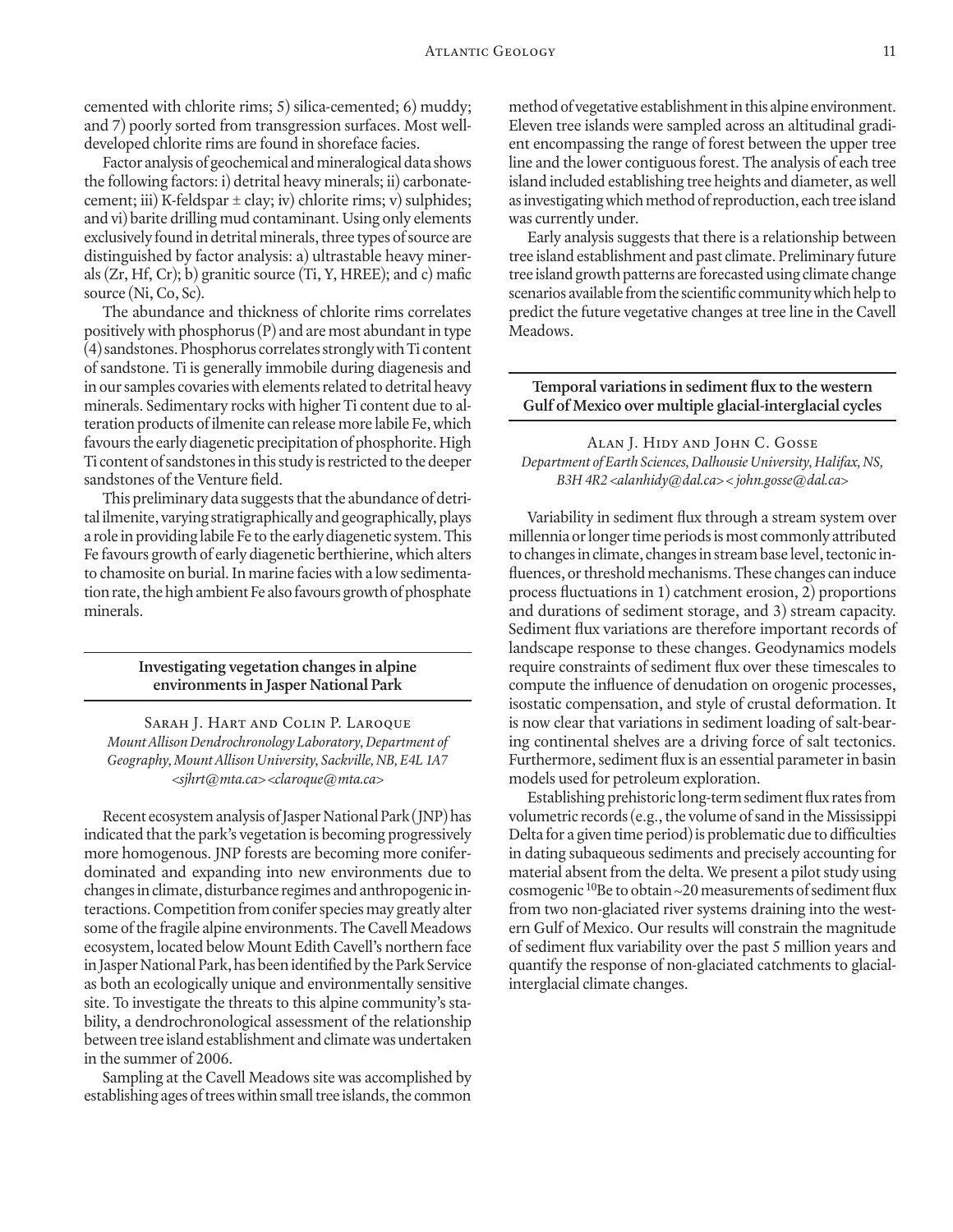**The Paleoproterozoic metavolcanic, metasedimentary, and plutonic rocks of the Aillik domain, Makkovik Province, Labrador** 

Alana M. Hinchey *Geological Survey of Newfoundland and Labrador, Department of Natural Resources, P.O. Box 8700, St. John's, NL, A1B 4J6 <alanahinchey@gov.nl.ca>*

In the Makkovik area (NTS map area 13O/03), 1:50 000 scale mapping has further defined the lithological units that occur within the Aillik domain of the Makkovik Province, which hosts abundant syn- and post-deformational mafic dykes and post-deformational aplitic dykes. Regional bedrock mapping focused on characterizing the Aillik Group (previously termed the Upper Aillik Group), a package of Paleoproterozoic volcano-sedimentary rocks that dominate the area. The Aillik Group is intruded by abundant, syn- and post-deformation Paleoproterozoic intrusive suites.

The Aillik Group comprises upper-greenschist to lower -amphibolite facies, felsic tuff, flow-banded to non-banded rhyolite, quartz-feldspar-porphyritic granite, volcaniclastic breccia/conglomerate, tuffaceous sandstone, thin-bedded to laminated metasandstone and siltstone, and lesser components of metabasalt (with locally preserved pillow selvages), mafic tuff, and porphyritic granites. The degree of deformation and grade of metamorphism is variable throughout the map area. Paleoproterozoic intrusive suites include the syntectonic Makkovikian (ca. 1840–1800 Ma) plutonic rocks of the Long Island Quartz Monzonite and the Kennedy Mountain Intrusive Suite; the post-tectonic Makkovikian (ca. 1800–1720 Ma) plutonic rocks of the Strawberry Intrusive Suite; and the Labradorian (ca. 1670–1630 Ma) plutonic rocks of the Monkey Hill Intrusive Suite and the Adlavik Intrusive Suite.

The map region lies within the Central Mineral Belt of Labrador, an area known to host an abundance of base-metal and uraniferous showings. Previous studies in the area, have illustrated the strong economic potential of the Aillik domain, and this study has identified several previously unreported mineral occurrences.

**Volcanogenic massive sulphides of the southern Tulks Volcanic Belt, central Newfoundland: environments and styles of mineralization**

J.G. HINCHEY *Geological Survey of Newfoundland and Labrador, Department of Natural Resources, Mineral Deposits Section, P.O. Box 8700, St. John's, NL, A1B 4J6 <johnhinchey@gov.nl.ca>*

The Tulks Volcanic Belt, of the Victoria Lake Supergroup, central Newfoundland, is dominated by quartz ± feldspar porphyritic felsic volcaniclastic rocks and lesser amounts of mafic volcanic rocks and intercalated sedimentary rocks. The belt has traditionally been viewed as a single stratigraphic sequence of ca. 498 Ma age, but recent geochronological studies imply that it may be a composite and include rocks as young as 453 Ma.

The southern portion of the belt is host to three important clusters of VMS deposits known as the Tulks East, Tulks Hill, and Boomerang deposits, as well as a number of smaller sulphide prospects. The major deposits are characterized as "replacement-style" massive sulphides, hosted by felsic pyroclastic and volcaniclastic rocks. In contrast, the Curve Pond and Dragon Pond showings are more typical classic exhalative-type sulphide mineralization associated with exhalative horizons and regional iron formations. As such, the southern Tulks Volcanic Belt contains a continuum of VMS deposit types. The recent discovery of the high-grade polymetallic Boomerang deposit cluster, coupled with additional exploration data, resulting in higher grades and improved understanding of the Tulks Hill and Tulks East deposit clusters, highlights the exploration potential of the belt. It has been suggested that the Boomerang mineralized horizon occurs within a younger stratigraphic panel than the Tulks East and Tulks Hill deposits. Geochronological studies have been initiated to test this hypothesis, the results of which may have significant implications for exploration.

VMS deposits in the southern Tulks Volcanic Belt are interpreted to have formed in volcaniclastic-and sediment-rich basins during transitional tectonic regimes as conditions changed from convergent (e.g., active-arc environment) to extensional (e.g., back-arc or arc-rift). The change from compressional to extensional regimes would allow for active rifting, conduit formation, and high levels of focused heat flow, which are ideal conditions for the development of large and potentially ore producing hydrothermal systems.

#### **Fluid circulation depth and crustal-scale faults**

S.R. Hindle and G.A. Ferguson *Department of Earth Sciences, St. Francis Xavier University, Antigonish, NS, B2G 2W5 <x2004bqi@stfx.ca> <gferguso@stfx.ca>*

Large-scale faults in the Canadian Cordillera place important controls on fluid fluxes from depths of a few kilometres in the Earth's crust. These faults act as conduits from these depths to the surface and also appear to have low permeability zones which act as barriers to deeper fluid flow. Understanding the hydrogeology of these faults is important in the assessment of low-temperature ore deposits, geothermal energy and water resources. Stable isotope data indicates that these waters are of modern meteoric origin. Previous estimates of circulation depth have used chemical geothermometers and estimates of background geothermal gradients. However, advective heat transport has not been explicitly considered and could have important implications to equilibration depth for chemical geothermometers. Modelling results indicate that upward groundwater flow may place equilibration depths several hundred metres shallower than previous estimates. This reduction in estimated circulation depth suggests that areas of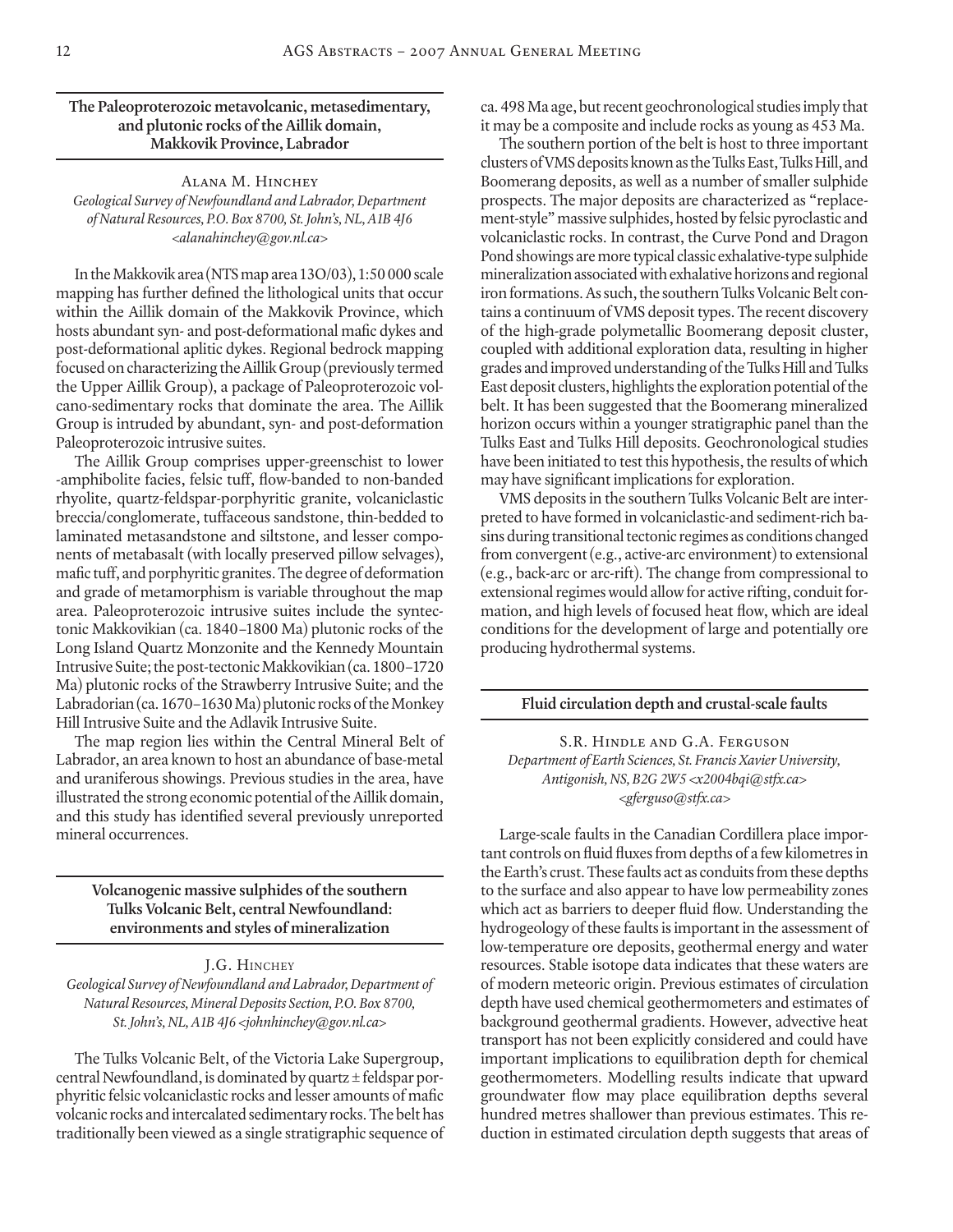higher temperature are located closer to the surface and this may allow for greater development of geothermal energy resources in this region.

**Establishing potential for leaching of Hg and As from soils in the Montague Gold District, Nova Scotia**

H. Jaggard<sup>1</sup>, T. Goodwin<sup>2</sup>, and A.M. O'Beirne-Ryan<sup>1</sup> *1. Department of Earth Sciences, Dalhousie University, Halifax, NS, B3H 4J1<hjaggard@dal.ca> ¶ 2. Nova Scotia Department of Natural Resources, P.O. Box 698, Halifax, NS, B3J 2T9*

The soil horizons of the Montague Gold District, Nova Scotia were sampled to analyze for possible elevated levels of metals, in particular, Hg and As. Arsenic contamination is a serious concern in the surrounding environment due to the naturally high levels of As within the local metaquartzites and slates of the Meguma Supergroup. Horizons were carefully selected from locations up-ice, down-ice, and at the mill site within the District as well as one horizon outside the District, to determine background levels outside the study area. At each of the four sample sites, 8–11 samples were taken from horizons to a depth of 1 metre. Each horizon sampled included samples from the uppermost  $A_{00}$  layer continuing down into the glacial till layers of the C horizon. Samples were taken at approximately 10 cm depth intervals, although care was taken to select samples from within each horizon rather than at horizon boundaries. In contrast, there were no well-developed layers present at the mill site, so sample depth was the primary control on sampling. For comparative purposes, a homogenized sample from the top 5 cm and from the top 30 cm was taken at each of the 4 sites, which is the typical process used in environmental sampling procedures. All samples were sieved to sizes <63 microns and <2 mm for geochemical analysis. The resultant geochemical data indicate where the toxic elements are concentrated within the horizons as well as determining the influence of glacial transport and anthropogenic disturbance on these concentrations.

#### **An infrared spectral reflectance study of the hydrothermal alteration minerals from the Campamento Au/Ag deposit, southern Mexico**

N. H. Jansen<sup>1</sup>, T. Christopher<sup>2</sup>, and J. Dostal<sup>1</sup> *1. Department of Geology, Saint Mary's University, 923 Robie Street, Halifax, NS, B3H 3C3 ¶ 2. Linear Gold Inc., 2000 Barrington Street, Suite 502, Cogswell Tower, Halifax, NS, B3J 3K1*

The Campamento Au/Ag deposit located within Linear Gold's Ixhuatán project was discovered in June 2004. It is located in the state of Chiapas, southern Mexico. The deposit is situated in a sequence of highly fractured Pleistocene-Pliocene andesitic volcanic rocks intruded by a complex feldspar porphyry. Campamento is a high-grade, gold-silver deposit situated at or near the surface. It has a resource estimate of 1.0 million ounces of gold, 4.4 million ounces of silver in the measured and indicated categories, and 0.7 million ounces of gold and 2.3 million ounces of silver in the inferred category, all at a cut-off of 0.50 grams per tonne gold.

Previous work on the deposit by Linear Gold has indicated that the deposit shows upper porphyry to epithermal style of Au/Ag deposition. To further evaluate the deposit, the Portable Infrared Mineralogical Analyzer (PIMA) was used. This is a technique that has been recently applied in the exploration industry. It can detect energy generated by vibrations within molecular bonds that show bending and stretching modes with the 1.3–2.5 µm interval. The spectra collected are analyzed for many alteration minerals and mineral combinations specific to various ore deposits. No sample preparation is required and it can identify alteration clay minerals on site faster than the conventional x-ray diffraction method.

The results from the Campamento PIMA survey show the zoning of temperature sensitive clay minerals (smectite, interstratified illite/smectite, illite, biotite, and muscovite). The appearance of the higher temperature minerals biotite and muscovite on the surface implies a lowering of the paleosurface by approximately 725–1200 m. In addition, the PIMA data also indicates telescoping of alteration assemblages suggesting high rates of erosion or a sector collapse during the formation of the deposit.

**What geological history tells us about global warming**

PIERRE JUTRAS *Department of Geology, Saint Mary's University, Halifax, NS, B3H 3C3*

It is generally assumed that the current trend of global warming is detrimental to humanity and ecosystems in general. This is partly due to the fact that most scientific assessments on the issue of global warming only bring into focus its negative aspects and are therefore biased. Due to this lack of unbiased assessments on the pros and cons of global warming, the Kyoto Protocol may be a premature international effort.

One way of assessing the outcome of global warming is to look at the geological record, the message of which is very clear: the global ecosystem thrives on a greenhouse Earth and declines on an ice age Earth. This well-established fact is never part of the debate on global warming, which is usually constrained to the last few hundred years, or thousands of years at best. Clearly, this does not bring enough perspective, as we have to go back 35 million years to get out of the current ice age, which started with the birth of an ice sheet on Antarctica. Since then, ecosystems have been experiencing tremendous stress due to the gradual deterioration of global climate.

The current trend of global warming is but a small notch in a large scale trend of global cooling that started over 100 million years ago, when mid-oceanic spreading rates returned to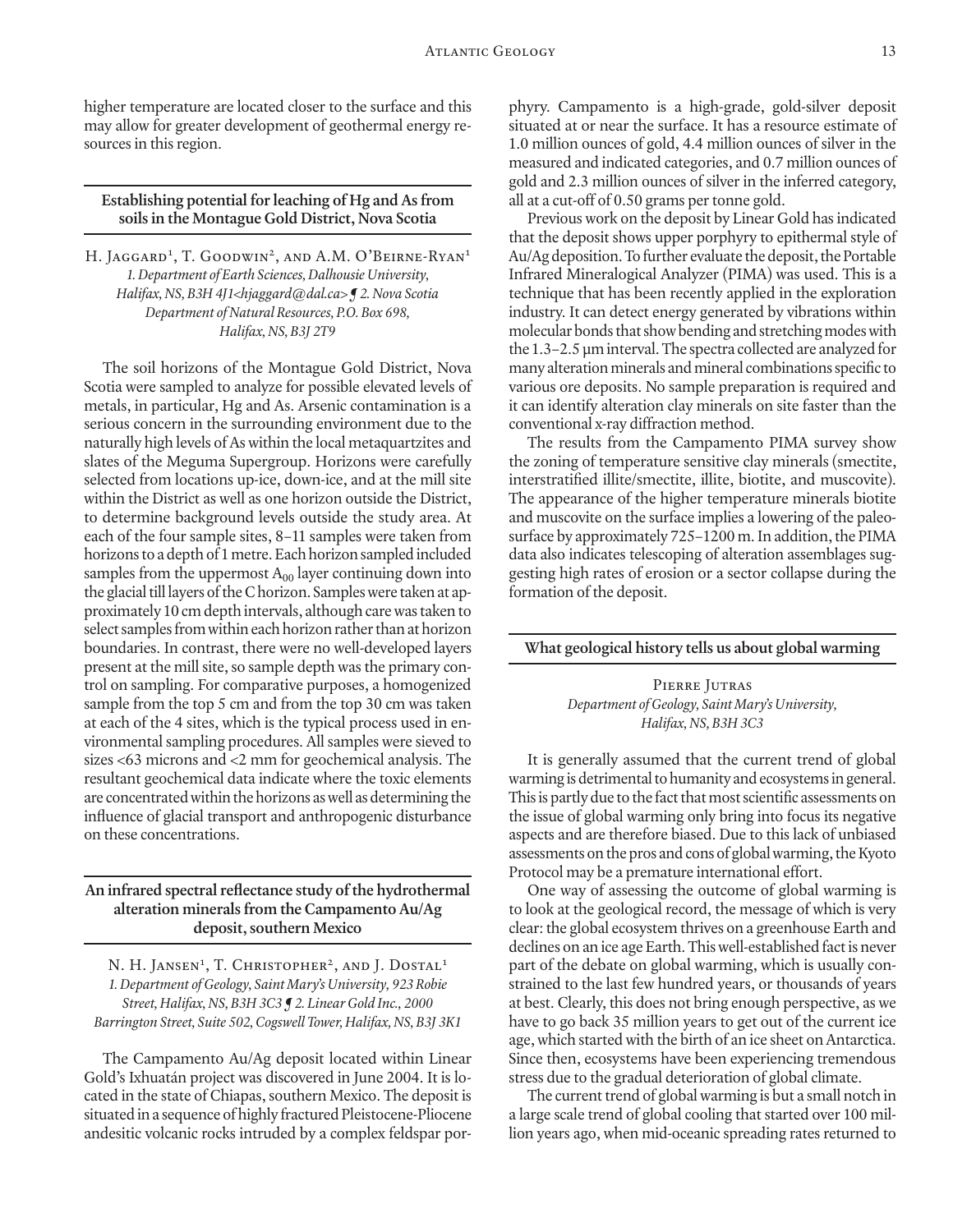normal after millions of years of exceptionally rapid rates that were due to the post-Pangean runaway release of heat from the mantle. The Pangean assemblage had been "jamming" the plate tectonic machine, which is the main way by which the mantle manages to release the heat that it receives from the outer core. When Pangea finally broke up, in Jurassic times, the plate tectonic machine was unlocked, and the excess heat that had been accumulating in the mantle during Carboniferous to Early Jurassic times was allowed to be massively released in Late Jurassic to Early Cretaceous times through increased midoceanic spreading rates and hot spot activity. Increased midoceanic spreading rates imply a parallel increase of subduction rates and therefore of the volcanic release of carbon dioxide to the atmosphere through the subduction and partial melting of carbonaceous sedimentary rocks. This period of faster continental drift brought the carbon dioxide levels of the Early Cretaceous atmosphere to more than six times those of today, allowing life to flourish more than it had ever done since the early Paleozoic (i.e., since the last greenhouse age).

When mid-oceanic spreading rates came back to normal, still in Early Cretaceous times, carbon storage in Cretaceous chalk and black shale started to exceed the rates of carbon release at subduction zones, and a new cooling trend was onset. This cooling trend was aggravated in Cenozoic times by several orogenic events, which increase the erosional rates of calcium and magnesium from the crust to the oceans, and which therefore promote the long-term storage of carbon into carbonate rocks. Most of these orogenic events are still going on today (Himalayas, Alps, Rockies, Andes, etc.), and the current ice age is therefore destined to continue – unless we release a sufficient amount of the atmospheric carbon that is presently locked in fossil fuels. In conclusion, greater involvement of the geological community in the global warming issue is greatly overdue.

**Spectral gamma-ray, XRD, and organic geochemistry of an offshore lacustrine succession, Albert Formation, Moncton Basin, southern New Brunswick**

DAVE KEIGHLEY<sup>1</sup>, MARTIN FOWLER<sup>2</sup>, Denis Lavoie<sup>3</sup>, and Ven Reddy<sup>1</sup> *1. Department of Geology, University of New Brunswick, Fredericton, NB, E3B 5A3 <keig@unb.ca> ¶ 2. Geological Survey of Canada (Calgary), 3303-33 St NW, Calgary, AB, T2L 2A7 ¶ 3. Geological Survey of Canada (Quebec), 490 de la Couronne, Québec City, QC, G1K 9A9*

Four roadcuts southwest of Sussex, New Brunswick, expose a nearly 70 m-thick stratal package from the Hiram Brook Member of the Albert Formation (Horton Group, Tournaisian). Detailed sedimentological logging and analytical work has been undertaken on the southernmost of the roadcuts. Interbedded sandstone and mudstone in the lower and upper intervals of the succession have been interpreted as the deposits of lacustrine deltas, shorelines, and fluvial sys-

tems. The medial interval is almost entirely of mudstone and interpreted as offshore lacustrine.

A log of the total gamma ray (GR) shows a typical response; low readings are most frequent in the upper interval where coarser-grained sandstone is more prevalent. Higher readings occur in the muddier parts of the lower interval, and the medial intervals that lack a diagenetic carbonate overprint. The response is mirrored in the spectral readings for potassium  $(K)$ and thorium (Th). However, several peak uranium (U) readings anomalously correspond to low spectral K and Th values and thus, also, to total GR readings since U is of an order of magnitude less abundant than K in the rock. The anomalies correlate well with beds observed to be darker and more dolomitic. Such beds also record highest total organic carbon (TOC) – ongoing XRD analysis will also determine if there is covariance with any mineralogical changes.

It is generally accepted that U values vary in a positive relationship with organic-rich strata, since dissolved U compounds are scavenged by anoxic-decaying organic matter. However, because Albert Formation (and other) lacustrine strata contain abundant K- and Th-bearing minerals, organic-rich shale frequently does not correspond to peak total GR and may be misinterpreted in standard petroleum well logs where only total GR is recorded.

#### **A study on the Kingnait Moraine system and coinciding eskers, Foxe Peninsula, Baffin Island**

S. E. KELLEY<sup>1</sup>, J. GOSSE<sup>1</sup>, AND D. UTTING<sup>2</sup> *1. Department of Geology, Dalhousie University Halifax NS, B3H 4J1<Sekelley@dal.ca> ¶ 2. Canada Nunavut Geoscience Office, Iqualuit, NU*

The size and location of the Kingnait Moraine system on western Foxe Peninsula, Baffin Island, suggests the presence of late stage glacial retreat. This area of Baffin Island is of particular interest due to its proximal location to both the Hudson Strait as well as the Foxe Basin, two major centers which controlled ice dynamics in the region. It is hypothesized that the Kingnait Moraines as well as the associated glacial landforms are the result of advance during the Cockburn age (9.6 ka), rather than the Younger Dryas, or GRIP 8200 cold event. This hypothesis is based on the overwhelming size of the Kingnait Moraines compared to other glacial landforms in the region. This hypothesis was tested using terrestrial cosmogenic radionuclide dating on eskers as well as a raised ice-proximal delta to chronologically constrain the retreat of ice cover from these landforms. Dates derived from esker material, can then infer the age of the moraines, as the eskers cross-cut the moraines. This relationship implies that the eskers maintained the same drainage location despite moraine creation on the ice front. Dates received from delta material allow for age constraints to be applied to the marine transgression that was believed to occur during the retreat of ice from the region.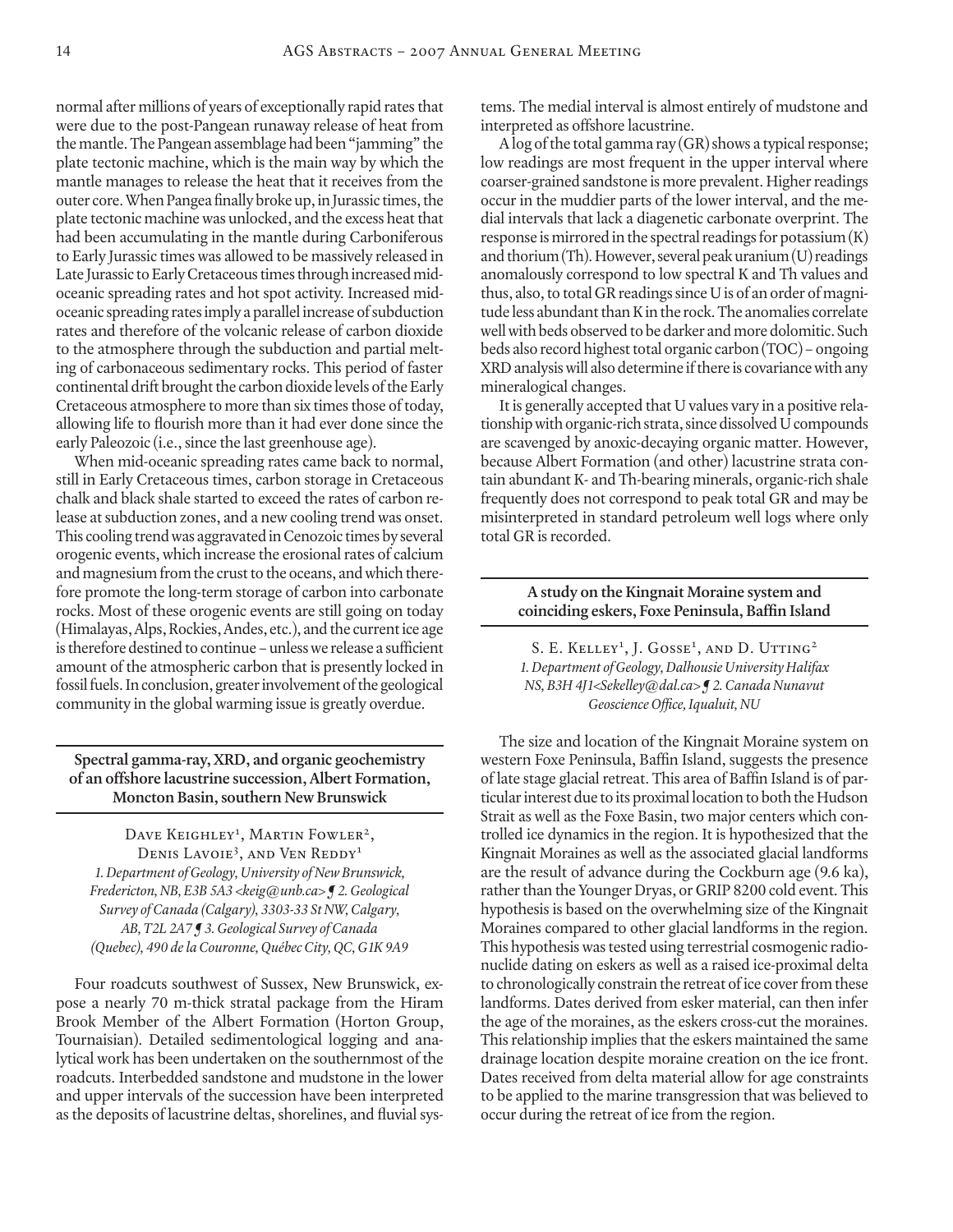**Petroleum and aqueous fluid inclusions in Mesozoic and Carboniferous rock salts from Atlantic Canada**

Y. KETTANAH<sup>1</sup>, M. ZENTILLI<sup>1</sup>, H. WIELENS<sup>2</sup>, and G. WACH<sup>1</sup>

*1. Department of Earth Sciences, Dalhousie University, Halifax, NS, B3H 4J1 ¶ 2. Geological Survey of Canada (Atlantic), Dartmouth, NS, B2Y 4A2*

Fluid inclusions are known to exist in rock salts in various forms, phases, and compositions. Fluid Inclusion Assemblages (FIA) represents a group of such inclusions with similar composition which have been trapped at the same time, under approximately the same temperature-pressures; so they represent a "Fluid Event" in the history of the depositional system and they also represent the original fluids available at the site where they were trapped in this material. Rock salt samples of Mesozoic age taken from wells in offshore Nova Scotia and Newfoundland as well as Carboniferous rock salts from the Pugwash salt mine (Cumberland County) were studied for their fluid inclusion contents. They were studied under transmitted and fluorescence microscopes in addition to using the specialized heating-cooling stage. The study showed that they contain many FIA representing both aqueous and petroleum fluid inclusions. Both exist in many forms and phases (liquid, vapour, liquid-vapour, as well as solid (crystals) in some of them). The aqueous inclusions have generally regular shapes (cubes, rectangular parallelepiped, or cylindrical), while the petroleum fluid inclusions are mostly elongate and tubular (single or network-like). Microthermometric studies of these fluid inclusions showed a wide range of homogenization temperatures and also different compositions. These data suggest that different FIA have formed at different times and under various temperature-pressure conditions during the long depositional, burial, and post-burial tectonic history to which the salts were subjected. Abundant fluid inclusions also suggest that the salts allowed the introduction of fluids into their structure; thus under certain burial conditions they became porous-permeable material, in agreement with supporting experimental studies by others suggesting that the salt become porous and permeable to fluids at depths of more than ca. 3 km. The study also shows that colouration of salts is due to either staining material such as iron oxides along cleavage and/or fractures, or due to the existence of various colouring material trapped in fluid inclusions.

**Petrology of the Triple Seven Zn-Cu volcanic hosted massive sulphide deposit, Flin Flon, Manitoba**

Crystal LaFlamme and Clifford R. Stanley *Department of Geology, Acadia University, Wolfville, NS, B4P 2R6 <064348l@acadiau.ca>*

In 1993, Hudson's Bay Exploration and Development Ltd. (HBED) discovered the Triple Seven Zn-Cu volcanic-hosted massive sulphide (VHMS) deposit just outside Flin Flon, Manitoba. The deposit occurs in the Flin Flon Volcanic Belt (FFVB) of 1.90–1.87 Ga age, in basaltic and rhyolitic volcaniclastic rocks and flows and correlates stratigraphically with the Flin Flon and Callinan VHMS deposits. Fourteen geochemical samples and 21 thin sections from drill core 4Q71W15 through the massive sulphide and host bimodal volcanic layers were used to study the sulphide and Au petrology and geochemistry of the deposit. This study is expected to provide new information that can be used to improve gold recoveries from the Triple Seven Zn-Cu deposit.

The rocks that host the deposit are chlorite- and sericitealtered porphyritic rhyolite, and these lie between basaltic volcanic breccias and flows in the footwall and hanging wall. Massive sulphide comprises two stacked zones. The lower zone is zinc and precious metal-rich consisting of pyrite, sphalerite, chalcopyrite, and pyrrhotite with minor galena and arsenopyrite. The upper zone is copper-rich, significantly smaller, and characterized by chalcopyrite, pyrite, and pyrrhotite with minor chalcocite. Stockwork mineralization consisting of chalcopyrite and pyrrhotite exists beneath massive sulphide, which exhibits local brecciation and minor layering. Microprobe analyses confirm the presence of native silver, which is associated mostly with arsenopyrite. Microprobe and geochemical data have been collected for the study of the sphalerite geobarometry and determination of where gold occurs within the massive sulphides.

#### **Tiering in Ediacaran fronds from Mistaken Point, Newfoundland**

Marc Laflamme and Guy M. Narbonne *Department of Geological Sciences and Geological Engineering, Queen's University, Kingston, ON, K7L 3N6 <Laflamme@geoladm.geol.queensu.ca>*

The Ediacara Biota is a distinct group of soft-bodied organisms that flourished in the late Precambrian oceans some 575 to 543 million years ago. Recent work has revealed that the diversity of organisms that constitutes the core of the Ediacara Biota represent stem/crown group animals, in addition to unique "failed experiments" that have no known modern counterparts. Within the diverse assemblage of Ediacaran organisms, the leaf-shaped fronds are among the most widely recognizable forms due to their complex, multi-structural morphologies. Ediacaran fronds are characterized by an elevated soft-bodied leaf attached to a stem which was anchored to the seafloor by a circular basal holdfast. Fronds gathered nutrients from the water column through direct nutrient absorption resulting in the onset of Phanerozoic-style ecological competition complete with denizens occupying distinct tiers in the water column.

In contrast with the younger and mainly fragmentary material known elsewhere, Mistaken Point, Newfoundland is unique in preserving hundreds of complete fronds that represent the oldest specimens of Ediacara Biota known anywhere (575–560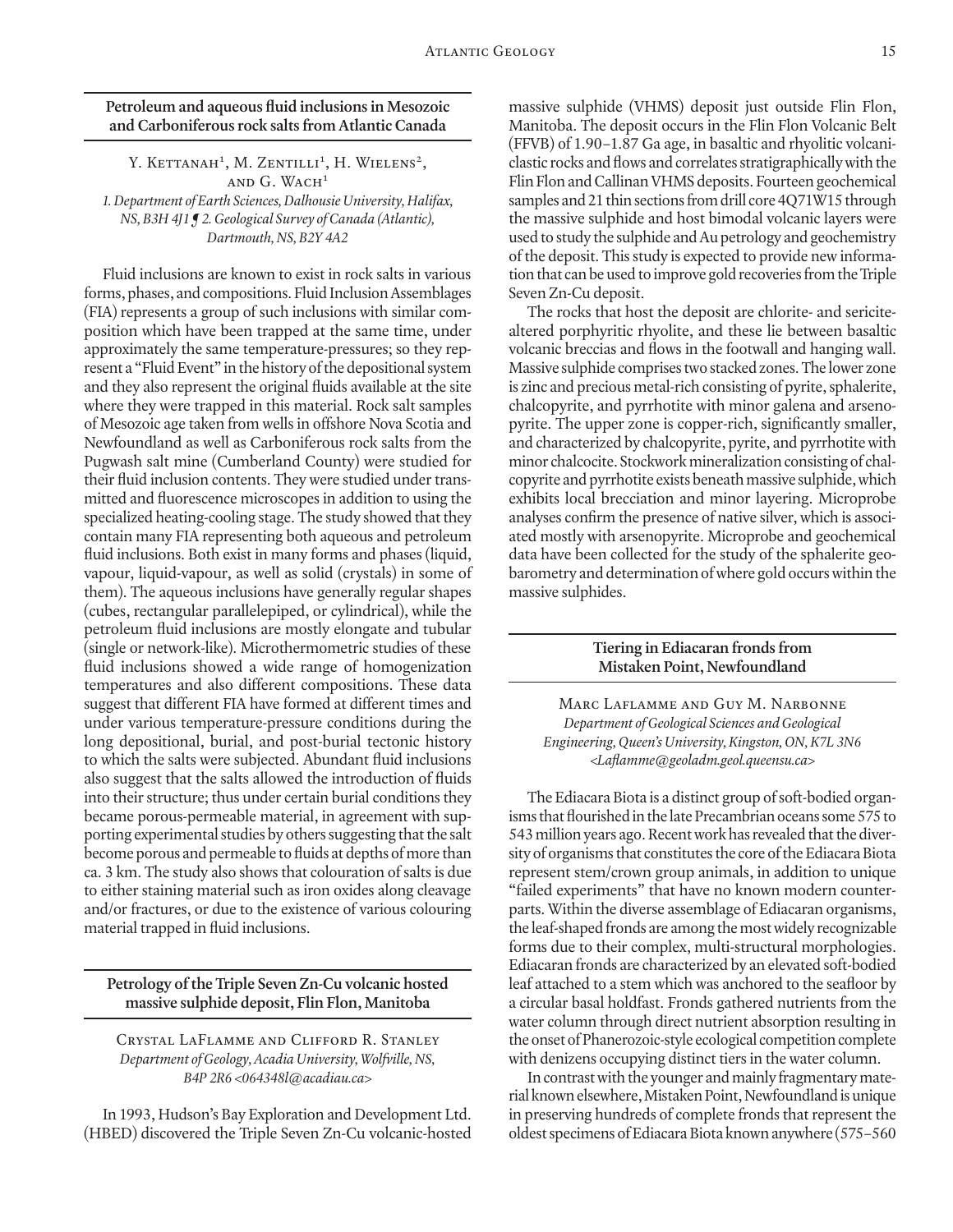Ma). The diversity of frond types at Mistaken Point highlight the ever-present competition for nutrients in this deep water (below the photic zone) Precambrian ecosystem. Within the shared frond bauplan, several distinct feeding strategies are present, and each unique feeding style represents a different evolutionary life history. *Arborea*-type branching is characterized by a bifoliate sheet composed of pea-pod like primary branches which house several secondary branches within the protective sheath. Rangeomorph fractal branches are self similar over three branching orders and includes two separate categories of fronds: *Rangea*-type branching consists of multifoliate fronds composed of several overlapping primary fractal branches attached to a straight central stalk whereas *Charnia*-type branching results in a zigzagging central axis due to alternating of sigmoidal overlapping primary branches. Each branching style has representatives from several trophic levels, and therefore suggests that the branching arrangement is not governed by ecological pressure and rightfully represents a shared derived ancestry. Communities dominated by direct nutrient absorbers are restricted to the terminal Neoproterozoic, never to be seen after the onset of the "Cambrian Explosion" of filter-feeding ecosystems.

#### **Hydrocarbon systems in the Paleozoic of northern New Brunswick: are all the elements there?**

#### D. LAVOIE *Geological Survey of Canada (Quebec), Quebec City, QC, G1K 9A9 <delavoie@nrcan.gc.ca>*

Since 1999, fundamental and hydrocarbon-oriented research by the Geological Survey of Canada and the New Brunswick Geological Surveys Branch has generated data that serve as the cornerstone for new exploration activities in northern New Brunswick.

*Source rock: maturation – generation – migration:* Rock-Eval analysis identified potential hydrocarbon source rocks in the Paleozoic succession of northern New Brunswick and adjacent southern Gaspé: Middle Ordovician oceanic black shale (TOC: 10.7%; Mictaw Group and Popelogan Formation), Upper Ordovician successor basin shale (TOC: 1.4%; Garin Formation and Ritchie Brook Member of the Boland Brook Formation) and Lower Devonian coals (Val d'Amour and Campbellton formations). GC-MS and GC-IRMS analyses were done in order to link potential source rocks with recently produced oils in nearby Gaspé. Oil in Lower Devonian reservoirs in Gaspé can be tied with either Middle or Upper Ordovician black shales.

Recent maturation studies provided a regional framework that clearly supports the prospectivity of large segments of northern New Brunswick, in particular the northeastern sector, where field samples are within the oil window. This domain is surrounded by an even larger area within the condensate to gas zones. The regional variation of the maturation data documents three major tectonic blocks that were active in Silurian time. The detailed organic matter petrography has

documented the presence of migrabitumen in most of the sedimentary pile and that generation and migration occurred both vertically and laterally within individual tectonic blocks before the peak of the Salinic orogeny.

*Reservoirs: clastics – carbonates:* In the adjacent Gaspé Peninsula, small but economic accumulations of oil and gas are hosted in Devonian sandstones and hydrothermal dolomites. In eastern Gaspé Peninsula, oil occurs in sandstones of the Lower Devonian York River Formation. The sandstones of the Devonian Val d'Amour and Campbellton formations share some depositional characteristics with the producing Gaspé sandstones. The Devonian hydrothermal dolomite breccia in eastern Gaspé is host to natural gas (Galt field). Although these Devonian carbonates are absent in northern New Brunswick, recent research has documented the presence of bitumenrich hydrothermal dolomites in the Lower Silurian La Vieille Formation. Moreover, work in progress on the Late Silurian reefal facies of the LaPlante Formation documents significant subaerial karst development as well as local hydrothermal imprint. The abundance of early faults in the hydrocarbon prospective area is strong evidence for the early formation of hydrothermal dolomite reservoirs.

*Traps and seals: the missing data:* The actual high level of exploration in adjacent Gaspé Peninsula is largely fuelled by the availability of modern seismic data (public and private) which were instrumental in documenting a number of shallow-to mid-level structural traps. Such seismic information is lacking in northern New Brunswick. However, field data clearly support the presence of Salinic and Acadian deformation in this area and both orogenic phases are involved in the development of sub-surface structural traps in adjacent southern Gaspé.

**Source(s) of magnetic and gravity anomalies south of Cape Breton Island, Nova Scotia, and onshoreoffshore geological correlations**

Sheri A. Lyon<sup>1</sup>, Sandra M. Barr<sup>1</sup>, and Sonya A. Dehler2 *1. Department of Geology, Acadia University, Wolfville, NS, B4P 2R6 <sheri.lyon@acadiau.ca> ¶ 2. Geological Survey of Canada (Atlantic), P.O. Box 1006, Dartmouth, NS, B2Y 4A2*

The area offshore southeastern Cape Breton Island is inferred to be part of the Mira terrane, a component of the Avalonia realm of the northern Appalachian orogen. The Scatarie Ridge Magnetic Anomalies (SRMA) are a prominent belt, approximately 100 km long by 25 km wide, of northeast-trending magnetic anomalies that characterize this area. Magnetic values typically range from 300 to 600 nT; however, the centres of the anomalies reach highs of 900 nT to 1400 nT. In addition, positive gravity anomalies correspond approximately to the area of the magnetic anomalies, with gravity values ranging from 10 to 30 mGal. Like other parts of Avalonia, the onshore part of the Mira terrane is characterized by prominent linear total field magnetic anomalies that appear to be related to the linear belts of Neoproterozoic volcanic,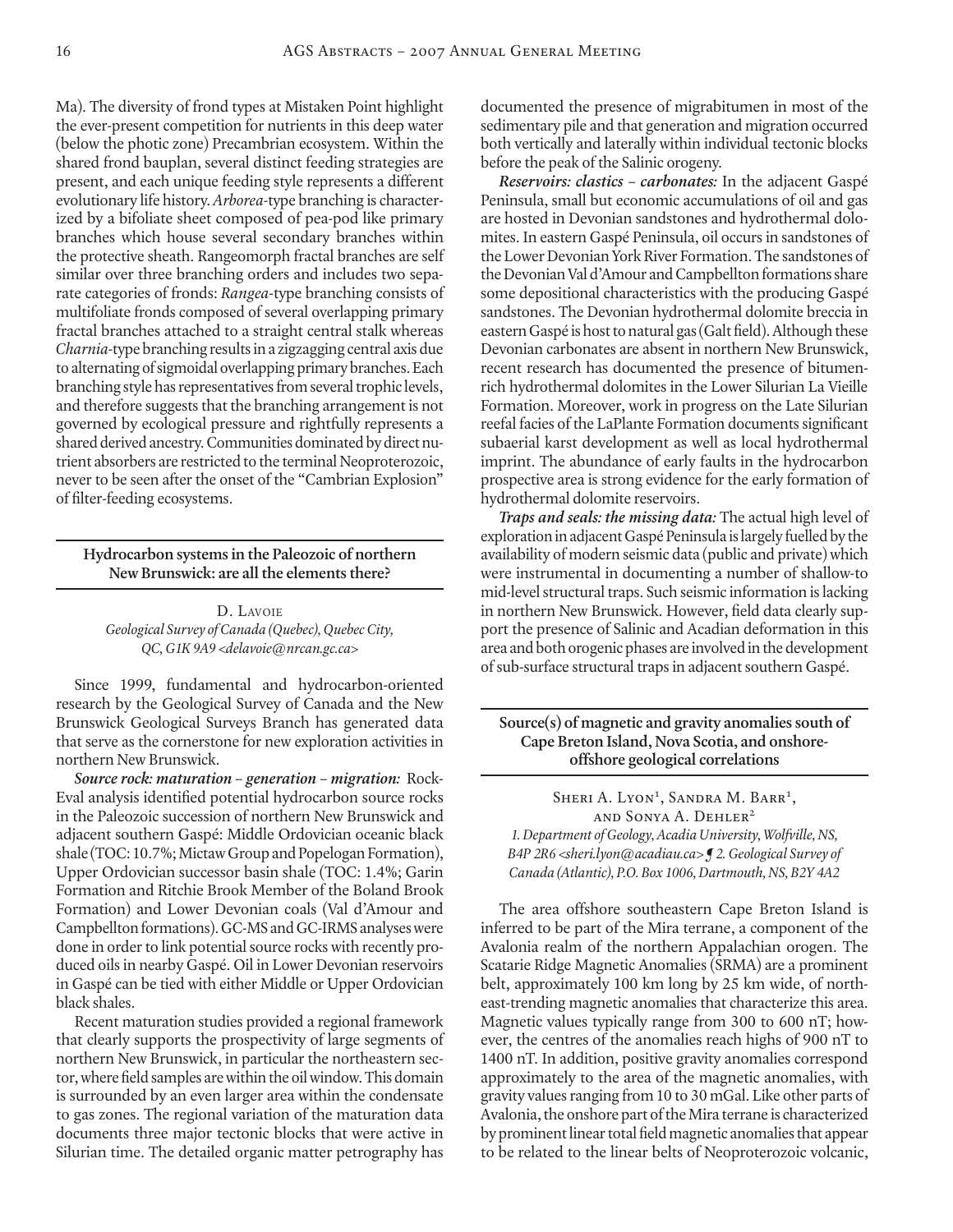sedimentary, and plutonic rocks that form much of the terrane. The Canso Fault is interpreted to offset the Mira terrane to southern New Brunswick, 100 km to the north, relative to mainland Nova Scotia, suggesting the possibility that the area of the SRMA offshore southeastern Cape Breton Island could correlate with the Antigonish Highlands. The purpose of the study is to investigate the source(s) of the anomalies utilizing magnetic, gravity, and seismic data, and to determine whether the offshore anomalies are caused by Neoproterozoic Mira terrane units, other Avalonian units such as those of the Antigonish Highlands, or some other as yet unrecognized sources. The high magnitude of the offshore anomalies is in contrast to lower surrounding signatures caused by widespread Carboniferous sedimentary basins and crustal thinning associated with the Orpheus Graben to the south. Lithoprobe East seismic interpretations suggested that the adjacent Meguma terrane has been thrust over the Avalon terrane, with the Orpheus Graben marking the suture zone between the two terranes. In the onshore, this boundary is marked by the Cobequid-Chedabucto fault system, but its position in the offshore (north or south of the Orpheus Graben) is somewhat uncertain. The area is further complicated by the recognition of Carboniferous detachment faulting on Isle Madame in the southernmost part of Cape Breton Island, and the possibility that Meguma terrane basement extends into that area.

This study will evaluate and model the source(s) of the offshore anomalies, based on a compilation of existing magnetic, gravity, and seismic data. The models will be constrained by physical property data (i.e., specific gravity, magnetic susceptibility) measured in samples collected from relevant onshore areas in the Mira terrane and offshore exploration wells. Stratigraphic units in the models will be constrained by interpretations of industry and Lithoprobe East seismic lines in the study area. The modelling will ascertain the depth and extent of the anomalies source(s). By providing a better interpretation of the offshore geological units, this study should help to decipher the geology of the area and whether or not the Mira terrane units exposed onshore extend out under the shelf.

**Physical modelling of the initial salt mobilization and salt tectonics in late syn-rift and post-rift basins with application to the Early to Late Jurassic Abenaki and Sable subbasins, Scotian Margin**

Cody MacDonald, Clarke Campbell, Juergen Adam, Csaba Krezsek, and Djordje Grujic *Department of Earth Sciences, Dalhousie University, Halifax, NS, B3H 4R2 <macdonc2@dal.ca>*

Unsatisfactory results from the latest round of hydrocarbon exploration in the deepwater slope of the Scotian Margin exhibits an inadequate understanding of the tectonic and sedimentary framework of the shelf-slope-basin transition. Problems associated with the geology in this area are associated with complex salt deformation beneath the shelf and slope, which is documented by features that record highly variable tectono-sedimentary environments with high rates of sedimentation and progradation during the Jurassic and Early Cretaceous. The incomplete geological understanding of the Scotian Basin is attributed to the deficiency of scientific drill holes and acoustic shadowing from the complex salt structures present in the substrata. Particularly, the imaging problems hamper the structural interpretation of basement morphology beneath the rift-related salt basins. It is crucial to improve the understanding of the tectonic and sedimentary evolution as related structures are a major contributor to the determination of petroleum reservoirs, migration, and traps.

To address these problems innovative 3D physical simulation methods and structural modelling techniques were coupled with interpretation of public seismic data of offshore Nova Scotia. Dynamically scaled analogue models consisting of materials like silica sand and silicone rubber simulate sedimentation, salt mobilization and deformation of the brittle overburden sediments and ductile salt. The presented set of experiments systematically investigates the control of different rift-related basement morphologies on the structural and depositional evolution during the two stage development of initial salt mobilization. Recently published results from regional seismic analysis of salt structures along the Scotian Margin emphasize the importance of basement morphology of the rift-related salt basins at the Scotian Margin and variable sedimentation patterns and rates during the Jurassic and Early Cretaceous as main control factors of the salt tectonic domains. Similar to salt mobilization at passive margins, the silicone in the experiments is mobilized by incremental model sedimentation in the shelf and landward salt basin areas due to differential loading. Subsequent basinward flow of the silicone causes early landward extensional and basinward compressional deformation in the overburden. The thin-skinned deformation due to this silicone mobilization and migration of depositional centres in the model shelf-to-slope sedimentary sequence is fully quantified with 3D optical strain monitoring techniques (Particle Imaging Velocimetry), a technique which uses particle recognition to quantify incremental and finite strain.

The first results and preliminary interpretations show that basement morphology does affect structural evolution during initial salt mobilization and is a major control in the types of structures present in autochthonous salt and overlying sediments. Basement geometry is also found to control the extent of down-dip allochthonous salt sheets and the respective structures present.

> **The enigma of the Younger Dryas: just what might have been the trigger?**

#### Ann A.L. Miller *marine g.e.o.s., 1003 Peter St., Apt. 1, New Minas, NS, B4N3L7 <marine.geos@ns.sympatico.ca>*

The Younger Dryas (YD) was an interval from ca.11.0–10.3 14C ka (12.8–11.6 cal ka), when glacial conditions returned to the northern hemisphere, and there was a complex varying pat-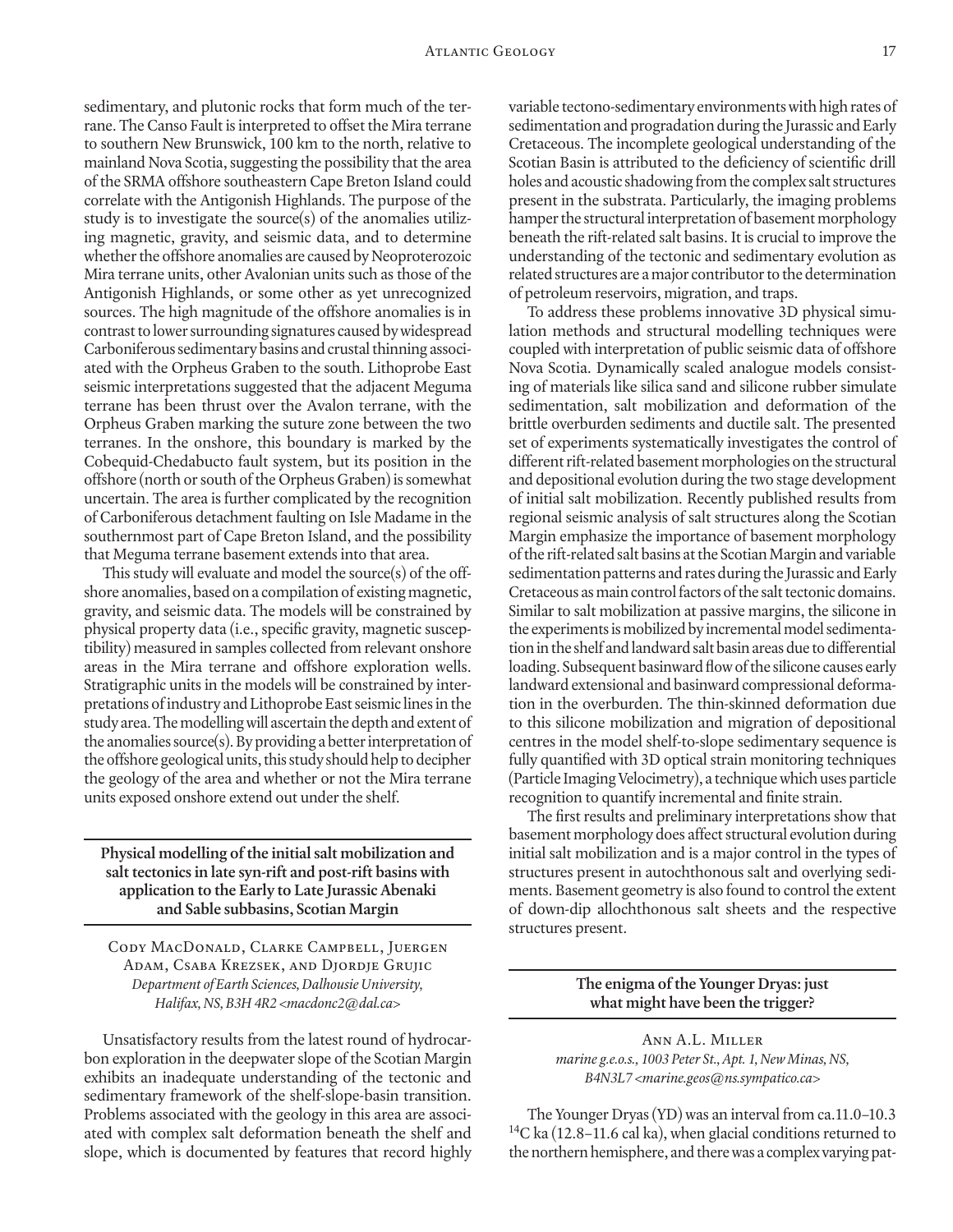tern of multiple outlet discharges of both meltwater/icebergs into the oceans, resulting in significant widespread atmospheric and oceanographic changes. There is evidence that thermohaline circulation (THC) and the formation of North Atlantic Deep Water (NADW) ceased, and changes in the levels of atmospheric CO<sub>2</sub> occurred. Debate has recently intensified as to what triggered the YD.

The first hypothesis that the YD was triggered by a specific forcing mechanism was published in 1989, when it was suggested that an eastern Lake Agassiz drainage outlet opened into the Gulf of St. Lawrence (GOSL), and the transport of meltwater and icebergs northeast in a pre-conditioned Gulf Stream, produced a freshwater "cap" in the Norwegian-Greenland seas (NGS). In the 1990s, others argued that there is no isotopic evidence of reduced salinities and temperatures in the Gulf at this time. Some recently presented evidence supports a closed eastern outlet at YD onset, and concurrently compiled contradictory evidence suggests that there were discharges from both the Hudson and St. Lawrence rivers at YD onset.

In 2005, a model providing a radically different theory was published based on evidence that significant Keewatin Ice Dome meltwater discharge into the Arctic Ocean occurred throughout the YD, discharge more than twice that of the Laurentide Ice Sheet into the Atlantic Ocean during the same time. This discharge originated from Lake McConnell and possibly Lake Agassiz, flowed via the northwest (Clearwater River) outlet into the Arctic Ocean, through Fram Strait and into the NGS. Geomorphologic evidence of northwest drainage is clear, but others challenge the timing, believing it occurred post YD. Yet another hypothesis is that only the addition of large tabular icebergs to meltwater in the Arctic Ocean provided enough freshwater to "cap" the NGS and explain the lack of sudden YDonset sea-level changes. The most recently published evidence suggests that part of the answer may encompass a larger area, that enhanced Arctic Ocean outflow via the East Greenland Current during the Allerød intensified SE Greenland Ice Sheet (GIS) retreat, and increased meltwater influx into the Atlantic Intermediate Water that was then transported to the NGS by the Irminger Current. A pivotal role by the GIS may account for the very strong isotopic signal in the Greenland ice cores.

Modelling and evidence of possible external forcing mechanisms may prove invaluable for improving understanding of abrupt climatic change and for evaluating models that simulate THC response; as predicted increases in freshwater input to the North Atlantic following increasing atmospheric  $CO<sub>2</sub>$ levels may cause changes to THC. Preparing for the climatic consequences of external forcing by societal impact on global systems requires understanding what triggered the YD and other sudden onset climatic changes.

**The geological library of the Natural History Society of New Brunswick: supporting early scientific research in the Maritimes region**

R.F. MILLER<sup>1</sup> AND D.N. BUHAY<sup>2</sup> *1. Natural Science Department, New Brunswick Museum, Saint John, NB, E2K 1E5 <Randall.Miller@nbm-mnb.ca> ¶ 2. Ward Chipman Library, University of New Brunswick, Saint John, NB, E2L 4L5 <dbuhay@unbsj.ca>*

The Natural History Society of New Brunswick (1862–1932) was a leading scientific organization of its time. Members studied and published in all areas of natural science and developed large specimen collections. Their collections formed the basis for the present New Brunswick Museum. How did an amateur society, operating in Saint John away from the major centres of science in Canada, produce an impressive body of work that included significant scientific (especially geological) discoveries? It has been speculated that Sir J.W. Dawson's taxonomic problems arose from his isolated position on the edge of the British Empire, and his difficulties accessing relevant literature. If Dawson had trouble accessing literature in Montreal we might imagine his colleagues, like George Matthew, in Saint John suffered even more so with only the resources of a small natural history society. Saint John did not have any large academic or government institutions like a geological survey to support research. The only libraries with scientific resources belonged to the Natural History Society and the local Mechanics' Institute. It is clear from library reports in the Society's Bulletin that, from the beginning, the intent was to provide members access to a first rate science library necessary to support their research activities. The library was particularly important as the Great Fire of 1877 destroyed personal libraries while the Society library was untouched.

In 1885, the Society reported 657 bound volumes and pamphlets in the library. The final report in 1913 stated the library contained 12 500 books and pamphlets. The average increase from the time of the first Bulletin in 1882 is about 387 items per year. The library grew from donations by its members and friends, and from items acquired in exchange for the Society's Bulletin. Additional items were purchased to fill deficiencies, such as the acquisition of volumes of the *American Journal of Science and Art* bought in 1887 and in 1893 the first volumes of *Canadian Naturalist*. Back numbers of the journals were purchased specifically for the benefit of those interested in geology and other natural sciences since, in the early days of the Society, papers of interest had been published in these journals.

The research and public education output of the Society was impressive. George Matthew alone published more than 200 scientific papers. Between 1862 and 1917 the Bulletin of the Natural History Society records 709 lectures read before the Society and 105 elementary lectures for a broader audience. Lectures were often at the leading edge of scientific discovery, such as Matthew's 1890 report of the first authentic Precambrian fossil.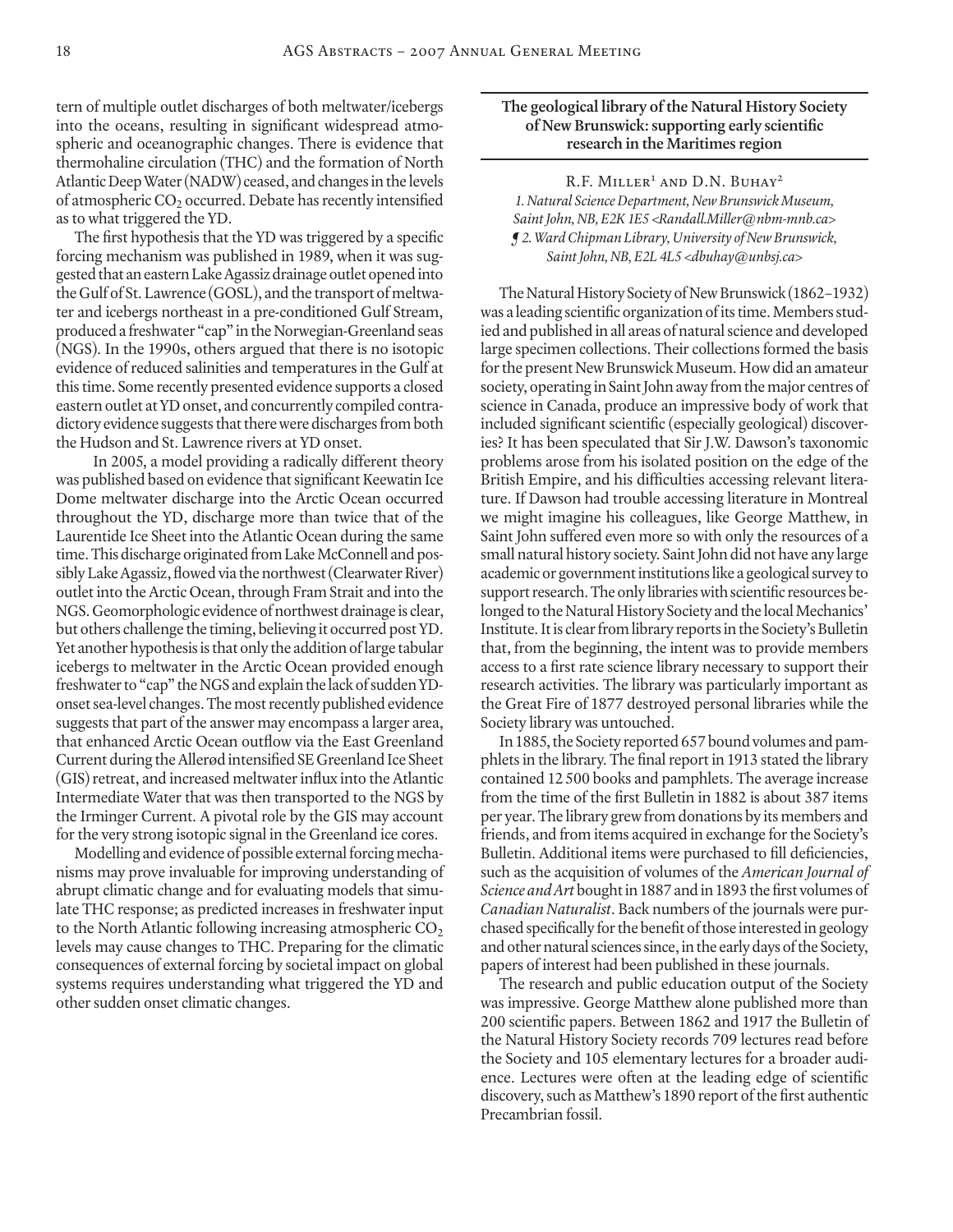# **Continental mafic magmatism of different ages in the Antigonish Highlands, Nova Scotia: constraints on the evolution of an enriched mantle source**

J. Brendan Murphy<sup>1</sup> and Jaroslav Dostal<sup>2</sup> *1. Department of Earth Sciences, St. Francis Xavier University, Antigonish, NS, B2G 2W5 ¶ 2. Department of Geology, St. Mary's University, Halifax, NS, B3H 3C3*

Models for the petrogenesis of continental rift-related basaltic rocks typically involve a combination of partial melting of the sub-continental lithospheric mantle (SCLM), low pressure fractional crystallization, and chemical contamination by either continental crust or coeval felsic magmas. The SCLM can underlie a region for a long period of time during which it can be chemically modified by tectonothermal activity prior to any rifting event. The geochemistry of several continental rift basaltic suites indicates heterogeneity of the mantle source and contamination of the mantle source. As a result, the chemical and isotopic imprint of the mantle source on rift-related basalts is uncertain.

Most petrological studies are confined to suites with a limited range in age. However, important insights into the genesis of continental rift-related basalts and the evolution of its mantle source can be gained by focusing on terranes where rift-related magmatism occurred repeatedly over a long period of time.

The Antigonish Highlands, Avalon terrane, Nova Scotia, contain four distinct episodes of continental rift-related magmatism: Neoproterozoic, Cambrian, Middle Ordovician, and Late Devonian. All four magmatic suites are composed of basalts and subordinate crustally derived felsic rocks. The mafic rocks of these suites, which do not appear to be significantly contaminated by continental crust, display similar geochemical and Sm-Nd isotopic characteristics consistent with an enriched mantle source that was metasomatically enriched prior to the oldest rifting event, probably between 0.8 and 1.1 Ga. These suites display similar geochemical and isotopic patterns indicating a remarkable degree of inheritance from a mantle source that was enriched in the early Neoproterozoic, i.e. prior to the oldest rifting event. These data also imply that the Avalonian crust and its sub-continental lithospheric mantle remained coupled during four magmatic events. As the earliest phase of magmatism occurred when Avalonia was located along the Gondwanan margin, and the latest phase after Avalonia accreted to Laurentia, the coupling of crust and mantle in the Antigonish Highlands suggests that the migration of Avalonia did not completely detach its lithospheric mantle from its crustal cover. More generally, the analysis of suites of different ages in the same terrane helps to constrain the chemical characteristics inherited from its mantle source and evaluate the coupling between the crust and mantle over that time span.

**Landform evolution in the south central Andes: determining the major mechanisms of formation of the great escarpment between 32 and 38 degrees south, Argentina**

H. Neilson and J. Gosse *Department of Earth Sciences, Dalhousie University, Halifax, NS, B3H 4R2 <hneilson@dal.ca>*

Between 32 and 38 degrees South, (Southern Argentina) lies a massive N-S trending escarpment with an average rise of 170 m, and a riddle of past and present stream channels crosscutting W-E over its substantial extent. Because this region is within the dynamic transition zone of the Andes Mountains, potential mechanisms of escarpment formation are many. The goal of this research is to determine whether the processes which formed this great escarpment are fluvial or tectonic in nature, and to then assign a relative age of formation to the landform. This study tests three major hypotheses. The first states that the great escarpment may be the foot wall of a large graben which extends to the east, with the central area being the rift basin. The second suggests that the escarpment may have formed through fluvial erosion by a large river system running through the central region. The third hypothesis proposes that the escarpment is simply the result of a large faulting event.

Digital Elevation Models used in conjunction with GIS software allowed detailed analysis of the local river networks (both paleoflows and present channels). Both 2d and 3d models were created for further examination of the topography and geology of the area, and used to overlay variables such as changing climate trends. In closely examining the channel profiles of river flows on the escarpment, possible knickpoints have been identified, indicating a significant change in base level. The distance of the knickpoints from the escarpment line also confirms that the escarpment is not newly formed. The migration rate and pattern of these knickpoints were used to determine the rate of change, and provided evidence as to the directional propagation of erosion. Influences such as river system migration, and changes in flow strength were modeled based on climatic history and precipitation trends. This information, combined with the area's tectonic history and present condition, aids in modelling the reconstructed geomorphologic history of the region. Thus far, these models show likely relationships between faulting events and similar formations, and also the presence of significant directional erosion and fluvial migration. These results suggest that a combination of both tectonic and fluvial influences have lead to the formation of this great escarpment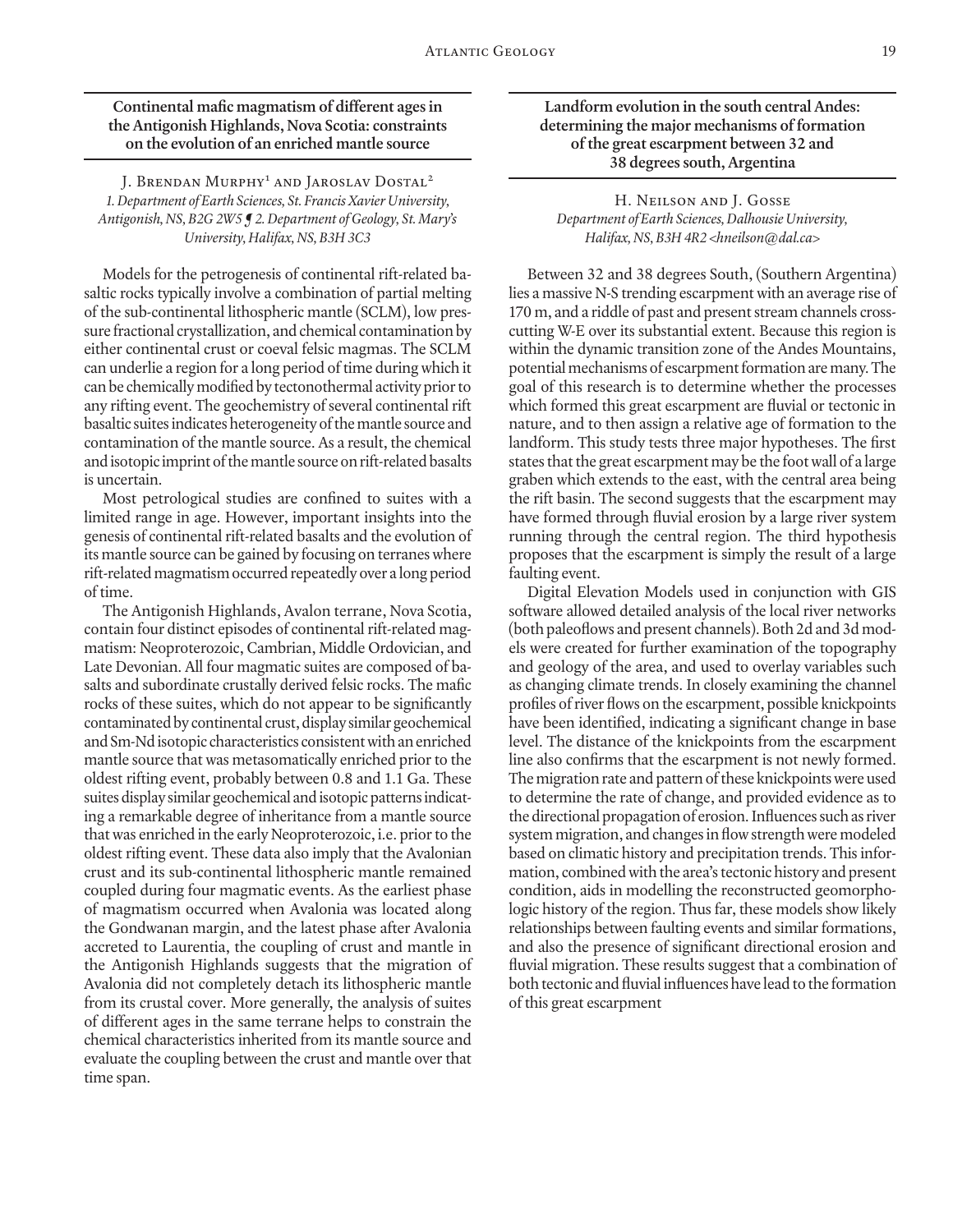# **Precambrian phosphorite accumulation in the Paleoproterozoic Baraga Group, Michigan, USA**

G.J. Nelson and P.K. Pufahl *Department of Geology, Acadia University, Wolfville, NS, B4P 2R6 <gabe.nelson@acadiau.ca>*

The Paleoproterozoic Baraga Group of northern Michigan is an ~1200 m thick sedimentary succession of marine clastic, iron formation, and phosphatic sedimentary rocks that accumulated during the world's first phosphogenic episode. Vertical and lateral lithofacies stacking patterns are interpreted to record the inundation and flooding of the Nuna continental margin during two sea level cycles. The base of the first sequence is marked by a transgressive lag directly on Archean basement. This lag is transitional into a highstand accumulation of tidal sandstone. Supratidal phosphatic chert with numerous subaerial exposure surfaces characterizes the bottom of the second cycle. This chert grades upwards into transgressive subtidal deposits composed of interbedded organic-rich mudstone and delta deposits. The top of the second cycle is formed of a thick highstand accumulation of laminated mudstone that is overlain by progradational deltaic sandstone.

The precipitation of sedimentary apatite is interpreted to be the result of iron-redox pumping in conjunction with the microbial degradation of organic matter just below the sediment-water interface within lowstand cherts and transgressive deposits at the base of the second cycle. Such shallow-water phosphorite accumulation contrasts many Phanerozoic depositional systems where phosphogenesis occurs in a mosaic of middle and distal shelf environments. This fundamental difference likely reflects the dissimilarity in the oxygenation state of the seafloor. In the Phanerozoic, phosphorite forms in the full spectrum of shelf environments because the entire seafloor is generally well-oxygenated. In the Precambrian, iron-redox pumping and thus, phosphogenesis, was restricted to shallowwater settings where photosynthetically produced oxygen oases impinged on the seafloor.

#### **Detrital zircons as provenance indicators in the Cretaceous Chaswood Formation**

RYAN NOFTALL<sup>1</sup>, GEORGIA PE-PIPER<sup>1</sup>, and David J.W. Piper2 *1. Department of Geology, Saint Mary's University, Halifax, NS, B3H 3C3 <ryan.noftall@smu.ca> ¶ 2. Geological Survey of Canada (Atlantic), Bedford Institute of Oceanography, Dartmouth, NS, B2Y 4A2*

The morphology and internal structure of detrital zircon in sandstones can be used to recognize different source rocks. Such characterization is an important preliminary to expensive dating of detrital zircon. Different types of igneous and high grade metamorphic rocks show different types of zoning and inclusions and zircons reworked from older sedimentary rocks are generally highly abraded.

Current models for the provenance of the fluvial Chaswood Formation of New Brunswick and Nova Scotia are based on gravel clast petrology, bulk heavy mineral assemblages, and detrital monazite geochronology. These studies suggest that at least three discrete rivers supplied coarse-grained sediment to southern New Brunswick, central Nova Scotia, and eastern Nova Scotia respectively. The purpose of the present study is to test these models of provenance and sediment dispersion using detrital zircon.

Polished thin sections of heavy mineral separates were prepared from loosely consolidated sandstones from the Vinegar Hill pit in southern New Brunswick, borehole RR-97-23 from the Musquodoboit Valley, boreholes from Brierly Brook near Antigonish, and from Diogenes Brook in western Cape Breton Island. Backscattered electron (BSE) and cathodoluminescent (CL) images were obtained from almost 800 grains by scanning electron microscope. The grains were classified on the basis of external morphology, type of zoning, and the type, size, and abundance of inclusions.

Grains from Vinegar Hill are dominated by euhedral first-cycle igneous zircons that lack prominent zoning and inclusions. The uppermost stratigraphic unit at RR-97-23 is dominated by first-cycle igneous zircons with prominent concentric zoning, whereas the base of the Chaswood Formation at RR-97-23 has a wider range of igneous zircon types and a higher proportion of abraded second cycle zircons. A similar stratigraphic contrast is present at Brierly Brook. Detrital carbonate from the Windsor Group is a significant component of the deeper section at Brierly Brook, consistent with the abundance of abraded zircons perhaps derived from Carboniferous sandstones. The Diogenes Brook sandstones have a wide range of types of igneous zircons, including some that resemble those at Vinegar Hill and some similar to those in the uppermost unit at RR-97-23 and at Brierly Brook.

This study has demonstrated the value of detrital zircon as an indicator of provenance in the Chaswood Formation, but also shows that further work is needed to compare observed zircons with those in potential source rocks. It confirms previous interpretation of three principal rivers, although there is evidence that in upper Chaswood times, Brierly Brook and RR-97-23 might have been supplied by the same river system. It also shows that the older parts of the Chaswood Formation had a higher proportion of second-cycle zircon, presumably derived from Carboniferous rocks uplifted in horsts, which were progressively eroded to reveal crystalline basement rocks.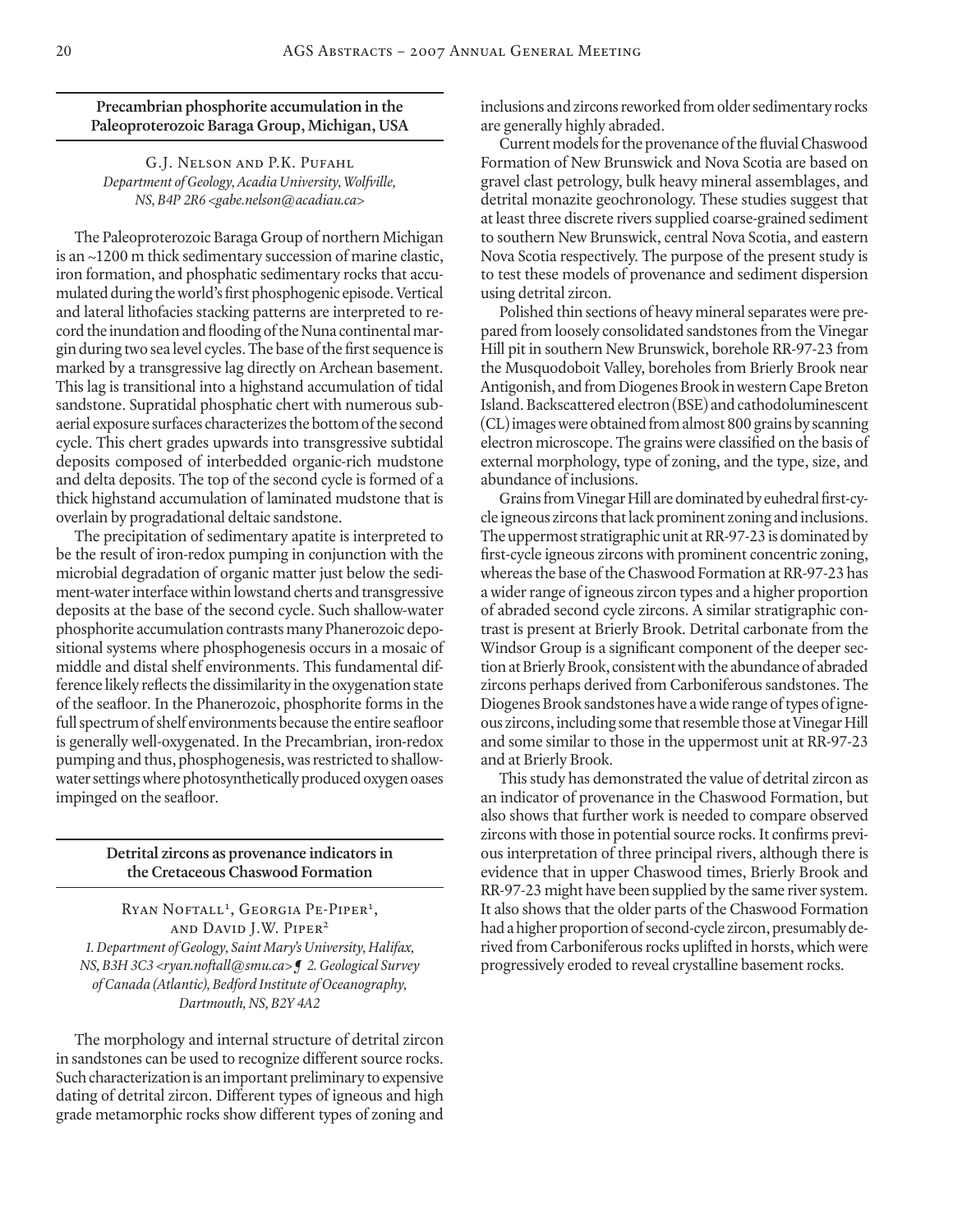# **Southwestern Nova Scotia's hidden old-growth forests: extending tree-ring chronologies through historic churches**

Natasha A. O'Neill, Andre Robichaud, and Colin P. Laroque *Mount Allison Dendrochronology Laboratory, Department of Geography, Mount Allison University, Sackville, NB, E4L 1A7 <naonll@mta.ca> <arobicha@mta.ca> <claroque@mta.ca>*

Old-growth forests in their traditional form are rare in southwestern Nova Scotia, due to hundreds of years of deforestation by settlers and industry. However, old-growth forests abound in historic churches in the region, as they were among the first buildings constructed by settlers and have been maintained by their parishioners. As such, historic churches in southwestern Nova Scotia are not only rich in cultural history, the wood used to construct them holds a wealth of information on the environment of the region up to the time of initial settlement. Dendroarchaeology is the study of tree rings in beams within historical structures. It is used to determine cut dates of trees used in the construction of these historic structures, as well as to gain insight into the growth patterns of trees from that time.

In this project, samples were collected from eight historic churches within southwestern Nova Scotia to improve our understanding of how several tree species were growing in the region at the time of settlement. Master chronologies were constructed of radial growth from each tree species at each church, with the goal of adding growth patterns to existing regional chronologies to extend radial growth records for each tree species in the region.

This project successfully extended master chronologies and improved sample depth of master chronologies for red spruce, white pine, and eastern hemlock in Nova Scotia and New Brunswick. Master chronologies specific to southwestern Nova Scotia were also constructed for these three species. Project implications include increased confidence in historic structure dating in southwestern Nova Scotia through dendroarchaeological methods, as well as having master chronologies that will be useful in creating climate prediction models for the region.

**Late Tournaisian 'pop-up' and collapse in a transpressional strike-slip zone: the Indian Mountain Deformed Zone, southeast New Brunswick**

ADRIAN F. PARK<sup>1</sup>, CLINTON J. ST. PETER<sup>2</sup>, AND DAVID G.  $K$ EIGHLEY<sup>1</sup>

*1. Department of Geology, University of New Brunswick, P.O. Box 4400, Fredericton, NB, E3B 5A3 ¶ <apark@unb.ca> <keig@unb.ca> ¶ 2. New Brunswick Department of Natural Resources, Geological Surveys Branch, P.O. Box 6000, Fredericton, NB, E3B 5H1 <Clint.St.Peter@gnb.ca>*

The structural history of the Indian Mountain Deformed Zone in southeast New Brunswick is intimately related to late

Tournaisian stratigraphy, particularly the deposition of the Sussex Group. The Sussex Group consists of three formations: the Stilesville Formation, a basal conglomerate-megabreccia resting on a paleosol on crystalline pre-Carboniferous basement is upward-fining into a grey-red-green mudstone dominated Gautreau Formation, which is overlain by an upward-coarsening Briggs Cross Formation, starting out as conglomerate, but eventually containing megabreccia. The megabreccia of the Briggs Cross Formation contains clasts recording extensive recycling of the Stilesville Formation. Clast-size (up to 10 metres diameter) implies a distal relationship between breccias and source.

Early deformation of the lower part of the Sussex Group (Stilesville and Gautreau formations) is related to thrusts bringing basement slices over cover, and Stilesville Formation over Gautreau Formation. Thrusts are predominantly northward-verging, but southward- and eastward-verging structures are also seen. This thrusting appears to be associated with the recycling of basement and Stilesville Formation clasts in the upper part of the Briggs Cross Formation, and this is consistent with the plastic nature of folds developed in some lithologies, indicating deformation before dewatering was complete.

Thrusts throughout the Indian Mountain Deformed Zone are overprinted by normal faults showing downthrow to the south, east, and west. These same faults cross-cut the Briggs Cross Formation and therefore post-date it. The structural history correlated with the stratigraphy indicate rapid uplift of basement during the end-Sussex Group period, with basement thrust slices over-riding their own debris, followed by collapse of the same 'pop-up' structure. The timing of this collapse is not well constrained, but is most probably early Visean.

# **Northwestern New Brunswick till geochemical database project**

Michael A. Parkhill and Marc Desrosiers *New Brunswick Department of Natural Resources, Geological Surveys Branch North, P.O. Box 50, Bathurst, NB, E2A 3Z1<Michael.Parkhill@gnb.ca>*

The Quaternary mapping and till sampling project in northwestern New Brunswick continues in parts of 11 NTS sheets (21 N/1, 2, 3, 6, 7, 8, 9, and 16 and 21 O/4, 5, and 6) in order to increase the surficial geology database for the region, including municipalities, and to obtain data needed to develop a glacial dispersal model for all of northern New Brunswick. Till is thin and locally derived in all parts of the area except the Saint John River valley and is a good sample medium to provide a regional dataset for background geochemical concentrations. In 2005–2006 a total of 300 till samples were collected in the Grand Falls, Grand River, and Sisson Branch Reservoir areas (21 O/4, 5, and 6). Approximately 75 pebbles were collected at each site to determine glacial transport distances. Basal till samples were also collected at 32 sites at 10 km spacing over the Devonian Témisqouata Formation in northwestern New Brunswick (21/N). Future work is planned in the 21/J area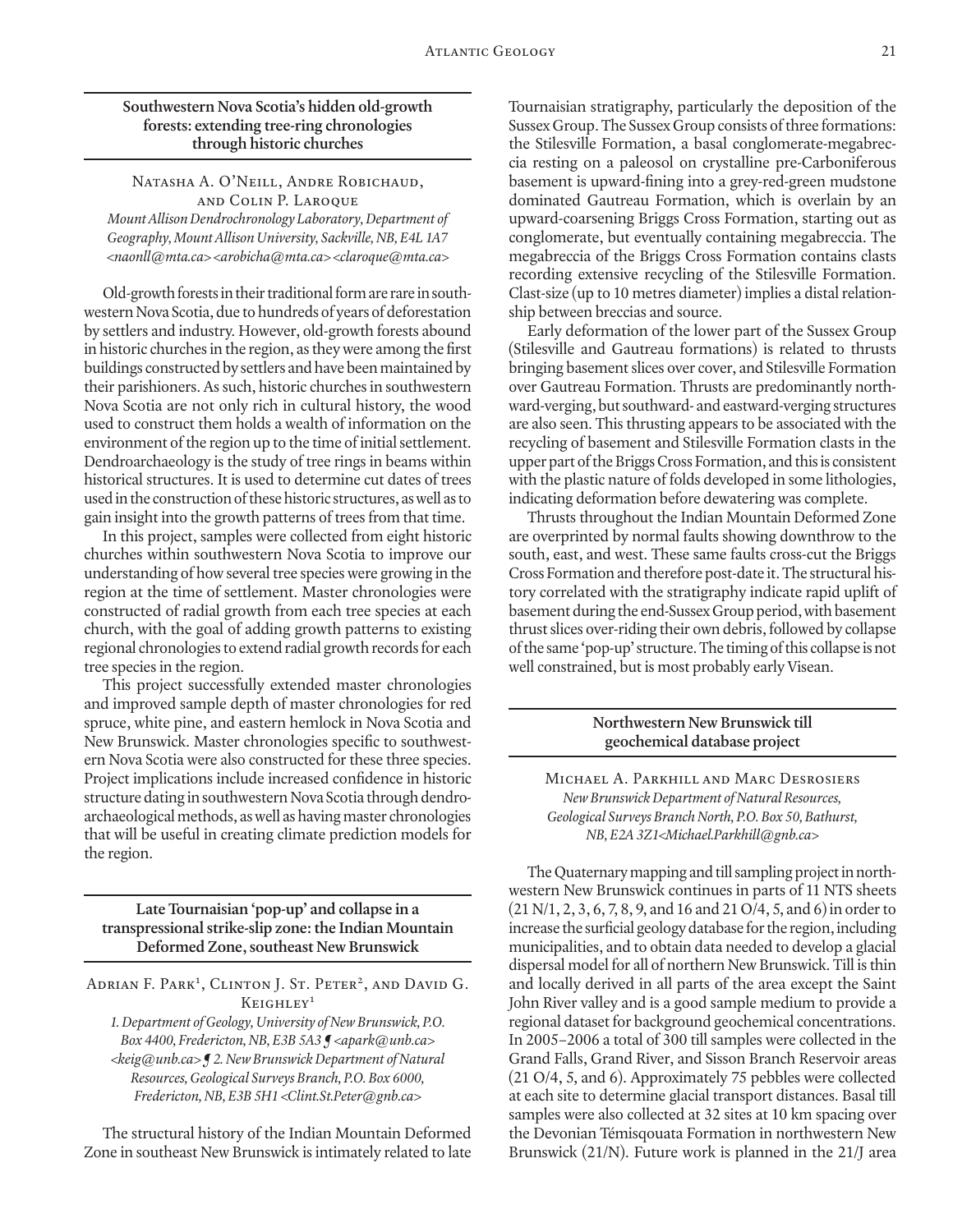and over the Carboniferous sedimentary rocks in the Acadian Peninsula (21/P) area as well, to complete coverage across all of northern New Brunswick. All published till geochemical data are now available digitally at minimal cost. The till data will continue to be incorporated into a database of background metal concentrations in basal till, which is part of the federal government's Metals in the Environment (MITE) program initiated last year in New Brunswick and Nova Scotia. Re-analyses of 400 samples from across the province has been done to assist in levelling the New Brunswick data.

# **Potential for uranium mobilization from weathered outcrops of uranium-bearing sedimentary strata, southern Nova Scotia**

Andrea N. Parsons *Department of Earth Sciences, Dalhousie University, Halifax, NS, B3H 3J5 <anparson@dal.ca>*

Nova Scotia has a number of uranium occurrences within sedimentary sequences of the Carboniferous Horton Group. These occurrences pose a potential risk to human health if the uranium enters drinking water supplies. This research focuses on a uranium-bearing occurrence of the Horton Group strata to establish both the nature of the uranium distribution in the Horton Group and to determine whether uranium in the strata may become chemically mobile under present day conditions. The main outcrop section of interest is currently undergoing active weathering and is located upslope from a small stream. Samples were taken from two sandstone and two siltstone layers, as well as from unconsolidated outwash material located at the base of the outcrop. The samples were analyzed to determine major, trace, and rare earth element geochemistry.

Geochemical data indicate that there are differences in uranium values between the samples, but does not indicate that values are linked to rock type within the formation, as the highest uranium value is from one of the siltstones (212 ppm) and the second highest value is from one of the sandstones (109 ppm). Geochemical data also indicate that higher uranium values correspond to higher values of copper, vanadium, and titanium. Values for uranium, copper, vanadium, and titanium are all lowest in the sample taken from the outwash material near the stream, suggesting removal of uranium during weathering. Experimental weathering of these rocks is currently underway in order to determine whether dissolved uranium is likely to enter surrounding waters under present-day conditions.

# **Magnetic mineralogy and susceptibility of magnetostratigraphic / stratigraphic units in the Goldenville Group, eastern Meguma terrane**

Drew Pelley<sup>1</sup>, Rick Horne<sup>2</sup>, and Milton Graves<sup>1</sup> *1. Department of Earth Sciences, Dalhousie University, Halifax, NS, B3H 3J5 ¶ 2. Nova Scotia Department of Natural Resources, P.O. Box 698, Halifax, NS, B3J 2T9*

The Meguma Group has traditionally been subdivided into the upper Halifax Formation and lower Goldenville Formation. Locally these formations have been further subdivided, prompting their elevation to Group status. Previously, subdivision in the eastern Meguma terrane has been restricted to the Halifax Group. However, high-resolution airborne magnetic data reveal patterns that mimic known stratigraphic trends. This data can be grouped into 'magnetostratigraphic units' that suggest discernible stratigraphic packages exist in the Goldenville Group.

Current mapping was designed to evaluate stratigraphic contrasts between magnetostratigraphic units. Preliminary results suggest three stratigraphic units within the Goldenville Group. The lowermost unit, the Moose River Formation, consists of thinly interbedded grey to black slates and green metasiltstones and displays moderate magnetic response. The Tangier Formation is dominated by metasandstone cycles with predominantly black slate caps. This unit is characterized by low magnetic response. The uppermost Taylors Head Formation is also dominated by metasandstone cycles, however fine-grained caps are predominantly green metasiltstones. Magnetic response of this unit is bimodal, characterized by alternating high and low bands.

Magnetic susceptibility data collected in the field support airborne magnetics. Susceptibility data for the Moose River Formation are moderate and uniform. Data for the Tangier Formation are generally low with few isolated higher values. The Taylors Head Formation has bimodal susceptibility, consistent with airborne patterns. Susceptibility data indicate that the high susceptibility values occur within metasandstones, with the highest values from metaconglomerates. Preliminary petrographic evaluation suggests a correlation between magnetic susceptibility and opaque mineral content. The random distribution and crystal habits of opaques support a mainly metamorphic origin. Preliminary petrographic and electron microprobe data of opaques indicate various species of magnetite, ilmenite, and rutile.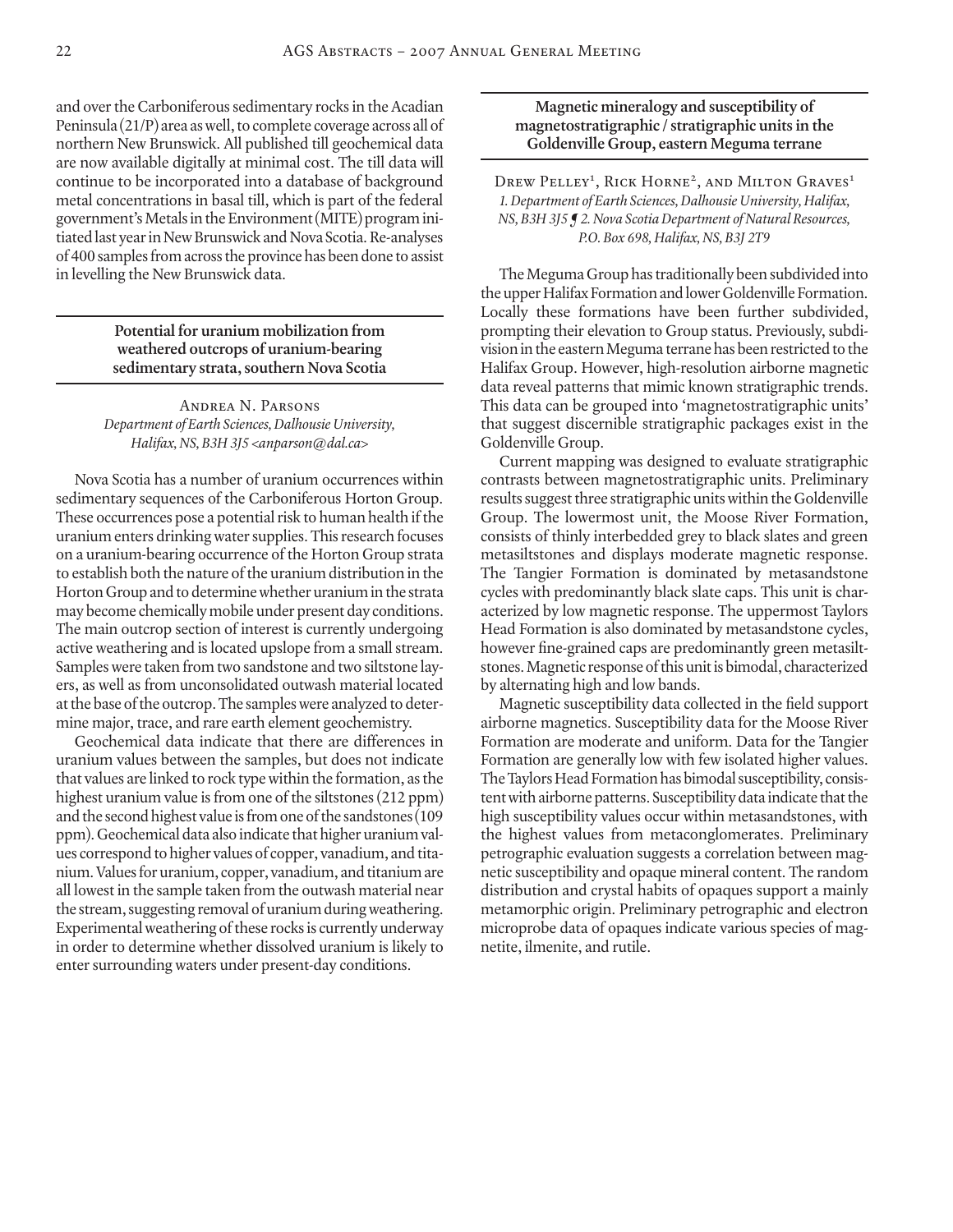# **Post-collisional shoshonites: product of dehydration melting of subduction-enriched metadiorite underplated at base of crust**

GEORGIA PE-PIPER<sup>1</sup> AND DAVID J.W. PIPER<sup>2</sup> *1. Department of Geology, Saint Mary's University, Halifax, NS, B3H 3C3 <gpiper@smu.ca> ¶ 2. Geological Survey of Canada (Atlantic), Bedford Institute of Oceanography, Dartmouth, NS, B2Y 4A2*

Post-collisional volcanism of the Aegean region is a Neogene analogue of middle Paleozoic volcanism of the Appalachians. The most voluminous Neogene Aegean volcanic rocks consist of trachyandesite to trachyte of shoshonitic character that outcrop principally in the islands of Limnos, Lesbos, and Samothraki, and in northwest Anatolia. The post-orogenic tectonic setting and the Cenozoic volcanicity of the Aegean region have been argued by many previous authors to be sourced in lithospheric mantle enriched by older subduction, as a result of dehydration melting by thermal anomalies from asthenosphere advection, which resulted from either delamination or slab break-off. Experimental studies show that such decompression melting of such a source mantle will produce small volumes of trachytic magmas.

New geochemical and isotopic analyses of rocks from Limnos and Lesbos, together with literature data from Samothraki and northwest Anatolia, show that the enriched lithospheric mantle source is untenable. In Limnos, where the shoshonitic rocks are most homogeneous, the most mafic rocks have  $>58\%$  SiO<sub>2</sub>, and a similar lack of mafic shoshonitic rocks characterizes other volcanic centres. The degree of REE fractionation in the rocks from Limnos would require about 10% partial melting of enriched mantle lherzolite, which is difficult to reconcile with the observed extreme enrichment in incompatible elements. A mantle source is also difficult to reconcile with strongly negative  $\varepsilon_{Nd}$  values for Limnos trachyandesite and the geochemically related voluminous Miocene granite of Samothraki. The large volumes of the shoshonitic stratovolcanoes in Limnos, Lesbos, and elsewhere  $(>10 \text{ km}^3)$ are in strong contrast with very small volumes of enriched lamproite magma  $( $0.1 \text{ km}^3$ )$  of clearly mantle origin in Lesbos and elsewhere and probable mantle-derived trachytes in Samos, Kos, and elsewhere  $\left( < 1 \text{ km}^3 \right)$ .

A source from either subducted oceanic crust or delaminated continental crust can be excluded on various geochemical grounds. Rather, the trachyandesites of the shoshonitic suite are derived from small degrees of partial dehydration melting from an enriched metadiorite source. This source is inferred to be diorite that underplated the crust during earlier subduction. Partial melting was favoured by orogenic thickening and the thermal anomaly from asthenospheric advection. Similar geological circumstances are to be expected in the postcollisional stages of other orogens.

# **Radial-growth forecasts of five conifers in southeastern New Brunswick**

Ben Phillips and Colin P. Laroque *Mount Allison Dendrochronology Laboratory, Department of Geography, Mount Allison University, Sackville, NB, E4L 1A7 <bephllp@mta.ca> <claroque@mta.ca>*

Although many accept predictions that our climates are changing rapidly, very little empirical work has been conducted that gives specific information on how these changes will affect natural systems. In nature, with past climate changes, certain species often became winners, while others losers.

This project developed radial-growth forecasts for five of the most ecologically and economically relevant conifer species as chosen by regional stakeholders in southeastern New Brunswick. Using dendrochronology the five species were sampled and their radial growth increments were developed into master chronologies for each species. Regression models were then constructed using local historical monthly weather data to ascertain which factors were important to tree growth in the past.  $R^2$  relationships indicate that the models that were developed explained a large portion of the variance in past growth (0.68 to 0.79), and so Coupled Global Climate Model (CGCM) data was used to forecast how each tree species will react to future climates.

The models reveal the direction of natural adaptation by the studied conifer species to predicted future climates, and indicate that our forests will begin to shift species composition from a spruce/fir dominated forest back to a pine/hemlock forest. This type of forest has not been dominant in our region since the Hypsothermal approximately 4–7 ka BP. This information advances our knowledge of the potential changes in forest composition, and gives specific reasons on how each species would react to predicted climatic change.

#### **Character and timing of late Quaternary earthquaketriggered submarine landslides, Orphan Basin, offshore eastern Canada**

David J.W. Piper and Efthymios K. Tripsanas *Geological Survey of Canada (Atlantic), Bedford Institute of Oceanography, Dartmouth, NS, B2Y 4A2 <dpiper@nrcan.gc.ca>*

The catastrophic 1929 "Grand Banks" earthquake and submarine slide off southern Newfoundland provides evidence for the style of earthquake-triggered failure offshore eastern Canada. In Orphan Basin, a widespread slope failure known as the Sheridan failure took place at about 7 ka. Like the 1929 failure, it affected several discrete drainage systems apparently simultaneously. The failure was predominantly retrogressive. It also produced a sandy-gravelly turbidity current as a result of retrogressive failure of upper slope sands and/or till. Piston cores <10 m long from Orphan Basin can be readily correlated and dated by distinctive Heinrich layers. They preserve a record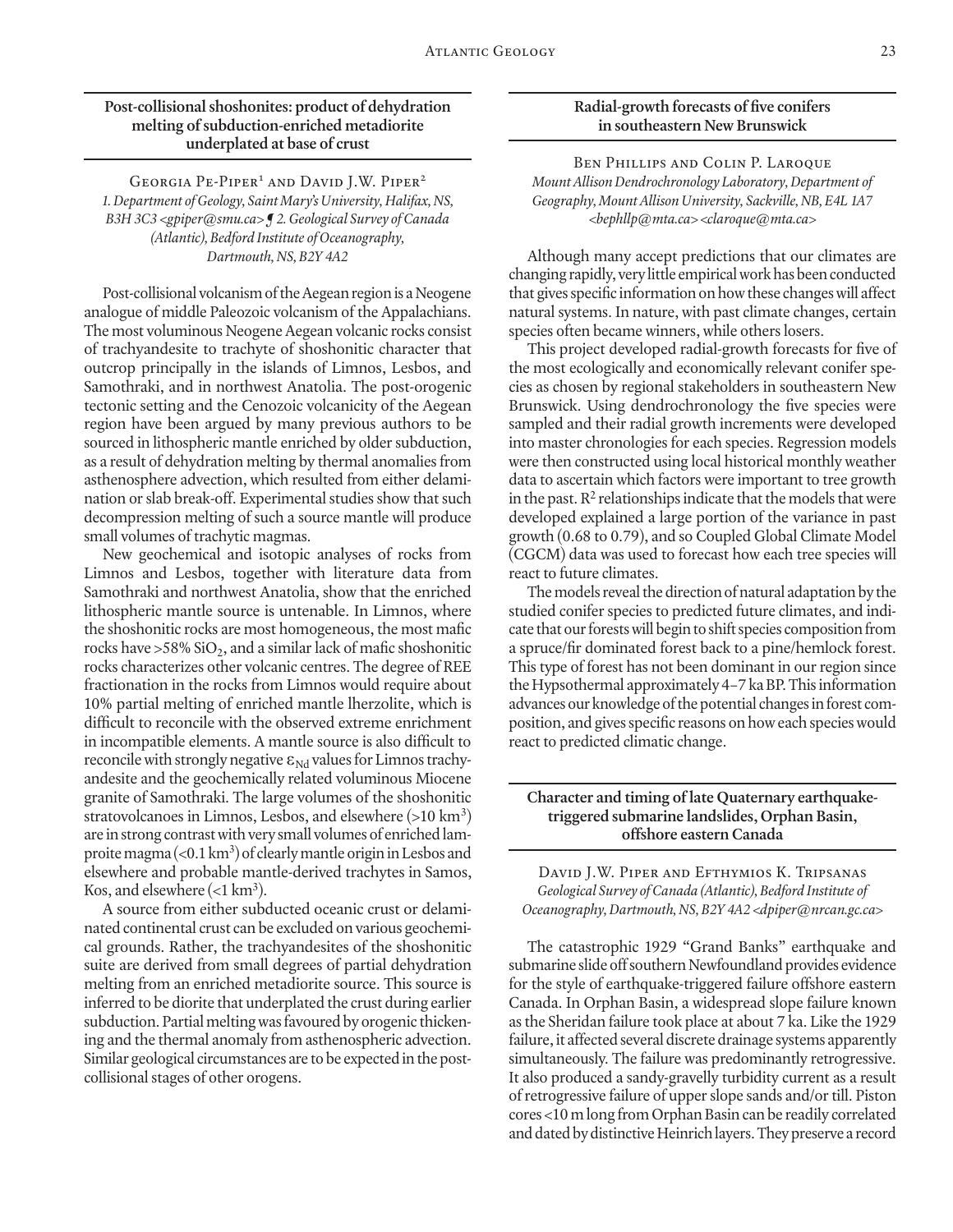of rare turbidites similar to that from the Sheridan failure. In some cores, there is also evidence for sediment failure at the same horizons. Although failures from the last glacial maximum and younger took place under rising sea level conditions, earlier failures appear to have occurred preferentially at times of sea level fall.

Widespread failure at discrete horizons occurs ubiquitously on the southeastern Canadian margin. Regional failures appear to be synchronous in multiple drainage systems and many cannot be accounted for by retrogression from a single point failure. Such synchronous failure over a large area probably results from earthquake triggering, although glacial meltwater discharge and consequent canyon widening is a possible mechanism in certain rare situations.

Estimating the frequency of past large earthquakes is important for assessing seismic and tsunami risk and as input into the National Building Code, which currently appears to overestimate seismic risk for coastal areas of Atlantic Canada. A crude magnitude-frequency relationship is observed, with small failures on the continental slope having a recurrence interval of perhaps  $5x10<sup>3</sup>$  yr whereas large failures have a recurrence interval of  $>2x10^5$  yr. There does not appear to be a systematic relationship between failure frequency and regional gradient, although on a local scale, steeper slopes are more prone to failure, as shown by the greater abundance of small failures on active fault scarps created by salt tectonics. Failures are more common on continental slopes adjacent to glaciated continental shelves, compared with slopes of similar gradient that also receive muddy plume sedimentation far offshore, for example at Orphan Knoll. Regional failures appear no more abundant in areas of active salt tectonics than elsewhere. The decrease in frequency of failures offshore and the greatest abundance of failures during deglaciation suggests that some of the seismicity was induced by glacio-isostasy. Several factors may precondition sediments to fail more readily, including underconsolidation due to high sedimentation rates from proglacial plumes and the availability of shallow gas.

#### **How to get into deep water: sand transport seaward of early Cretaceous deltas in the Scotian Basin**

DAVID J.W. PIPER<sup>1</sup>, RYAN NOFTALL<sup>2</sup>, HEIDI MCKEE<sup>2</sup>, and Georgia Pe-Piper2 *1. Geological Survey of Canada (Atlantic), Bedford Institute of Oceanography, Dartmouth, NS, B2Y 4A2 <dpiper@nrcan.gc.ca> ¶ 2. Department of Geology, Saint Mary's University, Halifax, NS, B3H 3C3*

In early Cretaceous time, high-energy braided rivers deposited complex deltas on the Scotian shelf. The manner in which sand was transferred from these deltaic systems to deep water is important for identifying exploration targets on the deepwater continental margin. We have logged conventional core from the Tantallon M-41, Thebaud I-93, Thebaud 3, Thebaud 5, and North Triumph G-43 wells, emphasizing sedimentological features that indicate either hyperpycnal river-mouth flow or prodeltaic slumping of sandy facies. The relative importance of slump-derived and hyperpycnal turbidity currents is critical for predicting sand distribution in deep water. Slump-derived turbidity currents generally evolve into highly turbulent flows that deposit only on low gradients of <0.2° on the basin floor. More concentrated hyperpycnal flows may deposit on higher gradients of 0.4°, and will thus give thick sand deposits more proximally.

In the wells studied, hyperpycnal flow facies in conventional cores with deltaic and shelf facies are found stratigraphically below major channel sandstones. They show abrupt alternations of granule conglomerate, fine sandstone, and mudstone. In prodeltaic (shoreface) environments, sharp-based laminated to cross-laminated fine sandstone beds with abundant wood fragments or mudstone chips are also interpreted as the products of hyperpycnal flows. They can be distinguished from stormresuspended sandstone beds by their better sorting and lack of reworked shelly fossils.

In conventional cores from prodeltaic settings, large slide blocks, tens of metres thick involve a wide range of primary sedimentological facies. These facies are recognized as allochthonous by the presence of a basal foliated mudstone and variably deformed contacts between sediment blocks, some of which include spaced shear zones. Preserved facies are predominantly shale-prone: we speculate that failure of sand-prone successions could have generated sandy turbidity currents. Prodeltaic slopes in many cases developed at growth faults on the shelf, so that failure would not have transferred sediment to the continental slope.

In the Tantallon M-41 well on the present continental slope, conventional core from the Middle Missisauga Formation shows overbank turbidites with characteristic sparse bioturbation, Bouma Tb-c sequences, and fading ripples. In some sandstones, abundant woody fragments, sorted mudstone chips, and transported siderite nodules suggest a source from river discharge. Reverse grading at the base of some sandstone beds suggests hyperpycnal flow.

Present data is insufficient to fully evaluate the relative importance of slump-derived turbidity currents and hyperpycnal turbidity currents in sand transport to deep water in the early Cretaceous. There is evidence that both types of current were present. The widespread evidence of hyperpycnal flow deposits interbedded with shelf sediments strongly suggests that some hyperpycnal flows reached deep water and like modern hyperpycnal flows could have deposited sand in relatively proximal settings.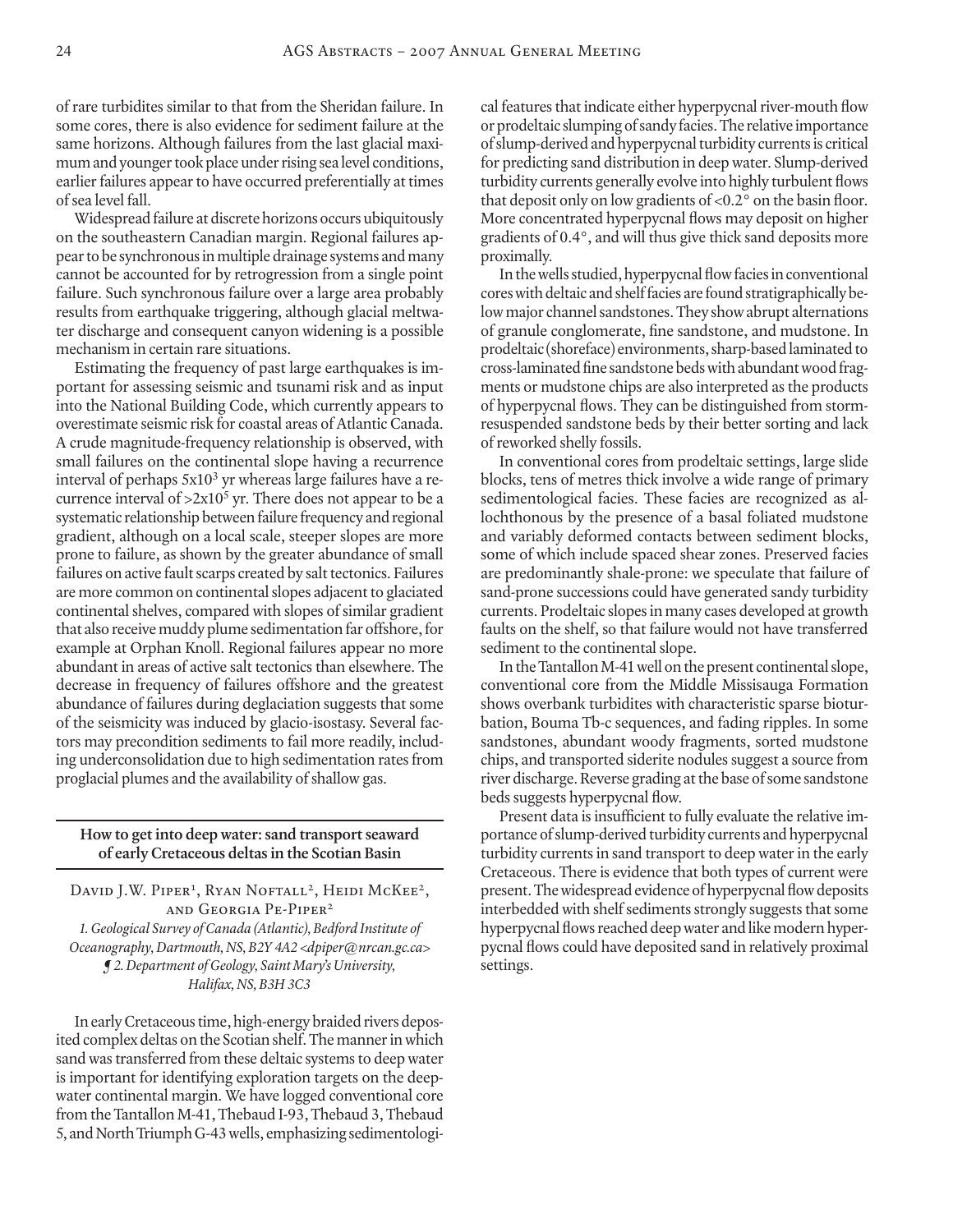# **Saskatchewan potash geology, with emphasis on disruptions to "normal", flat-lying Phanerozoic stratigraphy**

Arnfinn Prugger, Balazs Nemeth, and Terry Danyluk *Potash Corporation of Saskatchewan Inc., 500 - 122 First Av S., Saskatoon, SK, S7K 7G3 <arnfinn.prugger@potashcorp.com>*

Much of southern Saskatchewan is underlain by the Prairie Evaporite Formation, a Middle Devonian layered sequence of salts and anhydrite which contains the Western World's largest reserve of potash. The potash beds occur near the top of the 100 - 200 m thick evaporite sequence, and the potassium extracted from the predominantly sylvinite ore has its main use as fertilizer. The Phanerozoic stratigraphy of the Williston Basin in central Saskatchewan is remarkable in that units are flat-lying and relatively undisturbed over very large areas. However, there are areas of local, sometimes severe, disruption to "normal" Phanerozoic stratigraphy in the Williston Basin region of west-central North America: the collapse structure. Collapse structures are localized regions of considerable, sometimes complete, destruction of original geological layering. These features are thought to result from dissolution of Prairie Evaporite Formation salts at depth, with associated brecciation and collapse of overlying (mostly carbonate, then shale) strata into the resulting washout caverns. Collapses are often assumed to take the shape of sub-vertical cylinders, 100–1000 m in diameter, extending from depths of over 1000 m right to surface. Earth scientists working in the Saskatchewan potash industry have a strong interest in mapping collapses because of the hazard these disruptions pose to mining operations. Use of 3D surface seismic methods and the recent practice of depth migration of these data have resulted in a more detailed view of the shape of these features than ever seen before. While some collapses are consistent with the existing washout/brecciation model, others are not. 3D images of some collapses look more like carbonatekarst features than washout-breccias. With proper depth migration of the seismic data, "collapse-areas" become much smaller and more focused than previously thought. One area that had been mapped as a single, large collapse zone is shown to be made up of three en-echelon, chimney-like disturbance zones. Some of these disturbances are underlain by washouts in the Prairie Evaporite Formation, but some are not. The absence of any disruption within Prairie Evaporite Formation salts below a disturbed zone in overlying carbonates is inconsistent with the washout/breccia model for how these carbonate "collapses" are formed. This observation is, however, consistent with existence of porous (karst) zones in these carbonates, zones that might have nothing to do with underlying salts. The relationship between these postulated zones of karstification and disruption of underlying Prairie Evaporite Formation salts is currently unclear. The salt disturbances seen in Saskatchewan might by a model for some of the disruptions to "normal" geology seen above salts of the Cassidy Lake Formation of the Windsor Group in the Moncton Subbasin.

# **Deglaciation of Nova Scotia – a chronostratigraphic approach**

A.U. REUTHER<sup>1</sup>, RALPH R. STEA<sup>2</sup>, JOHN C. GOSSE<sup>1</sup>, and Fiona McDonald1 *1. Department of Earth Sciences, Dalhousie University, Halifax, NS, B3H 4R2 <anne.reuther@dal.ca> <john.gosse@dal.ca> ¶ 2. Nova Scotia Department of Natural Resources, P.O. Box 698, Halifax, NS, B3J 2T9 <rrstea@gov.ns.ca>*

Deglaciation of Atlantic Canada is well studied and has been reconstructed based on extensive sets of onshore and offshore data. The records show that during the initial rapid deglaciation of the region, ice caps were isolated and persisted as local ice domes throughout the late-glacial. The regional pattern of deglaciation in Nova Scotia is much more complex than the steady ice retreat that has been documented for the New England coast. Ample field evidence, radiocarbon ages, and pollen studies by others suggest that after widespread climate amelioration during the Bölling/Alleröd, the local ice caps advanced during the Younger Dryas cold event.

Glacial erratics and glacially polished bedrock were dated with cosmogenic nuclides along a transect from southern Nova Scotia to the Cape Breton Highlands. Use of <sup>10</sup>Be surface exposure ages shows that: 1) deglaciation at the Atlantic coast occurred around 15 ka BP; 2) the Cape Breton Highlands were glaciated with warm-based local ice during the Wisconsinan and deglaciated likely around 15–14 ka BP; and 3) the Younger Dryas glacial advance must have reached the southern part of Nova Scotia and was therefore much more extensive than thought earlier. The results tie in very well with field evidence for glaciation. The results are critically discussed in comparison to output data from ice sheet and climate models for the deglaciation of Nova Scotia.

# **The geology of a building: the multiple layers of the Sinclair Inn, Annapolis Royal, Nova Scotia**

Andre Robichaud, Ben Phillips, and Colin P. Laroque *Mount Allison Dendrochronology Laboratory, Department of Geography, Mount Allison University, Sackville, NB, E4L 1A7 <arobicha@mta.ca> <bephllp@mta.ca> <claroque@mta.ca>*

Many old buildings that are found in the Maritimes have a complex history, having gone through repairs and renovations throughout the years. The Sinclair Inn in Annapolis Royal, Nova Scotia, is one of the most complex structures encountered by the Mount Allison Dendrochronology Lab and has been the object of a thorough dendrochronological investigation to unlock the mystery of its several lives.

Samuel de Champlain founded Port-Royal in the early 1600s and it became the administrative and military centre of Acadie. It was later renamed Annapolis Royal by the British when it was captured in 1710 and is considered to be the oldest permanent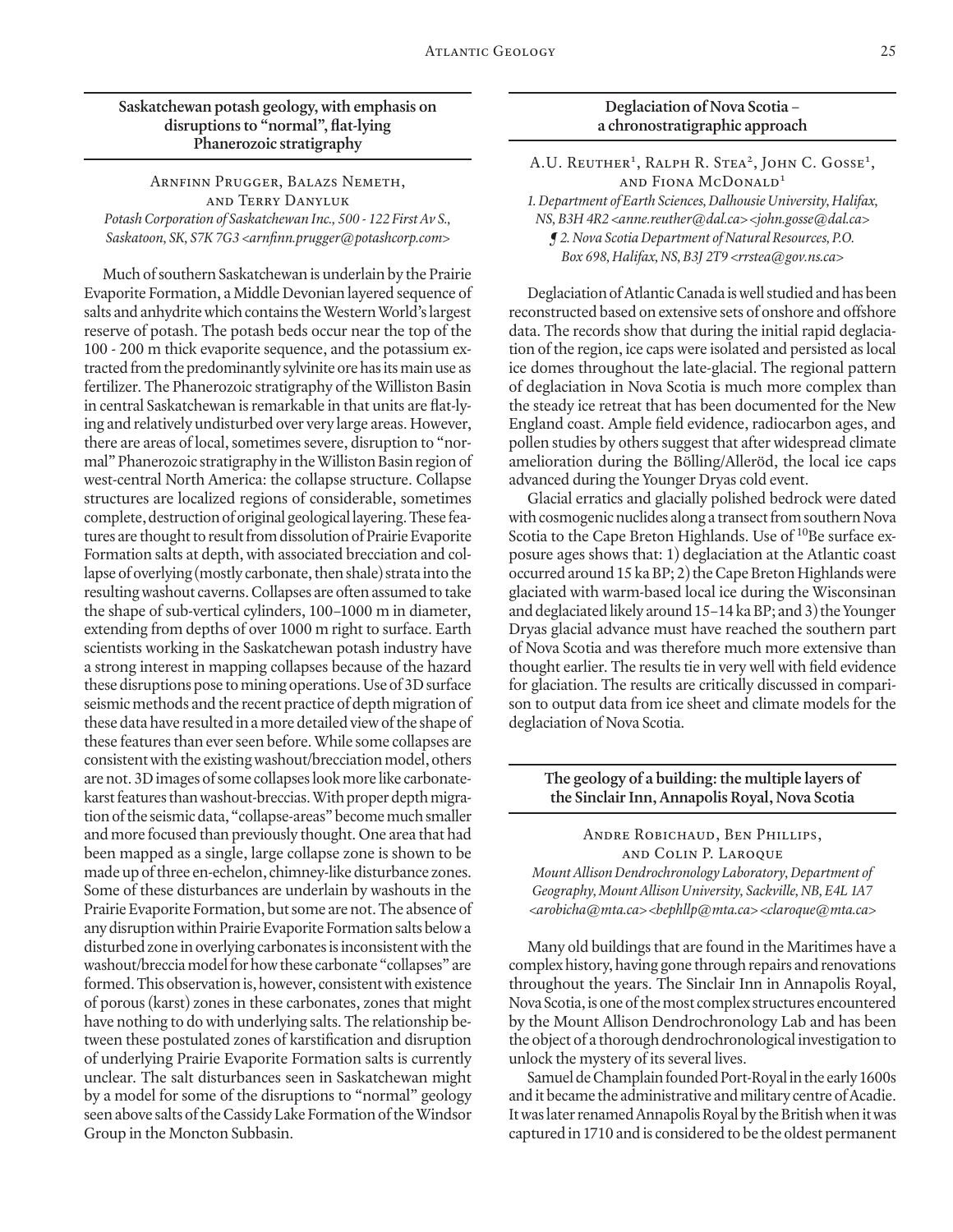European settlement in North America north of Florida. Many old buildings survived through time and are still being used today. Among them is the Sinclair Inn located at 232 St. George Street, an old two storey wood frame building that was possibly made in the late 1700s by Frederick Sinclair out of the joining of two earlier houses that are thought to be dated in the late 1690s to early 1700s.

From fragmentary historical records, the Annapolis Heritage Society developed the hypothesis that the front part of the inn could be the remnants of the former Soullard House suspected to have been built on the current property. The lower back section of the inn could be the former Skene House, which was not originally built on the current property but possibly transferred there later by Frederick Sinclair. The inn itself was possibly built in 1781 on the current site by the joining of the Soullard two-storey house already on the spot and the Skene one-storey house which was moved. A second storey was later added to the Skene section and also a new roof covering both parts.

Our objective was to verify the hypotheses, by establishing the date of the three parts of the Sinclair Inn with the use of newly built regional tree-ring chronologies from the Fundy area of Nova Scotia. Cores were extracted from chosen beams using an increment borer then taken to the laboratory where ring-width of samples was measured to the nearest 0.01 mm. Growth patterns were crossdated with our regional reference chronologies. Excess fragments of selected cores were set aside for wood identification. The observation of wood anatomical structures was conducted with the Scanning Electron Microscope (SEM) at the Mount Allison Digital Microscopy Facility.

Results indicate that the trees used to build the structure of the front (Soullard) part are spruce and fir and the youngest cut date is 1707. The beams from the back (Skene) part are spruce and white pine and trees were cut in 1709. They confirm the age and hypotheses made by the Annapolis Heritage Society. The inn itself might be older than previously thought and could be as old as the late 1760s.

**"Caprock"**

Brian Roulston *PCS Potash, New Brunswick, P.O. Box 5039, Sussex, NB, E4E 5L2 <brian.roulston@potashcorp.com>*

In southern New Brunswick two marine transgressions resulted in Windsor Group evaporites being deposited in local subbasins. The main evaporite sequence is composed of a basal limestone unit (Macumber Formation) a few tens of metres thick, overlain by up to 200 m of massive anhydrite (Upperton Formation), which in turn is overlain by up to 500 m of salts (Cassidy Lake Formation). The various members of the salt sequence, progress from the deep water clean basal halite, through the argillaceous middle halite, and potash (sylvinite ore zone  $\pm$  carnallite), to the shallow water heterogeneous finely laminated halite + sylvinite + anhydrite + borates.

A second, less pronounced, transgression resulted in a refilling of the basin and the deposition of a 10 m anhydrite unit with minor limestone, 100 m of halite (Penobsquis salt), and a grey claystone, up to 20 m thick. This marks the end of marine deposition in New Brunswick.

The anhydrite unit is of particular practical interest from a mining point of view as it represents an important component of the impervious barrier between the underlying soluble salts and the overlying water-bearing Mabou Group. In informal mining terms this barrier is referred to as the "caprock". This caprock ranges from a massive microcrystalline anhydrite, as part of the normal stratigraphy, to a strongly deformed anhydrite/claystone breccia in a clay matrix intermixed with clasts from the overlying Mabou siltstones together with insolubles left from dissolution of the underlying salts.

The caprock helps tell the story of the depositional and structural history of the uppermost Windsor Group evaporites in this part of the Maritimes Basin. Stratigraphically it records details of the second, minor, marine flooding of the subsiding Penobsquis/Picadilly subbasin, on the finely laminated shallow water salts at the top of the Cassidy Lake Formation.

The caprock also helps record details of the structural history. Within the subbasin, salt withdrawal in the north and its up-dip migration was encouraged by remobilization of the Petitcodiac Fault and insertion of a wedge of Horton Group sedimentary rocks within the evaporite package. While the salt body as a whole acted as a mobile unit most movement took place within the potash horizon. This led to development of a strong fabric, together with km-scale recumbent folding, coalescing limbs and nappe structures.

Buckling of the mobile salt body formed a salt wall, while shearing of the potash horizon continued, extending upwards, through the caprock and overlying Mabou Group sedimentary rocks. This breaching of the caprock allowed dissolution of the crest of the salt wall, followed by karst development and eventual collapse to form an elongate graben-like feature filled with brecciated siltstone. This history is recorded in the caprock directly overlying the collapsed salt wall. Here, the caprock retains evidence of the shearing initiated in the potash, together with collapse of the salt wall, leading to incorporation of Mabou Group sedimentary rocks, and dissolution of much of the Cassidy Lake Formation sequence, leading to incorporation of the insolubles from these salts.

> **The use of tsunami-laid deposits to hindcast the magnitude and hazard of the event**

Alan Ruffman *Geomarine Associates Ltd., P.O. Box 41, Station M, Halifax, NS, B3J 2L4 <aruffman@dal.ca>*

When one finds a historic or palaeo tsunami-laid deposit in the geological record it is most often a sandy to coarse silty layer. If one is able to fully document it and its full extent survives in the record, one is left with certain geological parameters such as grainsize and thickness. With their variation over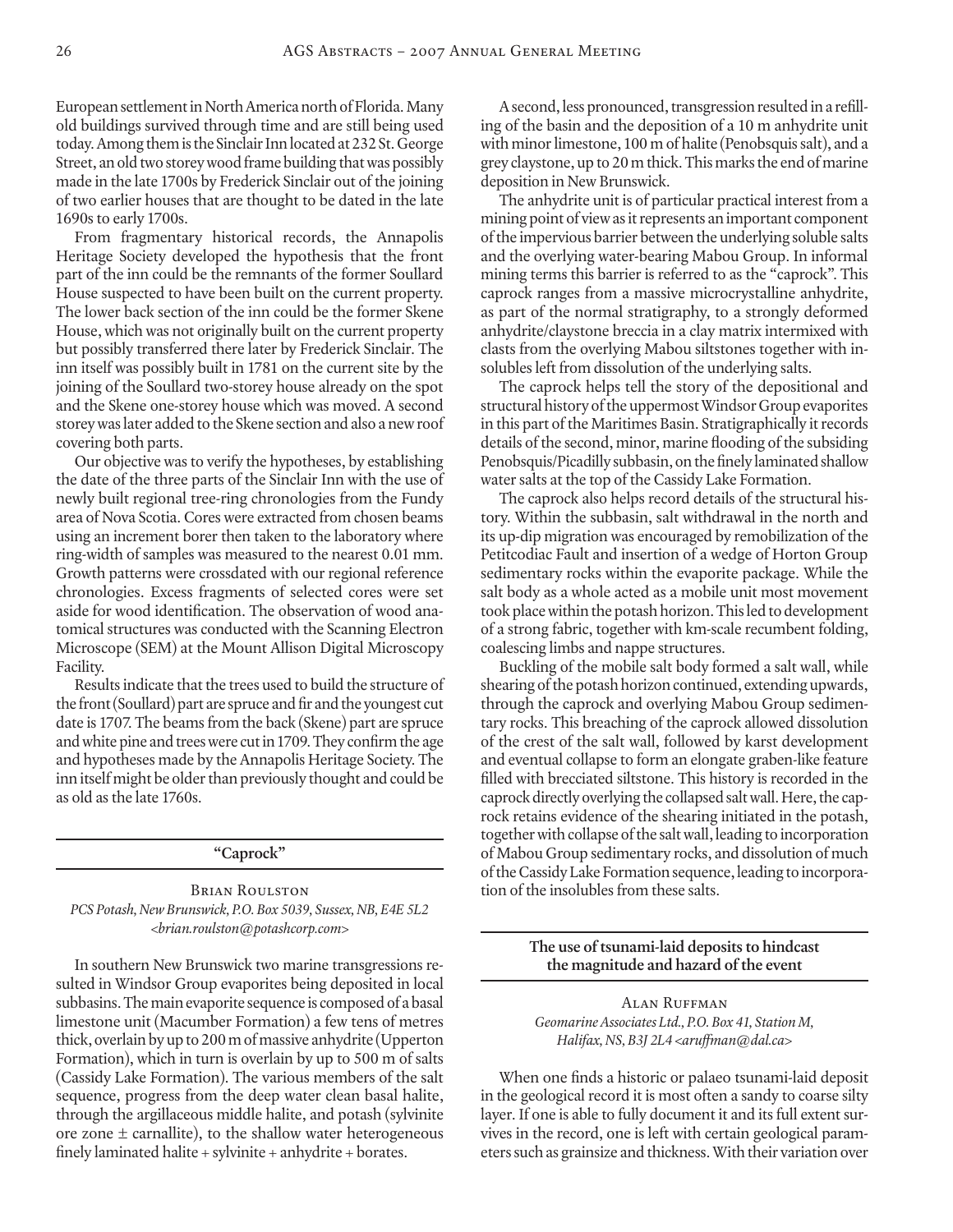the deposit, one may have the deposit's areal extent and the change of elevation over the deposit. One does not have the magnitude, the run-up height, or the run-up distance of the parent tsunami as it inundated the land surface. By thinking of a tsunami-laid deposit as the result of a moving, settling tube it is possible to use sediment dynamics to hindcast certain of the tsunami's parameters.

Tsunami deposits tend to thin landwards and each grainsize component of the deposit tends to decrease landwards; the deposit fines as the run-up distance increases from the original shoreline. Surveys of modern tsunamis show that the landward horizontal extent of the run-up and the vertical height of the run-up of the water exceed the equivalent run-up measurements of the tsunami deposit. It is of course the run-up distance and run-up height of the water that defines the potential hazard to humans and their communities.

Examples in Tamil Nadu, India from December 26, 2004, Burin Peninsula in Newfoundland from November 18, 1929, and from the Storegga Slide tsunami of about 8000 sidereal years BP, serve to illustrate the potential of this sort of analysis of tsunami deposits.

# **Local stratigraphy and groundwater chemistry in the Grand Pré region, Nova Scotia: contamination sources and mitigation strategies**

MARY A. SAMOLCZYK<sup>1</sup>, IAN S. SPOONER<sup>2</sup>, CLIFFORD R. STANLEY<sup>2</sup>, AND LINDA A. LUSBY<sup>1</sup> *1. Environmental Science Program, Acadia University, Wolfville, NS, B4P 2R6 <062725s@acadiau.ca> ¶ 2. Department of Geology, Acadia University, Wolfville, NS, B4P 2R6*

Grand Pré, Nova Scotia, is located in the Annapolis-Cornwallis Valley, and is underlain by Carboniferous Horton Group sedimentary rocks that comprise the local groundwater aquifer. Two suites of 26 groundwater samples were collected two months apart and analyzed for the concentrations of 72 cations. In nine samples, the concentrations of the anions (Cl- ,  $NO<sub>2</sub>, Br, NO<sub>3</sub>, SO<sub>4</sub>, and PO<sub>4</sub>$  were also determined. Samples were analyzed by ACME Analytical Laboratories, Vancouver, British Columbia, using ICP mass spectrometry.

Concentrations of uranium (U up to  $0.0508$  mg/L), iron (Fe up to 0.605 mg/L), selenium (Se up to 0.0277 mg/L), lead (Pb up to 0.0541mg/L), and manganese (Mn up to 2.2822 mg/L) exceed the maximum allowable concentrations defined by Health Canada in some wells. A natural source for these contaminants is likely. The source of U and Se is believed to be the peraluminous South Mountain Batholith granite, the source of clastic grains in the mineralogically immature Horton Group sedimentary rocks.

Both highly permeable arkosic arenites (channel facies) and moderately permeable carbon-rich shales (overbank facies) serve as local aquifers. The different geochemical environments within these sedimentary facies control groundwater element mobility. Thermodynamic modelling and construction of pe/pH stability diagrams gives insight into the contaminant speciation and effects of facies stratigraphy on groundwater geochemistry. Preliminary results suggest that carbon-rich (reduced) facies in Horton Group sedimentary rocks result in conditions favourable to sequestration of uranium and selenium. The opposite is true for wells that derive their water from (oxidized) highly permeable channel sand facies.

A review of published documents from provincial, federal, and international organizations, including the World Health Organization, provides information on specific groundwater management approaches and guideline development. Cooperation between the Nova Scotia Department of Environment and Labour and the residents of Grand Pré is necessary to create a strategy to mitigate the groundwater hazards in Grand Pré, and will also act as a framework for achieving desirable drinking water in similar communities.

#### **Geochemistry of late Neoproterozoic and Cambrian sedimentary and metasedimentary rocks in the Caledonian Highlands, southern New Brunswick**

A.M. Satkoski<sup>1</sup>, S.M. Barr<sup>1</sup>, and S.D. Samson<sup>2</sup> *1. Department of Geology, Acadia University, Wolfville, NS, B4P 2R6 <083247s@acadiau.ca> ¶ 2. Department of Earth Sciences, Syracuse University, Syracuse, NY, 13244, USA*

Neoproterozoic though Cambrian clastic sedimentary and/or metasedimentary rocks occur in the Hammondvale Metamorphic Suite (>ca. 620 Ma) and Broad River (ca. 620 Ma), Coldbrook (ca. 560–542 Ma), and Saint John (ca. 540–490 Ma) groups in the Caledonia terrane (Avalonia) of southern New Brunswick. Petrography, whole-rock chemical data (major and trace elements), and Nd isotopic compositions are used to compare and contrast the units and to investigate their provenance and tectonic setting during deposition.

Petrographic study indicates that many of the samples are mechanically mature but chemically immature, suggesting that the amount of chemical weathering was low and/or that the sediments were deposited relatively close to their source area(s). The presence of microcline and perthite orthoclase in many of the Broad River Group metasedimentary rock samples suggests they are not derived from the associated volcanic rocks, but have a plutonic source. The oldest plutons in the Caledonian Highlands are 620 Ma in age, and thus these rocks were not derived from local Avalonian plutons. Samples from the younger Coldbrook and Saint John groups have less K-feldspar and more plagioclase, suggesting that the source rocks had changed.

Samples from the high-grade Hammondvale Metamorphic Suite are chemically most similar to phyllite samples from the Broad River Group, suggesting that they were derived from similar sources. The Coldbrook Group samples have major element patterns similar to those of the Hammondvale Metamorphic Suite and the Broad River Group metawacke samples, but have more varied trace element patterns, indi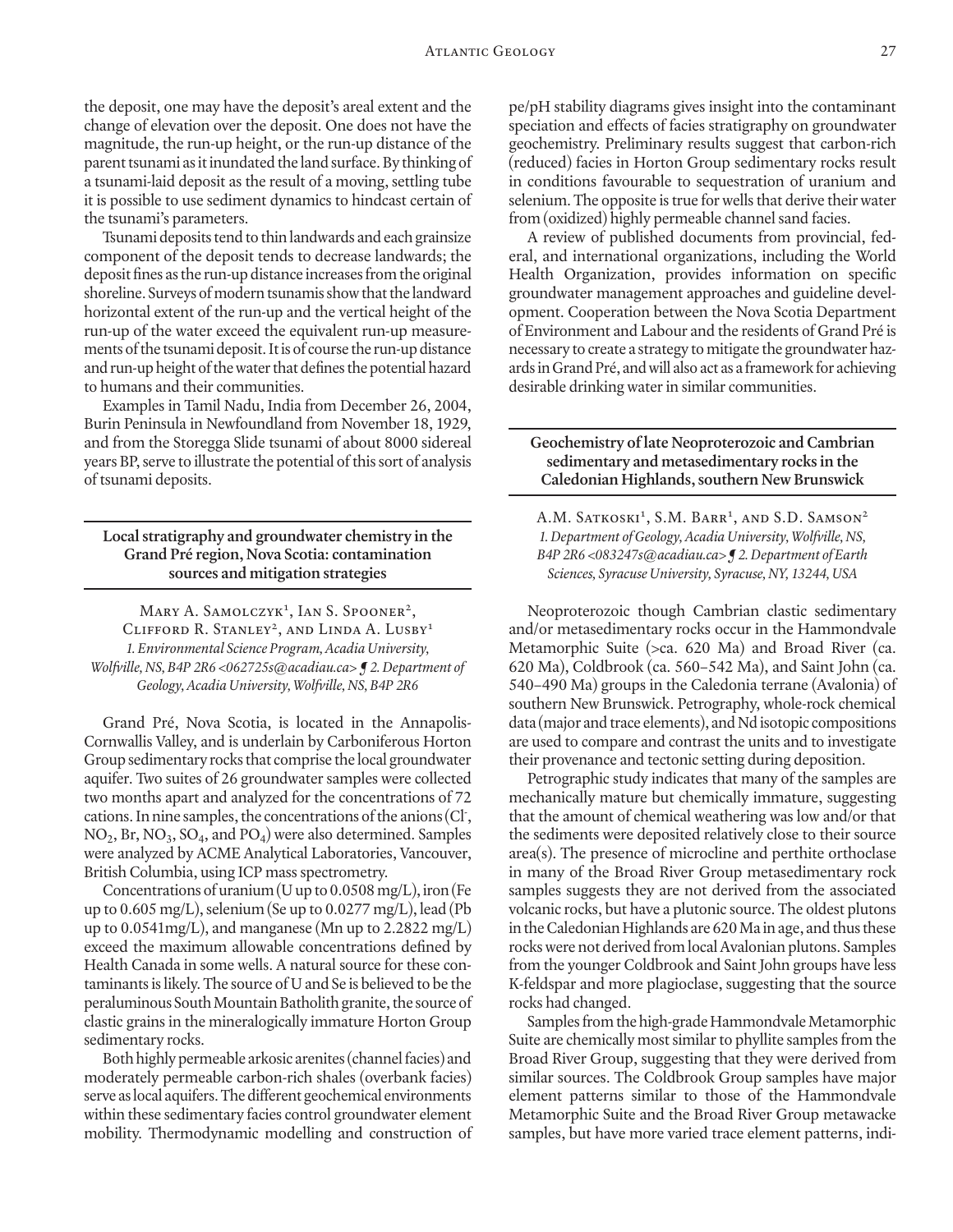cating more varied sediment sources. The Saint John Group, sedimentary rocks have varied geochemical patterns that overlap all of the older groups. They had varied source rocks and may have been derived from a mix of Broad River Group, Hammondvale Metamorphic Suite, and Coldbrook Group sources.

Preliminary Nd isotopic results from this study combined with previously published data show that the Hammondvale Metamorphic Suite and Broad River Group metasedimentary rocks, as well as sedimentary rocks of the Saint John Group have mostly negative  $\varepsilon_{Nd}$  values, falling outside the Avalonian isotopic window established from igneous rocks. In contrast, sedimentary rocks of the Coldbrook Group show more positive  $\varepsilon_{Nd}$  values, falling within the Avalonian isotopic window. Previously published Nd isotopic data from igneous units in the Broad River and Coldbrook groups have mostly positive  $\varepsilon_{\text{Nd}}$ values, consistent with sedimentary rocks in the Coldbrook Group having been derived from those rocks. The positive values from the igneous units are not consistent with the more negative values for the Hammondvale Metamorphic Suite and Broad River Group metasedimentary rocks and the Saint John Group sedimentary rocks. The Hammondvale and Broad River sedimentary rocks must have had an isotopically mature source, likely outside Avalonia. The Saint John Group sedimentary rocks may have been derived from a mix of Broad River metasedimentary rocks and Broad River Group and Coldbrook Group igneous rocks.

#### **The Gaspereau Ice Centre and the Younger Dryas glaciation of central New Brunswick**

A.A. Seaman *New Brunswick Department of Natural Resources, Geological Surveys Branch, P.O. Box 6000, Fredericton, NB, E3B 5H1<Allen.Seaman@gnb.ca>*

The Gaspereau Ice Centre, centred over the western part of the New Brunswick Lowlands, was originally defined as one of several local ice centres that interacted during the earlier part of the Late Wisconsinan glaciation of New Brunswick. Subsequent investigations have suggested that the main Late Wisconsinan glaciation of New Brunswick was effected by a single migrating ice centre or ice divide of regional extent, rather than by multiple independent ice centres. However, the results of recent till geochemistry investigations in the western part of the New Brunswick Lowlands and adjacent parts of the Miramichi Highlands, to the northwest, suggest that the Gaspereau Ice Centre was active in this area during the Younger Dryas.

In 1986, a Geological Survey of Canada trenching program uncovered organic materials beneath 2+ m of surface till at a site near Todd Mountain, in the southern Miramichi Highlands in central New Brunswick. 14C dating of the organic material revealed that it was formed during the warm Allerød oscillation, indicating that the overlying till was formed during the subsequent Younger Dryas cold period. Till fabric measurements in the discovery trench and at a second section nearby suggest that the Younger Dryas till was deposited by a northwest, flowing glacier. The results of till geochemistry investigations carried out in 2004 suggest that these sites lie within but near the northern limits of an area characterized by northward to northwestward glacial dispersal.

To the southwest, in the Napadogan Brook area, till of eastern provenance has been tentatively attributed to westward ice flow during the Younger Dryas. To the southeast, the till in the area to the northwest of Grand Lake commonly exhibits chaotic intermixing of material of two differing shades. This suggests that an older till, probably of Late Wisconsinan age, was remobilized by a later till but not completely intermixed. A till fabric measurement at a site in this area revealed a generally diffuse fabric with a small peak suggesting ice-flow toward the northwest. At a second till site, near the western shore of Grand Lake, westward ice flow is suggested by the presence of an angular clast of maroon rhyolite, probably derived from the Cumberland Hill Formation to the east.

The current interpretation is that the Gaspereau Ice Centre was active during the Younger Dryas, rather than during the main Late Wisconsinan glaciation. Its exact extent during the Younger Dryas is unknown, however, as no ice-marginal features have yet been identified. It may have been contiguous with a proposed late-stage ice cap over the Caledonian Highlands of southeastern New Brunswick. To the west and southwest, geological and palynological data restricts it to the area to the east of the Nashwaak River. It almost certainly occupied the Grand Lake basin, blocking southward drainage in the Saint John River valley and thereby creating Glacial Lake Acadia in the central part of this valley.

**Long Lake uranium deposit, north-central New Brunswick: a granite-hosted uraniferous polymetallic vein system in the Canadian Appalachians**

David Shinkle and David Lentz *Department of Geology, University of New Brunswick, P.O. Box 4400, Fredericton, NB, E3B 5A3 <david.shinkle@unb.ca>*

The Long Lake polymetallic vein-type uranium deposit is located in north-central New Brunswick, approximately 31 kilometres northeast of Plaster Rock. The uraniferous veins are hosted by late-to post-Acadian granites of the Lower Devonian North Pole pluton and occur in hydrothermally altered and highly brecciated, northwesterly-trending fractures. The centre of the mineralization is associated with an area of the pluton that is coincident with high airborne radiometric eU, eTh, and eK anomalies and a strong negative (less than -48 mgals) Bouguer gravity anomaly. The uranium mineralization is commonly associated with chalcedony (jasperoid) veins, although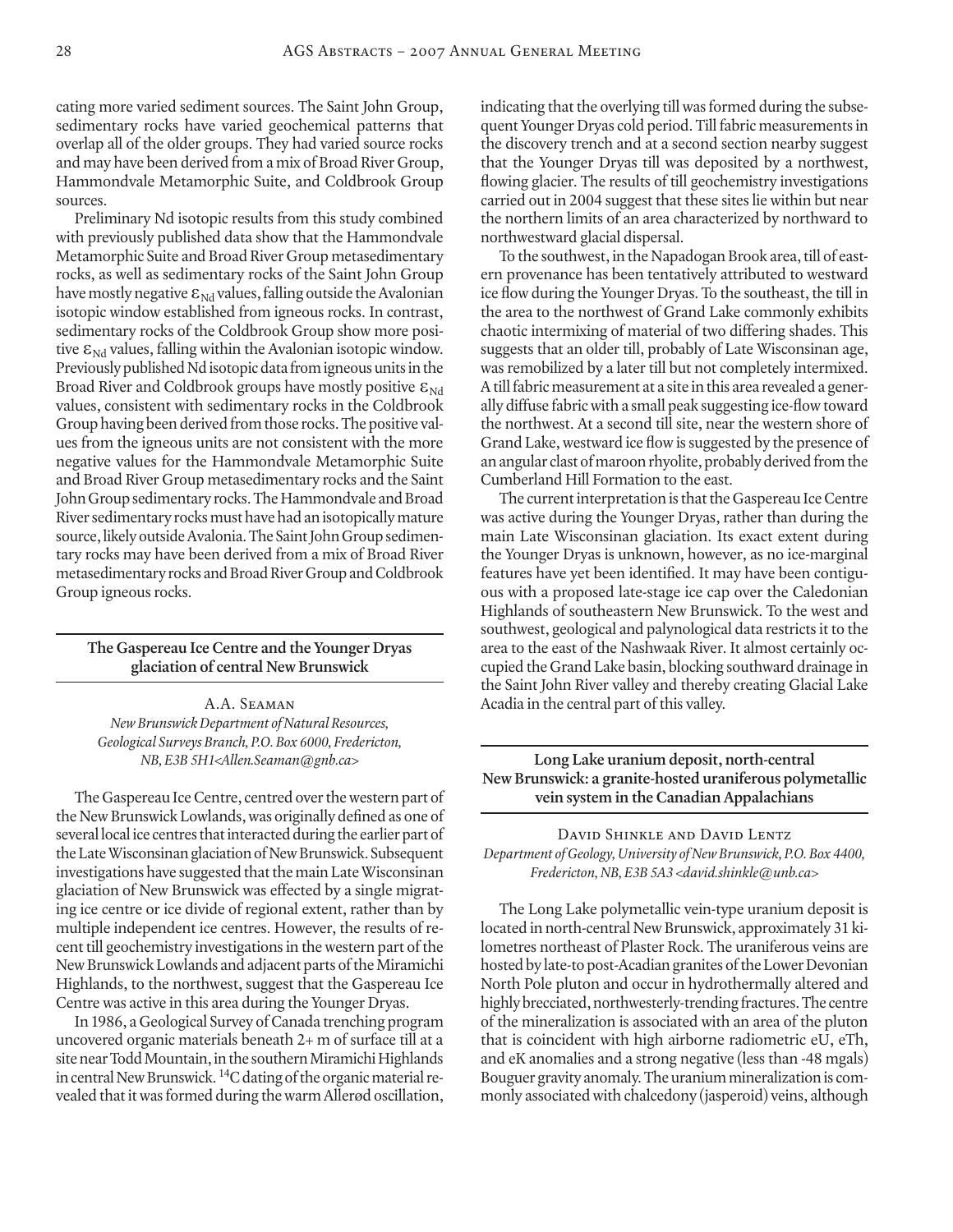there is a significant amount of uranium present in the highly altered granites surrounding these siliceous veins. Furthermore, there are economically significant amounts of other elements present, such as copper, lead, zinc, molybdenum, bismuth, tungsten, tin, antimony, indium, silver, and gold.

The North Pole pluton was emplaced at shallow depths, discordantly into the metasedimentary rocks of the Miramichi Anticlinorium, late in the tectonomagmatic sequence. In terms of petrology, the North Pole pluton consists of three, probably comagmatic phases; biotite granite (older phase); biotite-muscovite granite; and quartz-feldspar porphyry granite (youngest phase). Existing petrochemical data for the North Pole pluton suggest that it is an 'S-type' and to a lesser extent an evolved crustal 'A-type' granite. Based on geochemical data from the area, the uranium is likely derived predominantly from the two younger phases of the pluton.

Exploration of the Long Lake area dates back to 1956 when the Anthonian Mining Corporation, followed by COMINCO, began a nine-year effort to develop the prospect, consisting of geochemical, geophysical, and drilling surveys (33 holes totaling 4040 m) in the Cheavers Lake region. In 1963, three holes were drilled by Consolidated Mining and Smelting after conducting soil and electromagnetic surveys southwest and northeast of the Anthonian work. Canadian Occidental Petroleum's involvement in the area began in 1971 (2 holes, totaling 305 m), but was abandoned from 1974 to 1978, then reactivated in 1979 to 1982 (24 holes, totaling 3011 m). Their three year mapping, trenching, and drilling campaign yielded grades up to 3440 ppm U over 0.15 m from drill core, and 8800 ppm U from float. The area was staked again in 1983 by Kidd Creek Mines to evaluate tungsten and molybdenum anomalies delineated by a federal government silt survey. Finally in 1986, CEGB Exploration (Canada) Ltd. obtained a grade of 5420 ppm U from a boulder when they staked sixty claims over favourable geological and geochemical targets.

# **Global warming, climate change, and geoscientists: a volatile mix**

#### Ian Spooner and Rob Raeside *Department of Geology, Acadia University, Wolfville, NS, B4P 2R6 <Ian.spooner@acadiau.ca>*

Climate change refers to the variation in the Earth <http: //en.wikipedia.org/wiki/Earth>'s global climate <http: //en.wikipedia.org/wiki/Climate> or in regional climates over time. Unseasonably warm weather, recent increases in hurricane strength and recurrence, and reduction in polar ice volume have been attributed by many to climate change (global warming) associated with increases in greenhouse gas emissions.

Debate over the degree to which human activity has influ-

enced climate has been increasingly contentious and combative. Geoscientists have been an important part of this debate, but have also been seen as unacceptably equivocal about the connection between human activity and climate change.

The authors will highlight how politicians, the media and geoscientists have come to view climate change in very different ways. An open discussion with the audience will follow.

#### **Documenting the physical changes and thermodynamic effects of geochemical reactions: a metasomatic example in Gale vector space**

CLIFFORD R. STANLEY<sup>1</sup> AND DAVID M.K. MURPHY<sup>2</sup> *1. Department of Geology, Acadia University, Wolfville, NS, B4P 2R6 <064348l@acadiau.ca> ¶ 2. Centre for Exploration Targeting, University of Western Australia, Crawley, Western Australia, <murph d05@student.uwa.edu.au>*

Metasomatic reactions associated with many geological processes (e.g., hydrothermal alteration, diagenesis, weathering, etc.) are typically difficult to specifically define because some reactants and products (soluble species) may be added or removed by the fluid, and evidence for their involvement in a reaction may thus be absent from a suite of rocks. As a result, given a known (observed) reactant and product mineral assemblage, one is commonly able to identify a myriad of possible geochemical reactions. Determining which reaction actually operated to produce the observed change in mineral assemblage may thus be intractable without other mineralogical, geochemical, or physical constraints.

Matrices of row and column vectors may be used to describe both the compositions of minerals and aqueous species, and the coefficients of these minerals and species in geochemical reactions. As a result, a number of matrix operations can be undertaken to provide insight into the nature of geochemical reactions involving minerals and species. One important result is a geometric representation of the geochemical reactions in a multi-dimensional Gale vector space. This space hosts points defining all possible reactions among the minerals and species under consideration, and thus can be used to systematically describe the feasible geochemical reactions. Because changes to physical characteristics (mass, volume, and density), and thermodynamic properties ( $\Delta G_r$ ,  $\Delta H_r$ ,  $\Delta S_r$ ) can be determined for each possible reaction, Gale vector space can be used to conclusively identify all possible reactions consistent with constant volume, density, mass, adiabatic, or isothermal constraints. As a result, investigation of geochemical reactions in a Gale vector space provides a comprehensive and systematic way to identify all feasible chemical reactions using such constraints. An example involving the serpentinization of olivine is used to illustrate the features and power of using a Gale vector space in this application.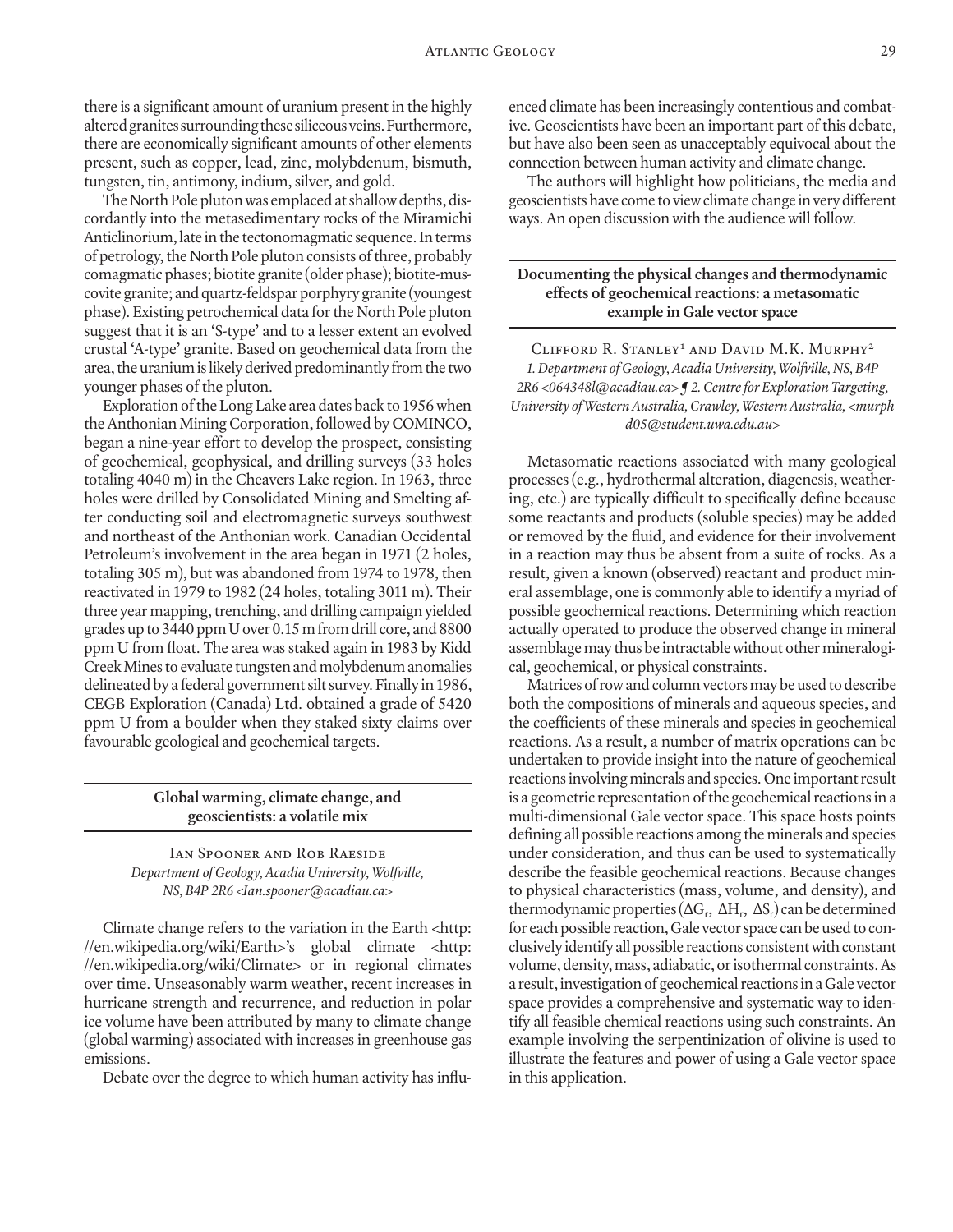# **Correlating geological properties with durability of construction aggregate**

HOLLY J. STEWART,<sup>1</sup> TIM C. WEBB,<sup>2</sup> and Cliff S. J. Shaw1 *1. University of New Brunswick, Department of Geology, P.O. Box 4400,Fredericton, NB, E3B 5A3 <u4a5h@unb.ca> ¶ 2. New Brunswick Department of Natural Resources, Geological Surveys Branch, P.O. Box 6000, Fredericton, NB, E3B 5H1 <Tim.Webb@gnb.ca>*

Physical testing of crushed bedrock material for construction applications is a common engineering practice. Micro Deval and Los Angeles Abrasion, tests used to determine the durability of coarse aggregate, are considered time-consuming and expensive. Mineralogy and texture of a rock are among the main geological factors that impact its mechanical behaviour and therefore its suitability for road surfacing and related construction materials. Despite this generally recognized connection, correlation between the geological properties of rocks and standard aggregate durability testing has not been examined in New Brunswick.

Petrographic analysis and whole rock chemistry will be used to correlate quantifiable geological data with durability values obtained from micro Deval and Los Angeles abrasion testing from a suite of plutonic and volcanic rocks in northern New Brunswick. This type of investigation has the potential to serve as an accurate and reliable means of pre-screening proposed aggregate material for various end uses, resulting in savings of time and money.

**Using climate data, landscape parameterization, and a LiDAR generated digital elevation model to map flood risk in Oxford, Nova Scotia**

Doug Stiff<sup>1</sup>, Chris Hopkinson<sup>2</sup>, IAN SPOONER<sup>1</sup>, AND TIM WEBSTER<sup>2</sup> *1. Department of Geology, Acadia University, Wolfville, NS, B4P 2R6 <doug.stiff@acadiau.ca> <Ian.spooner@acadiau.ca> ¶ 2. Applied Geomatics Research Group, NSCC, Middleton, NS, B0S 1M0 <chris.hopkinson@nscc.ca> <timothy.webster@nscc.ca>*

From September 21–23, 1999, remnants of Hurricane Harvey converged with another active storm and 302 mm of rain fell in a 30-hour period in the area surrounding the town of Oxford, Nova Scotia. The town site is situated on the flood plain of the River Phillip at the confluence of River Phillip and Black River. This event resulted in the flooding of River Phillip and severe damage to infrastructure in the town. The damage associated with this flood event (and a subsequent event in March 31, 2003), has led to the need to better understand the interplay between weather, landscape, and river stage in this area.

In this study we reconstruct the climate factors that pre-

ceded the September 1999 flood. We have focused on this flood event as complicating factors such as the presence of snowpack and river ice do not need to be considered. For the upper catchment we classify landuse using multispectral Landsat ETM+ imagery in conjunction with surficial geology maps and assign hydraulic properties to each. In the floodplain, we calculate vegetation heights from the digital elevation model (DEM) which was acquired via airborne LiDAR (Light Detection and Ranging) to calculate surface roughness and coefficients of friction. We also use our DEM to provide a platform for flood inundation models.

Preliminary results indicate that changes in the parameterization of land use play a significant factor when modelling the relationship between weather and river stage and must be carefully considered when modelling hydrological events. DEMs derived from LiDAR are a valuable source of data for understanding the subtle behaviour of water flow within ditches and along roads within a town landscape which are very difficult to map using traditional larger scale DEMs. However, modelling using higher resolution LiDAR-derived DEMs come with its own difficulties such as file size and flow obstructions which are not otherwise encountered when working with traditional scale DEMs.

# **The taphonomic implications of a new fossil tree from Joggins, Nova Scotia**

M. Stimson<sup>1</sup>, J.H. Calder<sup>2</sup>, and R.A. MacRae<sup>1</sup> *1. Department of Geology, Saint Mary's University, Halifax, NS, B3H 3C3 <mstimson29@eastlink.ca> <Andrew.MacRae@smu.ca> ¶ 2. Nova Scotia Department of Natural Resources, P.O. Box 698, Halifax, NS, B3J 2T9 <jhcalder@gov.ns.ca>*

The classic Carboniferous section at Joggins is most famous for the discovery of standing fossil trees that bear the skeletal remains of tetrapods (reptiles and amphibians), first discovered in 1852 by Lyell and Dawson. In more than a century since the intensive exploration by Dawson, primarily at Coal Mine Point where 15 productive trees were documented, only 5 other tetrapod-bearing trees have been discovered. We report here for the first time the discovery of a sixth productive tree (NSM006GF065.001) recovered in November 2006 with the aid of community members and Saint Mary's University geology students. Notably, 3 of these 6 trees have been discovered since 1995 from one horizon: 544 m above the base of the Joggins Formation, below Coal 20 (Forty Brine Seam), making this the second major tetrapod-bearing fossil forest horizon known at Joggins. As such, this horizon is of particular significance in understanding the nature of the entombment of the tree fauna. All three fossiliferous trees conform to the general model described by Dawson, with tetrapods occurring near the basal fill of trees that record evidence of wildfire. An in-depth analysis of the variation in fire damage and taphonomy of the entire tree horizon will be undertaken elsewhere. In this paper, we document the history of the new tree, with its exceptional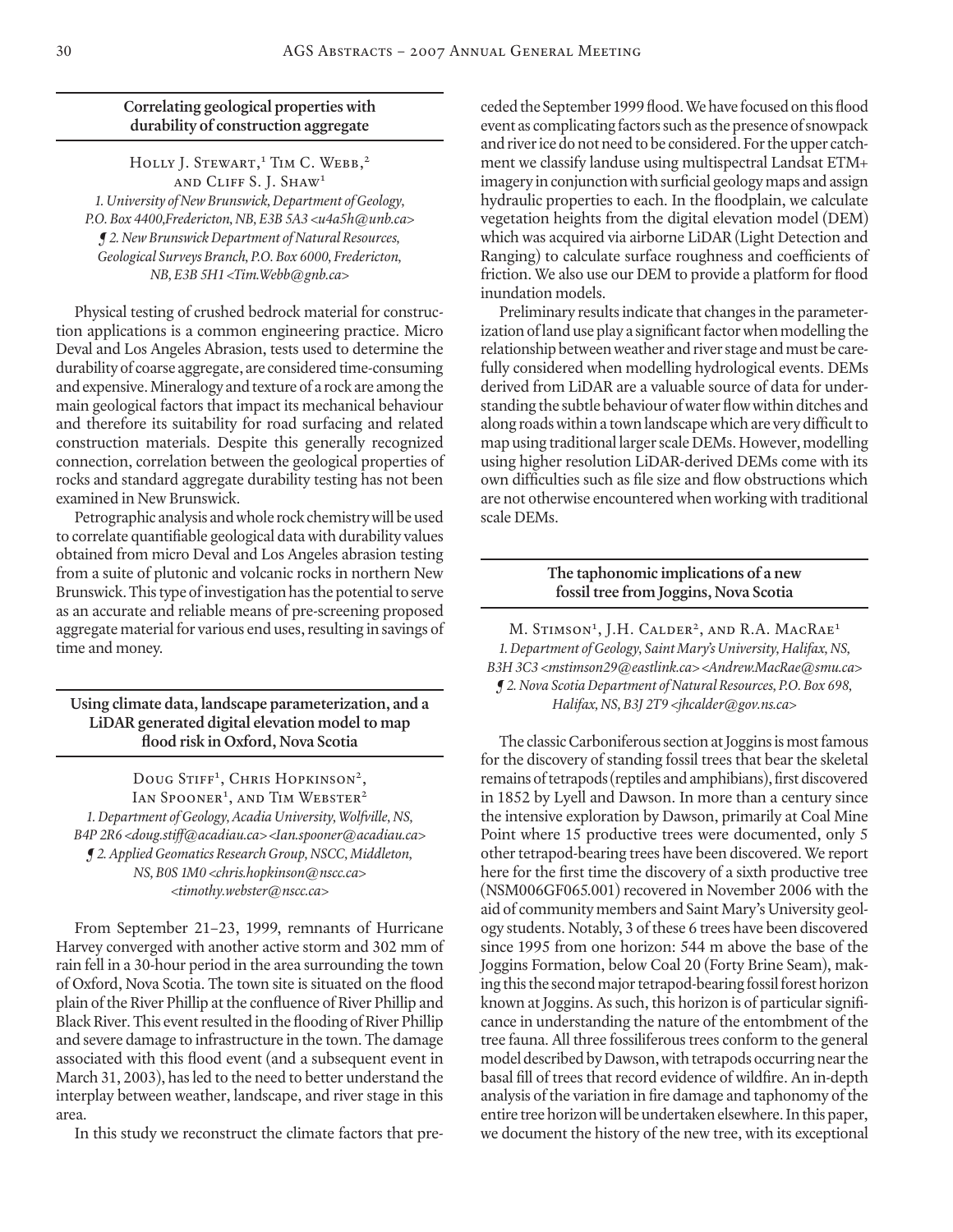cross-sectional exposure showing the relationship between the skeletal record and its entombment and infilling.

Because of its location at the base of the cliffs, its prompt recovery, and its intact nature, the context of this tree has potential to be better understood then any other recently collected. The trunk flares downward from a diameter at breast height of 38 cm to a 45 cm base where the roots are preserved as flattened, coaly impressions in the surrounding dark grey siltstones. The base of this lycopsid tree is infilled by 24 cm of charcoal-rich sediment, the upper few centimetres of which contain robust tetrapod bones, possibly of an anthracosaur or labyrinthodont amphibian. Additional skeletal remains are expected to lie within this mineral charcoal layer. The tree remained hollow long enough for the woody stele to partially collapse within the once hollow tree, having lost the support of surrounding parenchymatous tissues. The burial of the trunk is recorded by almost a metre of grey siltstone overlain abruptly by rooted, laminated siltstone. The upper 60 cm of the trunk is encased by heterolithic, centroclinal cross-strata (vegetation induced sedimentary structure). Together, the tree, and its context, suggests a lycopsid growing in a low-lying interdistributary bayou, inhabited by tetrapods under a seasonal climate that fostered wildfire, and which was eventually buried by prograding distributary channels.

#### **Patterns of geohazards in the Atlantic Ocean: implications of spatial and temporal scales for the study of evolving correlations**

CRISTIAN SUTEANU *Department of Geography and Environmental Studies Program, Saint Mary's University, 923 Robie St., Halifax, NS, B3H 3C3*

Interactions among processes related to geohazards in the Atlantic Ocean are characterized by space-time variability and complexity. On the one hand, earthquakes can trigger tsunamis and underwater landslides; landslides can produce tsunamis in their turn. On the other hand, earthquake occurrence is characterized by evolving patterns of interaction between successive events. Despite recent progress in geoscience, pattern identification, and dynamic systems theory, the comprehensive and meaningful characterization of such patterns is still challenging. The proposed paper shows that even advanced multiscale pattern analysis methods may lead to results that are time- and orientation-dependent. Consequently, anisotropy and pattern change are approached with the help of a methodology that is able to; 1) identify space-time correlations between events at different scales and for different spatial directions, and 2) distinguish fluctuations from trends as a function of temporal scale. The paper highlights the meanings of the findings for the study of patterns related to interacting geohazards in the Atlantic Ocean. Specific aspects, such as data availability in areas of relatively reduced seismicity, catalogue completeness, and catalogue accuracy are discussed in this context. Special emphasis is laid on the effects of scale scanning in space and in time and on their practical methodological implications.

# **Oikocrysts in the gold districts of the Meguma Group, central Nova Scotia**

Krista Sutton<sup>1</sup>, R.J. Horne<sup>2</sup>, and R.A. Jamieson<sup>1</sup> *1. Department of Earth Sciences, Dalhousie University, Halifax, NS, B3H 4R2 <kmsutton@dal.ca> <Rebecca.jamieson@dal.ca> ¶ 2. Nova Scotia Department of Natural Resources, Halifax, NS, B3J 3M8 <rjhorne@gov.ns.ca>*

Oikocrysts are one of the most enigmatic features of the Meguma Gold districts. They are ovoid aggregates of quartz, carbonate, and sheet silicates, locally associated with sulphide, that commonly define a prominent down-dip lineation on the limbs of gold-bearing anticlines in the central part of the Meguma Group. Regional mapping of the Oldham and Montague gold districts, and sampling at Mooseland and Caribou, has shown that oikocrysts are confined to the gold districts. A detailed mineralogical and textural investigation of oikocrysts from these areas has been undertaken in an attempt to determine their origin and their link to the gold districts.

Oikocrysts occur mainly in slate horizons interlayered with quartzo-feldspathic metasiltstones and metasandstones of the Goldenville Formation. Field observations confirm that the long axes of the elongated oikocrysts define down-dip lineations on cleavage planes perpendicular to anticlinal fold hinges. Although in hand sample they resemble deformed porphyroblasts, internal mineralogy and texture are not consistent with this interpretation. Instead, their internal features resemble the mineralogy and texture of interlayered metasiltstones. In some cases, an apparent progression from cusps of deformed metasiltstone layers at slate boundaries to isolated oikocrysts in the adjacent slate can be observed. The oikocrysts are generally rimmed by biotite-chlorite intergrowths, which are coarser grained and less deformed than sheet silicates defining cleavage in the surrounding slate. Similar biotite-chlorite intergrowths are present within some metasiltstone layers. These features point to the possibility that oikocrysts are isolated fragments of highly deformed metasiltstone layers. Oikocryst aspect ratios (4:1 to 12:1) reflect the amount of strain in the slate, which is interpreted to reflect folding.

The relative age of oikocryst formation can be constrained by cross-cutting relationships. The quartz-rich aggregates pre-date or are synchronous with at least one stage of cleavage formation, although it is likely that the biotite-chlorite rims formed later. The oikocrysts and their rims pre-date at least one generation of quartz veins and in the Mooseland district they appear to pre-date contact metamorphism. Although these observations suggest that oikocrysts formed relatively early in the structural and metamorphic history, our data so far do not provide an explanation for their association with gold districts.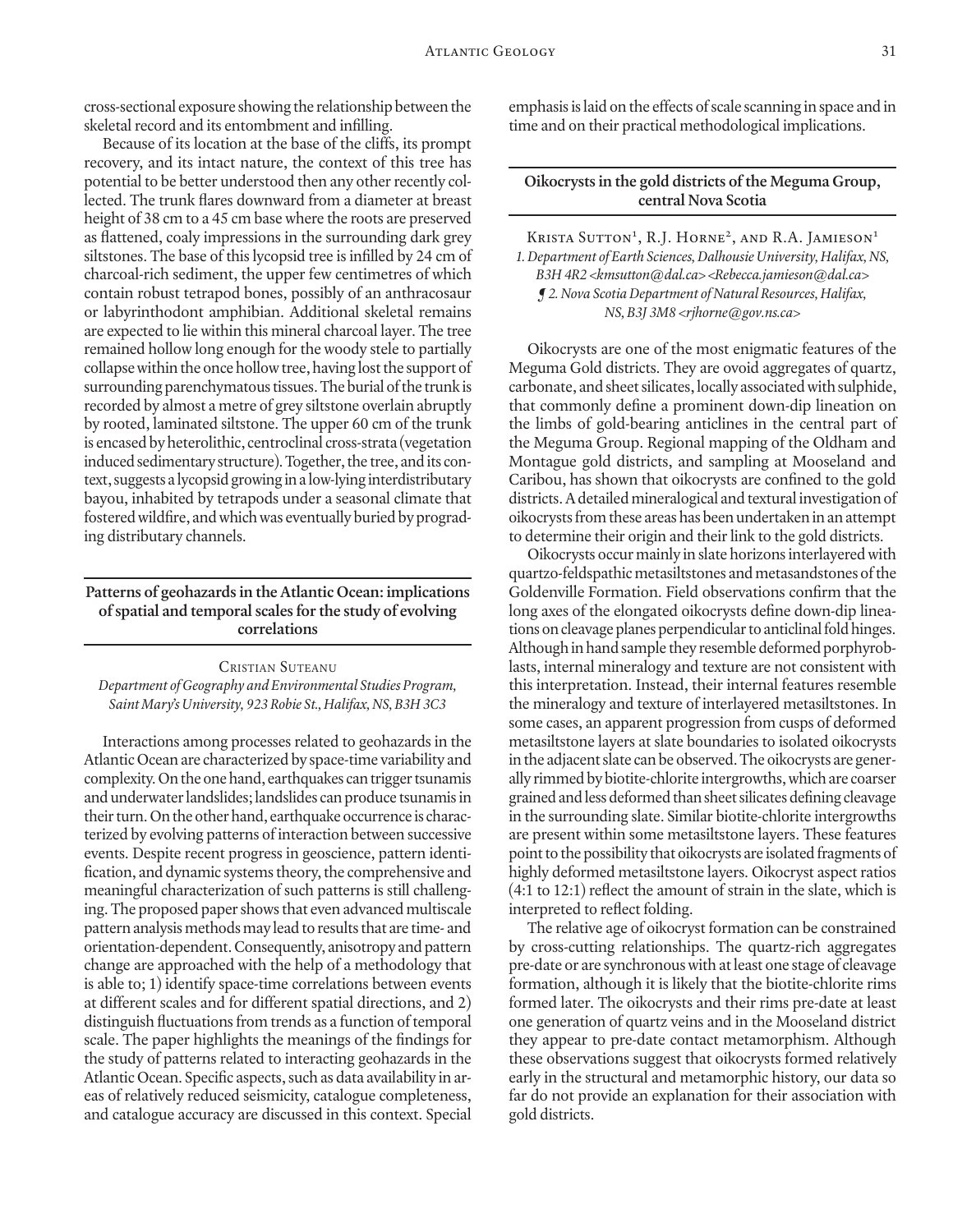## **Architecture and origin of the Upper Miocene ignimbrites, island of Kos, Greece**

Nikolaos Tsoukalas<sup>1</sup>, Georgia Pe-Piper<sup>1</sup>, and David J.W. Piper2 *1. Department of Geology, Saint Mary's University, Halifax, NS, B3H 3C3 <niktsouk@hotmail.com> ¶ 2. Geological Survey of Canada (Atlantic), Bedford Institute of Oceanography, Dartmouth, NS, B2Y 4A2*

Kos is one of several localities (Samos, Patmos, Bodrum) in the southeast Aegean Sea with Upper Miocene volcanic rocks. The stratigraphic succession of flows, ignimbrites, and interbedded sediments were studied in the field in order to better understand the age, distribution, source, and tectonic setting of Upper Miocene volcanic rocks of Kos. Previous radiometric dating shows that the age of the volcanism is about 10 Ma.

In northern Kos, thin andesite flows and dacite domes are overlain by thin pyroclastic rocks near Profitis Ilias and at Tripa; north of Ag. Fokas, a thin pyroclastic succession includes lahars. In southern Kos, pyroclastic successions totalling 80 m in thickness are interbedded with Miocene clastic sediments and marls at Ag. Fokas and Ag. Stefanos.

At Ag. Stefanos, the lowest volcanic rocks are volcaniclastic conglomerates deposited from channelized hyperconcentrated flows, overlain by an ignimbrite rich in limestone clasts. This is overlain by 50–60 m of marls and clastic sediments, a 10–20 m thick ignimbrite succession, a further 80 m of marls and clastic sedimentary rocks, and finally 60 m of ignimbrite, possibly in three major eruptive cycles with upward increase in abundance and size of lithic clasts. At Ag. Fokas, 80 m of ignimbrites overlie thin airfall tuff over marls and are interrupted by two thin intervals of sediment, one marl and the other sandstone. In both localities, interbedded sediments appear to be of fluvial or lacustrine origin.

Paleocurrent indicators in ignimbrites suggest that the Ag. Stefanos section was derived from a southeasterly source, most probably from a Miocene precursor of the modern volcanic centre of Nisyros - Yali. Studies are underway to compare lithic clasts from different ignimbrites to examine possible correlations between Ag. Stefanos and Ag. Fokas and to evaluate whether the Ag. Fokas ignimbrites might have been sourced from Bodrum. Minor andesite-dacite volcanism at Profitis Ilias and Tripa may be related to the faulted northern margin of a southern Kos basin within which the thick ignimbrites accumulated.

Upper Miocene volcanism was synchronous with emplacement of the Dikeos monzonite during E-W strike-slip faulting. This faulting created local transtensional or transpressional deformation, leading to uplift and unroofing of the monzonite, the overthrusting emplacement of alpine basement onto the monzonite, and creation of the Late Miocene basins in which thick successions of ignimbrite were deposited subaerially or in shallow lakes. The thickest ignimbrites were derived from a stratovolcano located near the present island of Nisyros.

#### **Contamination of groundwater by geogenic barium**

E.C. Underwood and G.A. Ferguson *Department of Earth Sciences, St. Francis Xavier University, Antigonish, NS, B2G 2W5 <x2004bef@stfx.ca> <gferguso@stfx.ca>*

Groundwaters of the Winnipeg Formation, an important freshwater aquifer in southeastern Manitoba, have barium concentrations in excess of drinking groundwater guidelines over an area of several hundred square kilometres. Water samples throughout this aquifer are at or near barite saturation but sulphate concentrations are exceedingly low, allowing for high barium concentrations. The inequality of barium and sulphate concentrations suggests that either the barium is from a source other than barite or that sulphate is being lost from the groundwater, allowing for a buildup of barium in solution. A lack of alternate sources of barium indicates that sulphate is likely being reduced and converted to sulphide. This concept is also supported by low dissolved oxygen concentrations in areas of high barium concentrations.

# **First results of the Guitard Brook gold occurrence study, Elmtree Inlier, northeastern New Brunswick**

S. VETTER<sup>1</sup>, J. A. WALKER<sup>2</sup>, AND D. R. LENTZ<sup>1</sup> *1. University of New Brunswick, Department of Geology, P.O. Box 4400, Fredericton, NB, E3B 5A3 <s.vetter@unb.ca> ¶ 2. New Brunswick Department of Natural Resources, Geological Surveys Branch, P.O. Box 50, Bathurst, NB, E2A 3Z1*

Late orogenic shear zone-hosted epigenetic gold mineralization at Guitard Brook occurs within Ordovician (~465 Ma) ophiolitic rocks of the Fournier Group in the Elmtree Inlier (EI). These rocks were obducted in an accretionary prism that formed during closure of the Iapetus II ocean basin (~435–440 Ma). Mineralization at Guitard Brook has been traced for 400 m along a NW-SE strike, over a maximum width of 200 m, and to a vertical depth of 300 m. The best intersection reported is 15.5 m grading 1.2 g/t Au; with, mineralization open at depth. Mineralization consists of auriferous arsenopyrite-pyrrhotite ± pyrite veins with minor galena and sphalerite occurring within a hydrothermally altered zone that is localized in and overprints a high strain zone within a sequence of allochthonous, altered mafic volcanic flows or gabbroic intrusions of the Black Point Gabbro.

The Guitard Brook samples show, in the Zr-Nb-Y diagram, a more calc-alkalic signature with transitional back-arc basin/ plate-marginal to ocean basin setting like the Ordovician Bathurst Subzone rocks. Compared to those, the Guitard Brook rocks have a more N-MORB profile with low Zr/Y and low K and Nb values (Zr-Nb-Y diagram) and an affinity to ocean floor/mid ocean ridge basalts (Zr-Ti-Y and Zr-Ti-Sr diagrams). The REE demonstrate a similar flat pattern like the Ordovician rocks with Sr and Nb depletion, whereas the Silurian rocks show Nb, Nd, and Ta enrichment.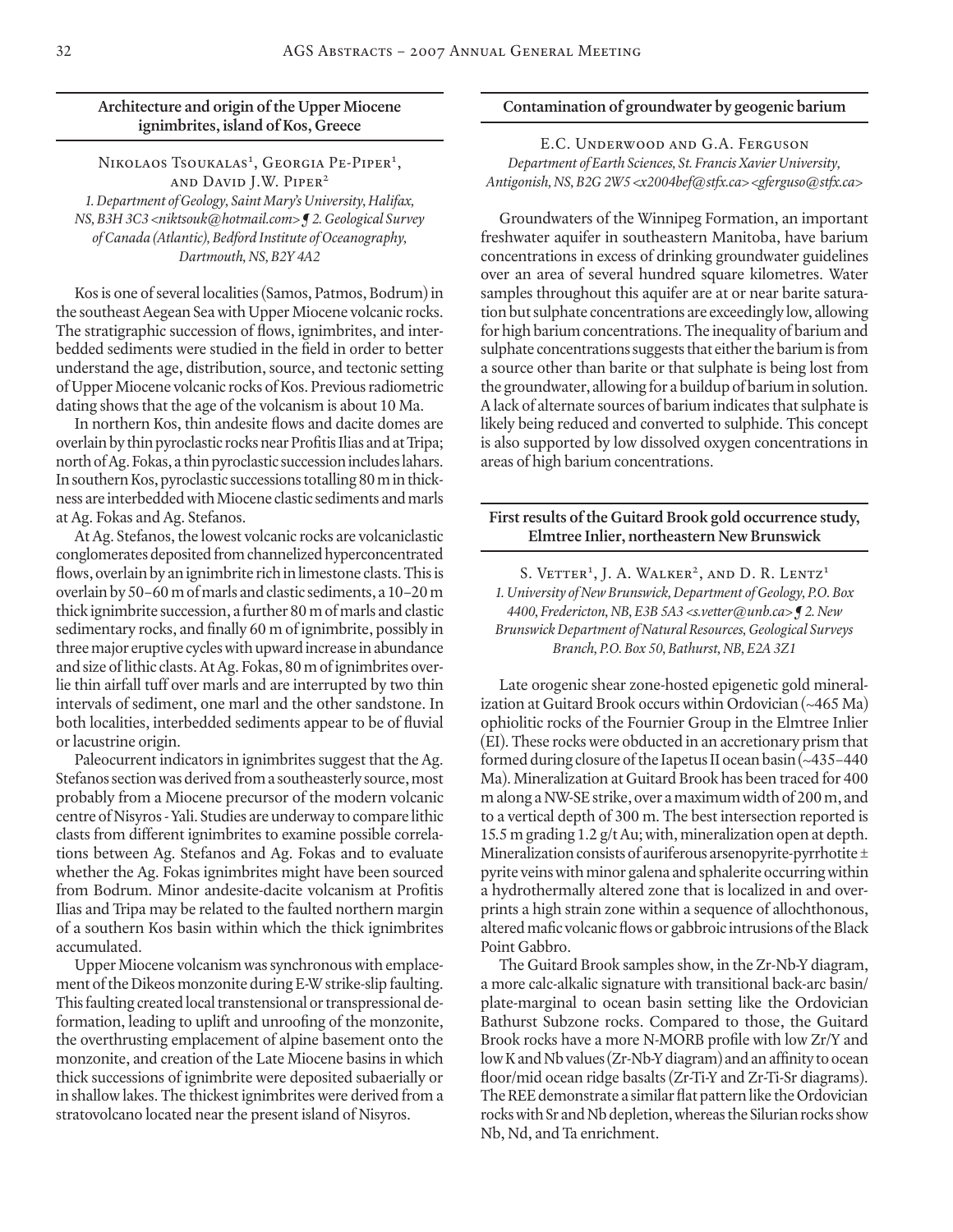The silicification (early proximal and late distal) is followed by sericitization and saussuritization of the feldspars, which is generally overprinted by chloritization. The sulphide veins are surrounded by later carbonate alteration, which masks the primary gabbroic textures, resulting in fine-grained massive homogeneous, pale-coloured rocks and cross-cutting veins. Elevated granophile element contents, i.e. Sn, W, Mo, Pb etc., suggest a granitic affinity. The Antinouri Lake Granite (372  $\pm$ 2 Ma) crops out 9 km west of Guitard Brook and is the closest felsic intrusion to the study area. Although contoured gravity data suggests that the intrusion may occur at depth in the vicinity of Guitard Brook there is no direct evidence of felsic intrusion or contact metamorphism.

Lithogeochemical analysis of altered host rocks show that the majority of basalt samples fall within the subalkaline andesite/basalt field, whereas the majority of the gabbros fall within the subalkaline basalt field on the  $Zr/TiO<sub>2</sub>$  vs. Nb/Y diagram. On the Ti-Zr-Sr diagram most samples fall close to the Ti-Zr tie line with atypically low Sr contents, which is interpreted to be a function of feldspar destructive hydrothermal alteration related to As-Au mineralization, which is more likely related to or derived from felsic magmatic fluids rather than from the host mafic sequence. Firstly, the mafic rocks lose  $Na<sub>2</sub>O$ and gain  $K_2O$ , whereas the later alterations show a loss in  $K_2O$ and a gain FeO and MgO.

Bulk sulphide and sulphide separate samples from the Guitard Brook mineralization have  $\delta^{34}S$  values that range between 2.6 and 10.3‰ (median  $\delta^{34}S = 4.27$  and mean = 4.59  $\pm$  1.5‰). The narrow range in  $\delta^{34}S$  is similar to the nearby West Gabbro Zone gold deposit (located 5 km west of Guitard Brook), that has  $\delta^{34}$ S values ranging between 1.1-9.8‰ (mean  $4.75 \pm 2.8\%$ ). The similarity in  $\delta^{34}$ S from these two Au occurrences suggests the possibility of a single source for the sulphide-Au mineralization in the Elmtree Inlier.

# **Sand in the Iapetus and Rheic Oceans: new detrital zircon data from terranes in the Appalachian/ Caledonide Orogen**

J.W.F WALDRON<sup>1</sup>, J.D. Floyd<sup>2</sup>, C.E. White<sup>3</sup>, S.M. Barr<sup>4</sup>, A. SIMONETTI<sup>1</sup>, AND L.M. HEAMAN<sup>1</sup> *1. Department of Earth and Atmospheric Sciences, University of Alberta, Edmonton, AB, T6G 2E3 <john.waldron@ ualberta.ca> ¶ 2. British Geological Survey, Murchison House, West Mains Road, Edinburgh, EH9 3LA United Kingdom ¶ 3. Nova Scotia Department of Natural Resources, P.O. Box 698, Halifax, NS, B3J 2T9 ¶ 4. Department of Geology, Acadia University, Wolfville, NS, B4P 2R6*

Detrital zircon U-Pb geochronologic studies can potentially provide important new information on the links between terranes in orogens; we report on new data from two terranes in the Appalachian-Caledonide system. The Southern Uplands terrane is a belt dominated by Ordovician-Silurian metasedimentary rocks in the British Caledonides, and is equivalent to the Exploits subzone of the Dunnage Terrane in the Newfoundland Appalachians, from which preliminary detrital zircon data were previously reported. Between Laurentian rocks of the Scottish Highlands, and Ganderian and Avalonian rocks of England and Wales, the terrane is interpreted as representing deposition in the closing Iapetus Ocean. Suggested depositional settings include an accretionary fore-arc, and a back-arc environment attached to Laurentia. Deformation in the terrane records convergence, with significant sinistral transpression. Zircons were extracted from quartzose wackes from three tracts in the northern part of the terrane, deposited in the late Ordovician. Zircons from a sample deposited early in the depositional history display a range of U-Pb ages from Paleoarchean to late Ordovician, including the oldest such grain yet recorded from the British Isles. Neoarchean, Paleoproterozoic, and Mesoproterozoic age populations suggest sources in Laurentia, including the Grenville and Trans-Hudson orogens. The overall age distribution is comparable to that in metasedimentary rocks in the Taconian orogen of W. Newfoundland. Several analyses from a younger sample plot on a discordia line suggesting overprinting of Archean zircon in the Early Paleozoic, consistent with Cambrian tectonothermal reworking of Laurentian detritus in the Grampian orogen, which then acted as the proximal source for detritus.

The Meguma Terrane of Nova Scotia lies on the opposite margin of Iapetus, and has been interpreted to represent a fragment rifted from Gondwana. The terrane is dominated by a thick package of turbidites assigned to the Meguma Group (or Supergroup). Two samples were investigated. A sample from the stratigraphically lowest part of the succession in SW Nova Scotia yielded a remarkably uniform population of grains with ages in a single broad cluster in the late Neoproterozoic, plus rare older Proterozoic grains. A sample with a Middle Cambrian depositional age, collected from a rare shelly fossil locality higher in the succession at Tancook Island, yielded a much more diverse population of zircons with peaks in the late Neoproterozoic (~600 Ma), and mid Paleoproterozoic  $(\sim 2$  Ga).

#### **Gypsum at Cheverie, just some boring white rock?**

# J.B.W. Wielens *Geological Survey of Canada (Atlantic), Bedford Institute of Oceanography, P.O. Box 1006, Dartmouth, NS, B2Y 4A2 <hwielens@agc.bio.ns.ca>*

Along the coast of the Bay of Fundy there are several locations where gypsum outcrops. The ones at Cheverie reveal two important points to the careful observer. The first one is the rate of weathering. Visiting the outcrop after a timelag shows that those rocks lying on the beach have visibly been eroded during a period of only a few months, due to the abrasion of the waves, but also to solution by the water. There are several types of gypsum crystals visible and they appear to have a slightly varying solubility. If these rocks erode so fast, why are they still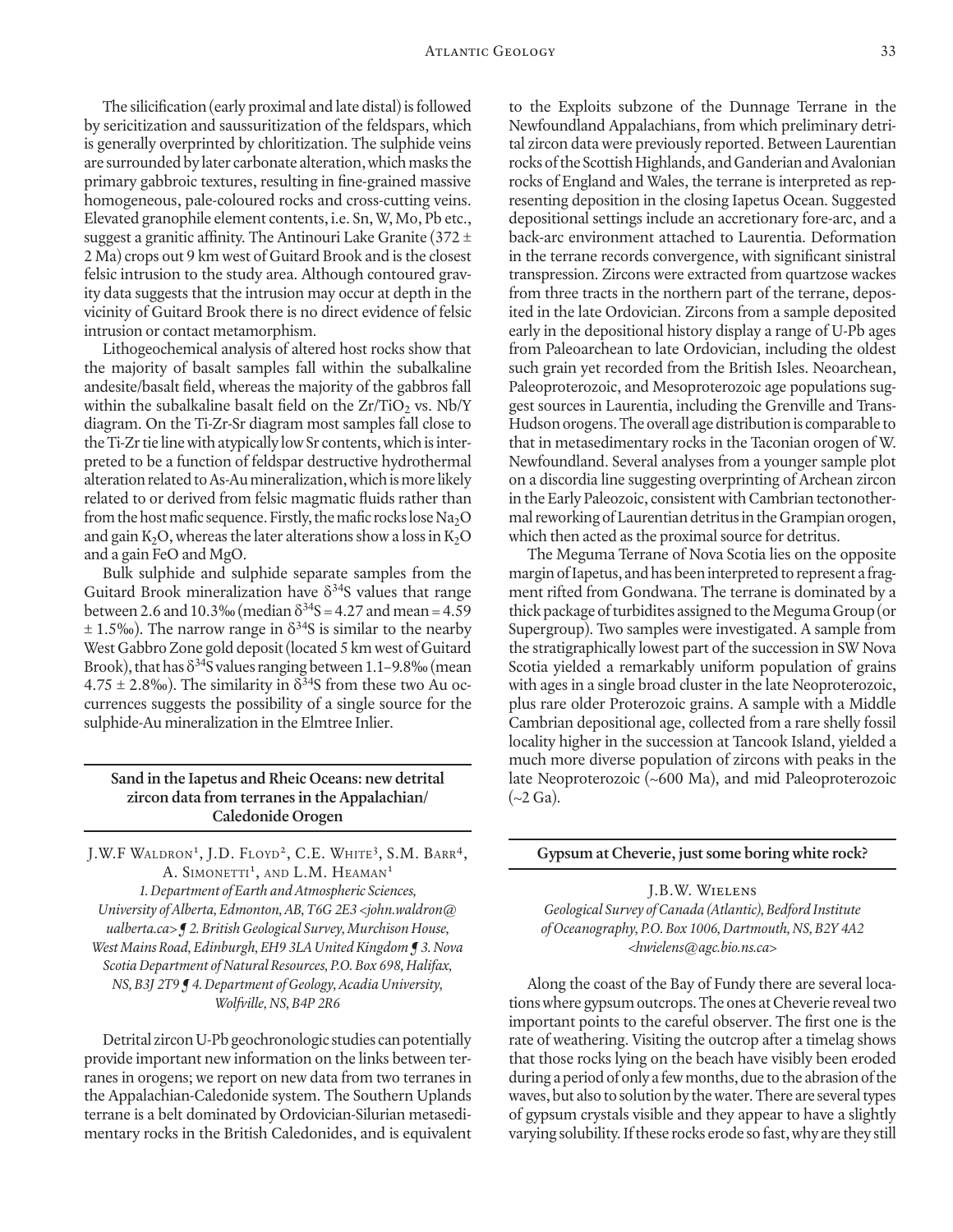forming cliffs? From another point of view, the erosion caused by the ice during the last ice age left very visible striations on the very hard Meguma Group migmatitic rocks and levelled them. Why then are there substantial hills in this area, underlain by gypsum that can be scratched by finger nails? The explanation is that the gypsum is still moving up, and a roughly calculated rate is on the order of millimetres to a centimetre per year. This is similar to rates found at diapirs on Axel Heiberg Island.

The second point is that there are calcareous layers within the gypsum. These have a strong algal appearance, and vary in density and colour. This is not remarkable. In brine that is precipitating gypsum, algae and bacteria are about the only life forms that can flourish there in the absence of the normal predators. The algae can form "sheaths" when there is still enough calcium available. Further in the precipitation process there may not be enough calcium and no sheaths are formed. Algae are the precursors of Type I, or oil-prone, source rock. Even very light scratching of the calcareous layers at Cheverie produces a strong hydrocarbon smell, like diesel oil. Measurements with Rock Eval were not successful, likely because the volatile material escaped prior to entry into the instrument due to the required grinding of the rock. The calcareous sheaths are visible; the ones formed farther in the cycle not. Thus, the potential of these evaporites to form a source rock should not be overlooked, even though there are few visible clues. As an example, in the world class petroleum system of the Gulf of Mexico oils with an algal source signature that do not conform to the established source rocks have been found.

# **The Meguma Supergroup of southern Nova Scotia: new insights on the stratigraphy, tectonic setting, and provenance**

C.E. WHITE<sup>1</sup>, R.J. HORNE<sup>1</sup>, AND S.M. BARR<sup>2</sup> *1. Nova Scotia Department of Natural Resources, P.O. Box 698, Halifax, NS, B3J 2T9 <whitece@gov.ns.ca> ¶ 2. Department of Geology, Acadia University, Wolfville, NS, B4P 2R6*

The Meguma Group of southern Nova Scotia has traditionally been subdivided into a lower sand-dominated Goldenville Formation and an upper slate-dominated Halifax Formation interpreted to be deposited on a passive margin. Recent mapping in the Meguma Group, combined with petrography and petrochemistry, has resulted in re-evaluation of its stratigraphy, tectonic setting, and provenance. As previously proposed, the Goldenville and Halifax formations should be formally elevated to "group" status because both units can be subdivided into several formations and members. Thus, the Meguma Group is elevated to "supergroup". The lower part of the Goldenville Group is a metasandstone-dominated unit termed the Church Point formation in the Digby-Yarmouth area and Green Harbour formation in the Pubnico-Chester area. The equivalent units to the northeast (Halifax-Canso area) are subdivided into the Taylors Head and Tangier formations. Several metasiltstone/slate-dominated units are recognized in

the lower part of the metasandstone package and include the High Head and Moses Lake members in southwestern Nova Scotia and the Moose River formation in the Halifax-Canso area. The middle part of the Goldenville Group consists of metasandstone/slate termed the Government Point formation (equivalent to the Tancook member) in southwestern Nova Scotia. No equivalent unit is recognized in the Digby-Yarmouth or Halifax-Canso areas. The upper part of the group consists of metasiltstone of the Bloomfield (Digby-Yarmouth area), Moshers Island (Pubnico-Chester area), and Beaverbank (Halifax-Canso area) formations. Units in the overlying slaterich Halifax Group include the Acacia Brook and Bear River formations in the Digby-Yarmouth area, Cunard and Feltzen formations in the Pubnico-Chester area, and Cunard and Glen Brook formations in the Halifax-Canso area.

The High Head member contains a distinctive metasiltstone unit with abundant trace fossils including the early Cambrian ichnofossil *Oldhamia*, suggesting that the Goldenville Group below this member may extend into the Neoproterozoic. The upper part of the Tancook member has yielded an early Middle Cambrian shelf-lithofacies trilobite faunule of Acado-Baltic affinity. The upper part of the Bear River formation locally contains the graptolite *Rhabdinopora flabelliformis* and acritarch species that are Early Ordovician, suggesting that the underlying Acacia Brook, Cunard, Bloomfield, Moshers Island, and Beaverbank formations are Middle to Late Cambrian, and that a significant unconformity exists between the Halifax Group and the overlying late Ordovician - Early Silurian White Rock Formation. A revised minimum thickness for the Meguma Supergroup is 10 km.

Protoliths of the metasandstone units were predominantly immature feldspathic wacke and arenite. Preliminary wholerock geochemical data suggest that most of the clastic material in the Meguma Supergroup was deposited near an active or recently active continental margin, not an Atlantic-style passive continental margin as previously assumed. These new chemical data, combined with detrital muscovite and zircon studies in progress, provide additional constraints on the position of the Meguma terrane in lower Paleozoic continental reconstructions.

# **Thermal effects of salt and brines in sedimentary basins**

M. Zentilli and A.M. Grist *Department of Earth Sciences,Dalhousie University, Halifax, NS, B3H 4J1<zentilli@dal.ca> <agrist@dal.ca>*

The thermal conductivity of salt is up to four times greater than other sedimentary rocks; thus salt diapirs funnel geothermal heat and cause a high-temperature anomaly in the basinal sediments above. Depending on the shape of the salt body and its depth, the surface heat flow over the salt can be 2 to 3 times greater than away from the salt, and thus have drastic effects on hydrocarbon maturation; deeply rooted diapirs cause the